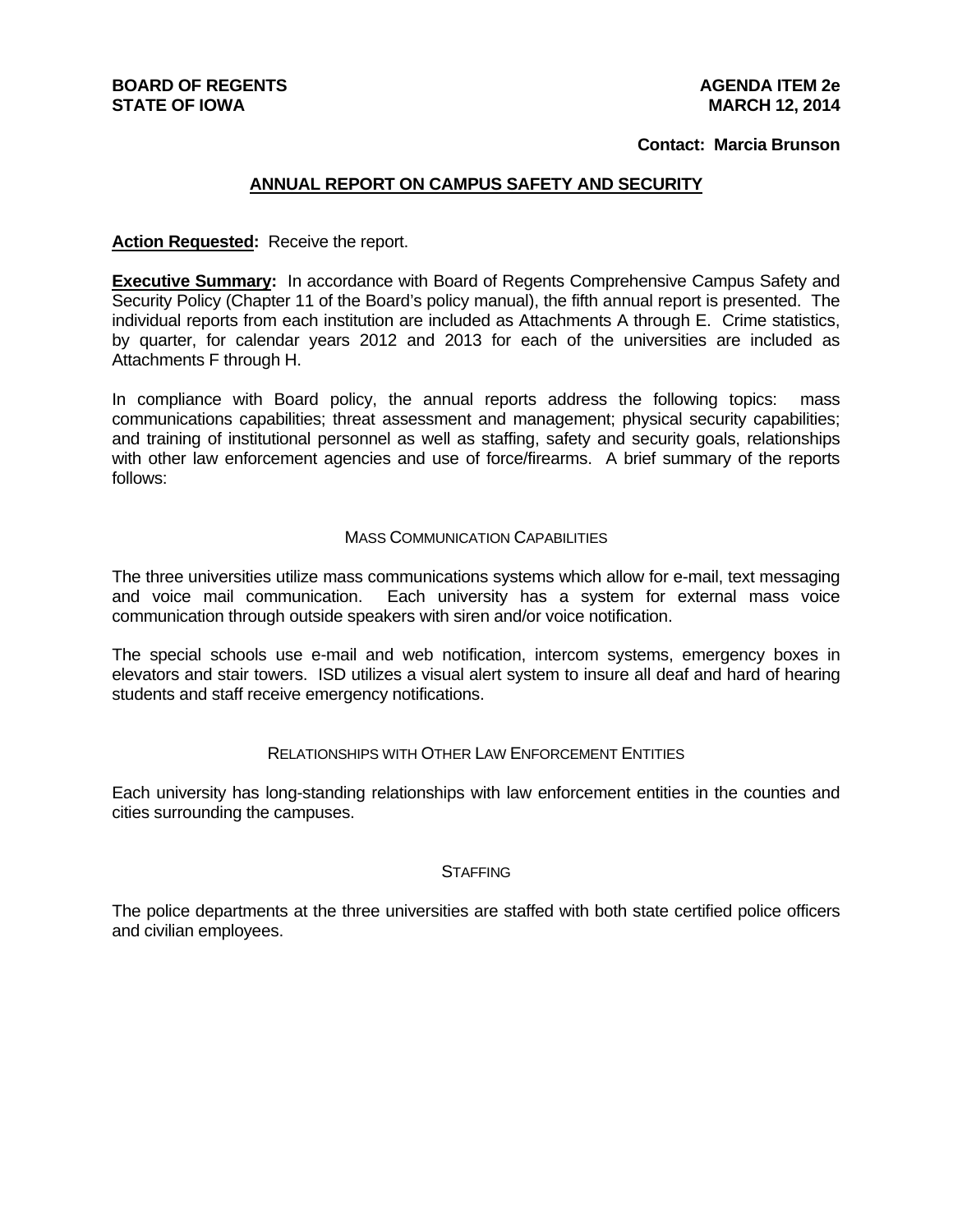University of Iowa 45 sworn, state certified officers 17 civilian security officers 9 state certified dispatchers 1 fire safety coordinator 3 support staff Part-time student employees 2 explosives detection canine (one provided by SUI athletics)

Iowa State University 37 sworn, state certified officers 11 full-time civilian staff Part-time student employees

University of Northern Iowa 18 sworn, state certified officers 5 civilian staff Part-time student employees

#### TRAINING OF INSTITUTIONAL PERSONNEL

The reports identify numerous training activities undertaken by the police departments. Some of these include:

University of Iowa -- The University of Iowa Crime Prevention Specialist, the Fire Safety Coordinator as well as other Department of Public Safety (DPS) employees present safety related educational offerings including the following:

- o Rape Aggression Defense program (R.A.D.)
- o Violent Incident Survival Training (V.I.S.T.)
- o Personal Safety and Self-Protection
- o Disruptive Persons
- o Threat Assessment
- o Alcohol Education and Awareness
- o Crime Prevention Newsletters (C.P.N.)
- o Annual parent/student orientation presentations
- o Resident Assistant's Fire Academy
- o General fire safety in laboratories and other areas
- o Use of portable fire extinguishers
- o Residence Hall Staff Training—Police Services and Expectations

The UI DPS website is regularly updated and is used to disseminate safety related information as well as provide a way for the UI community to provide information. http://police.uiowa.edu/

V.I.S.T. (**Violent Incident Survival Training)**. The program is a comprehensive approach, advocating integrated strategies incorporating Environmental Design, Technology & Communication, Law Enforcement Response, and action by those in immediate danger. The response options taught specialize in preparing schools, universities, churches, hospitals, and workplaces how to respond to a violent attack on large numbers of people and increase the odds of survival.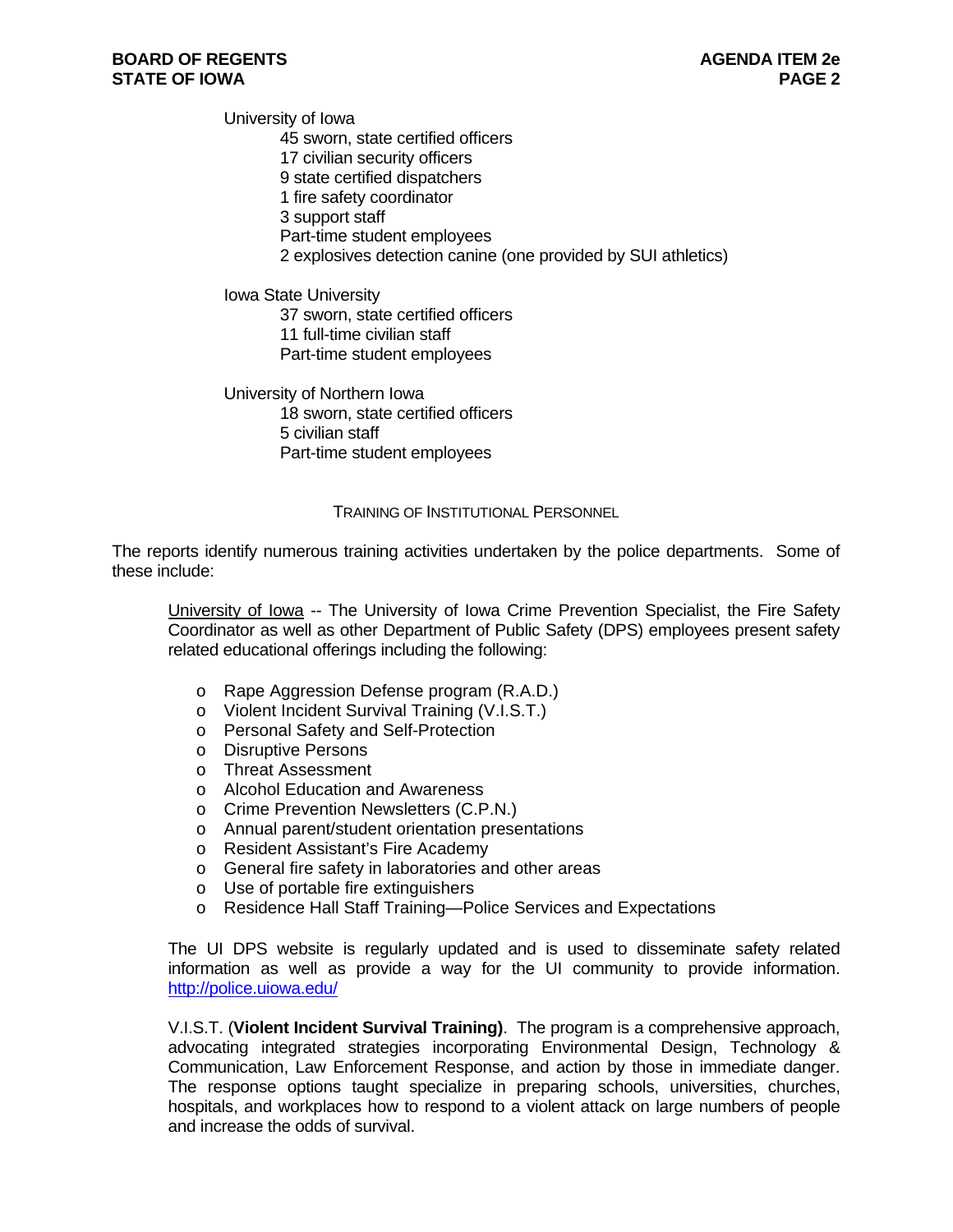V.I.S.T. teaches individuals proven techniques and provides them with options effective in avoiding, escaping and, if necessary, protecting intended victims from active shooters. UIPD has 7 police officers trained as instructors in V.I.S.T. who present a two- hour training component for faculty, staff, students and visitors. During 2013 V.I.S.T. instructors trained 1, 666 faculty, staff, students and visitors. All police officers are trained in V.I.S.T.

DPS officers qualify twice a year with the "Iowa Law Enforcement Academy Handgun Qualification Course." Two qualification runs are fired at each session, for a total of four; successful qualification runs are required which exceed state and national standards. Officers qualify on the low light course once a year meeting ILEA standards. For rifle qualification, DPS requires 3 different courses of fire; standard FBI 100 yard course, the Close Quarters Battle (CQB) Course, and the Close Quarters Battle Course in low light exceeding the standard FBI 100 yard course. DPS currently has 7 ILEA certified firearms instructors on staff conducting all firearms training. The department continues to equip officers with, and train them in the use of, chemical spray and conducted energy weapons (Tasers).

DPS also conducts *Simunitions* training for Emergency Response Team members several times a year. This involves interactive training using devices that fire simulated rounds and a process that records officer actions with the simulated weapon. DPS officers also train using the Multiple Interactive Learning and training Objectives system (MILO). The MILO system instructs officers on the appropriate use of force, i.e., when to fire and when not to fire a weapon. Both of these training opportunities exceed ILEA requirements.

Other training information is provided in the university's annual report (Attachment A).

Iowa State University -- An overview of safety-related issues and services is provided to all incoming students and their parents during orientation sessions held throughout the month of June as well as at Destination Iowa State. Sworn officers provided prevention and outreach programs during the past year to students, faculty, and staff; instruction was provided to 33,716 people. Topics addressed included: workplace violence; personal safety; dealing with difficult people; severe weather response; alcohol laws; sexual assault awareness; and threat assessment/management processes.

Safety and security information is provided as required by the Jeanne Clery Disclosure of Campus Security Policy and Campus Crime Statistics Act, as well as the Higher Education Opportunity Act via an annual publication titled "*Safety & You*". The link to access this material, which is available on the departmental web site, is electronically mailed to all faculty, staff, and students in September. Individuals may also request a printed copy by contacting the police department.

Officers continue to annually train Department of Residence (DoR) staff, international students, and Cyclone Aides regarding safety related services. These sessions are conducted as part of their respective orientation programs.

The department's use of force and authorized weapons policies are in compliance with national law enforcement accreditation standards. Instruction regarding departmental use of force policies and related laws is conducted semi-annually thus exceeding national accreditation standards. Officers qualify with their issued sidearms twice each year exceeding national accreditation standards and state regulations. The department currently has five firearms instructors who have been certified through the Iowa Law Enforcement Academy (ILEA). Six officers have additionally received instruction certification through the Advanced Law Enforcement Rapid Response Training (ALERRT) program and Strategos, International. Officer participated in active shooter training three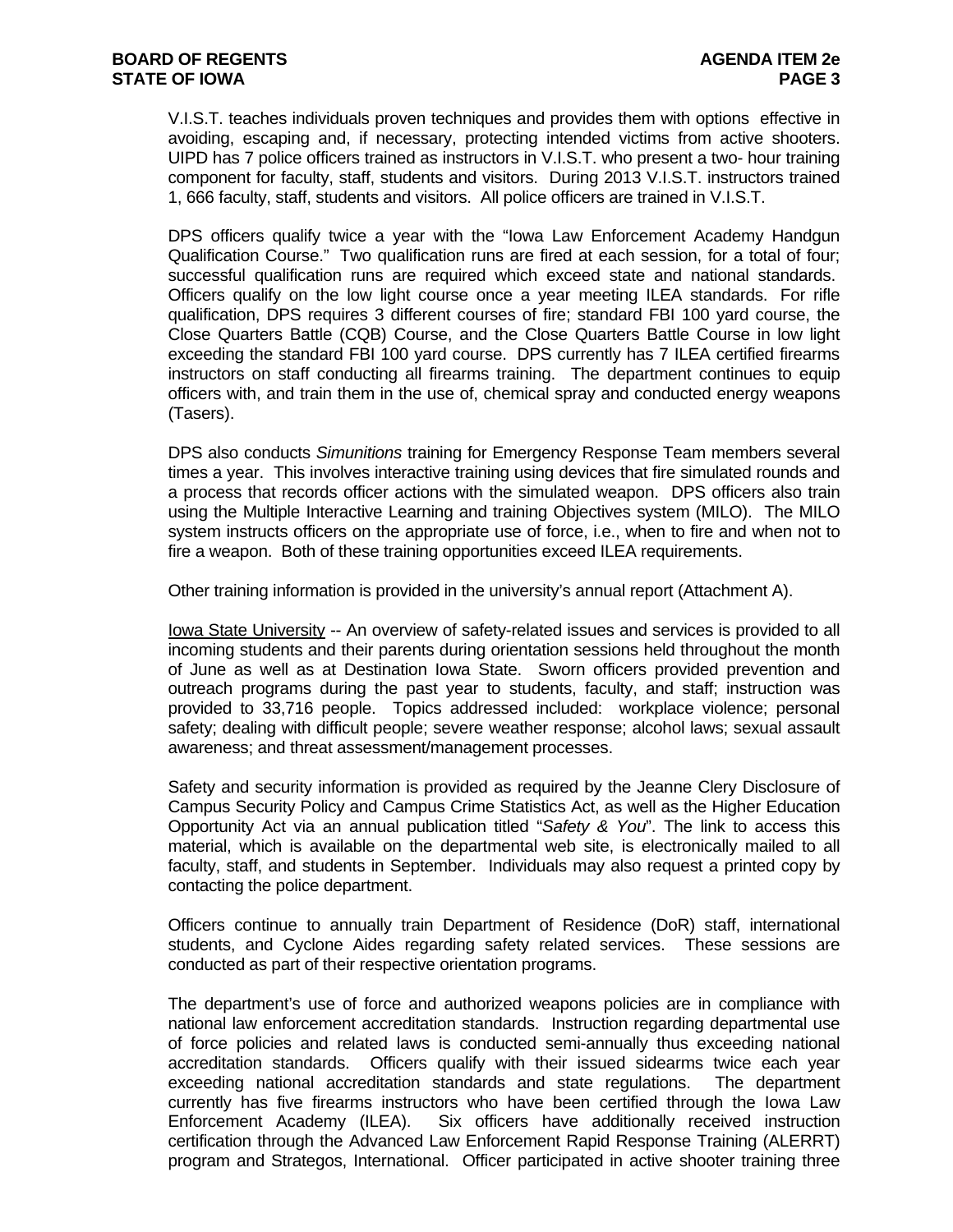times during the past year; one session was conducted with officers from the Ames Police Department. The department continues to equip officers with, and train them in the use of, chemical spray, expandable batons, and conducted energy weapons.

Other training activities are detailed in the university's annual report (Attachment B).

University of Northern Iowa -- UNI Public Safety began presenting the Violent Intervention Defense Strategy program for the campus. A web link for the class was created so that campus members can sign up online. In 2013, UNI police instructors held thirty–nine sessions and presented the program to almost nine hundred participants.

Fifteen department members attended Violent Incident Defense Strategies. Two officers attended the Instructor Level Advanced ALICE Training (Active Shooter) and 14 officers received Active Shooter Training. Eighteen Department members completed the Introduction to Incident Command System ICS-100 for Higher Education

Department continues to conduct semi-annual training for firearms qualification which exceeds national training standards. During this training, the departmental use of force is reviewed at each session. Officers train in daylight and low light conditions. The Department has two state-certified firearms instructors. The department continues to equip officers with, and train them in the use of, chemical spray, expandable batons, and conducted energy weapons.

Other training is detailed in the university's annual report (Attachment C).

#### SMOKING BAN

Each department responded to numerous complaints of smoking violations during 2013 – SUI, 724 complaints (526 last year); ISU, 125 (191 last year) and UNI, 41 (88 last year).

#### STUDENT INVOLVEMENT

Each police department employs students in various capacities including evening escorts for students, dispatch responsibilities, records management and parking enforcement. Student leaders also participate in campus safety walks to identify potential hazard areas.

#### CRIME STATISTICS

Crime statistics for 2012 and 2013 for each university appear in Attachments F, G, and H. The following table provides a summary by quarter in each of the two years of the numbers of offenses, total charges and total arrests.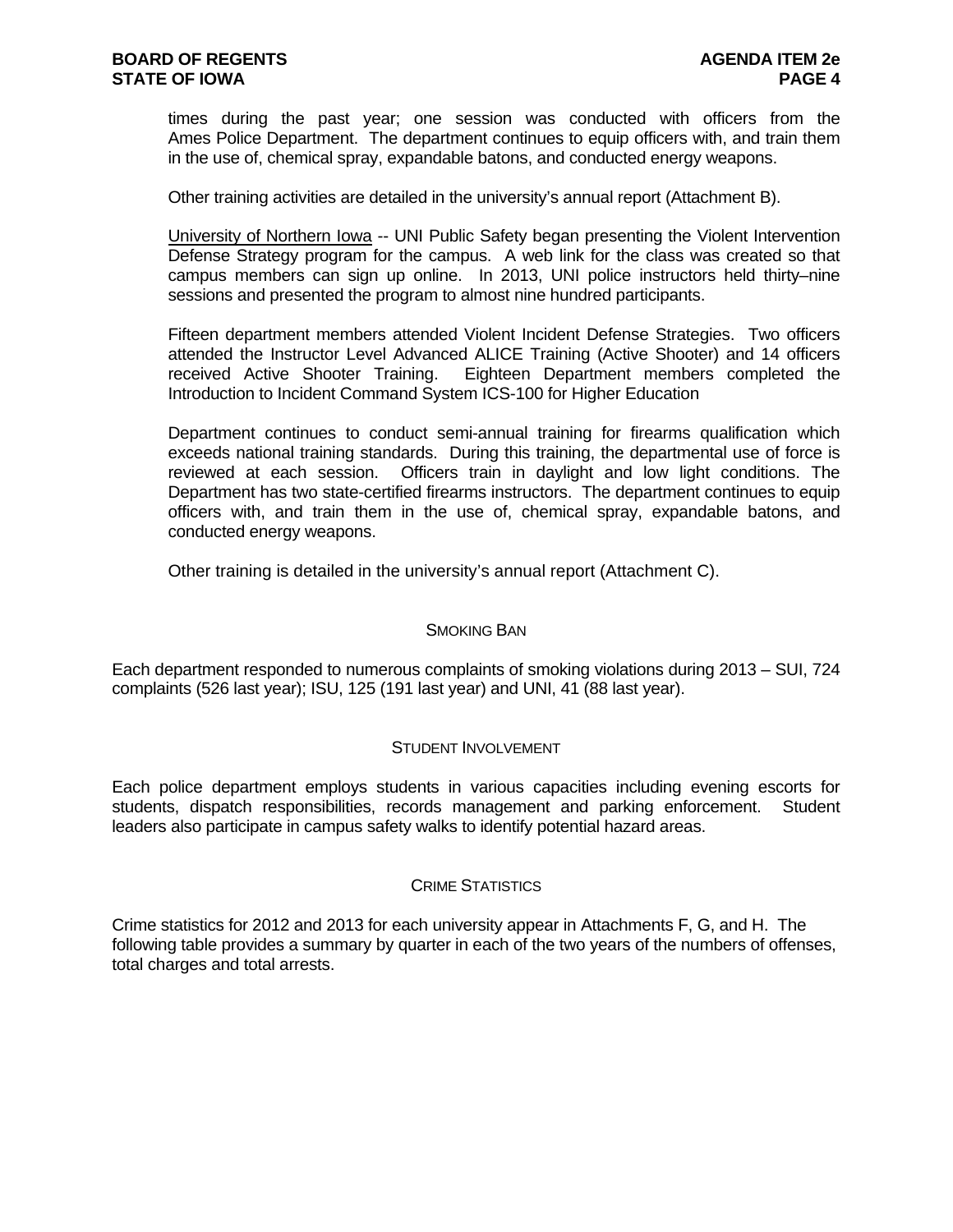#### **BOARD OF REGENTS AGENUS AGENDA ITEM 2e STATE OF IOWA** PAGE 5

|                                         | QTR <sub>1</sub> |      |      | QTR <sub>2</sub> |      | QTR <sub>3</sub> | QTR <sub>4</sub> |      |      | <b>YTD</b> |
|-----------------------------------------|------------------|------|------|------------------|------|------------------|------------------|------|------|------------|
|                                         | 2012             | 2013 | 2012 | 2013             | 2012 | 2013             | 2012             | 2013 | 2012 | 2013       |
| TOTAL NUMBER OF OFFENSES/INCIDENTS:     |                  |      |      |                  |      |                  |                  |      |      |            |
| suı                                     | 811              | 718  | 691  | 624              | 1051 | 752              | 792              | 744  | 3345 | 2838       |
| ISU                                     | 498              | 488  | 562  | 514              | 674  | 664              | 638              | 548  | 2372 | 2214       |
| <b>UNI</b>                              | 100              | 113  | 91   | 148              | 111  | 147              | 100              | 242  | 402  | 650        |
| <b>TOTAL NUMBER OF CHARGES:</b>         |                  |      |      |                  |      |                  |                  |      |      |            |
| SUI                                     | 500              | 497  | 459  | 353              | 967  | 525              | 612              | 444  | 2538 | 1819       |
| <b>ISU</b>                              | 328              | 371  | 396  | 391              | 471  | 486              | 433              | 331  | 1628 | 1579       |
| <b>UNI</b>                              | 45               | 65   | 26   | 42               | 57   | 32               | 57               | 58   | 185  | 197        |
| <b>TOTAL NUMBER OF PEOPLE ARRESTED:</b> |                  |      |      |                  |      |                  |                  |      |      |            |
| SUI                                     | 388              | 364  | 349  | 275              | 792  | 411              | 489              | 356  | 2018 | 1406       |
| <b>ISU</b>                              | 226              | 259  | 267  | 321              | 327  | 417              | 368              | 277  | 1188 | 1274       |
| <b>UNI</b>                              | 37               | 51   | 23   | 30               | 47   | 27               | 44               | 45   | 151  | 153        |

The following chart shows the number of charges brought against students and of those total charges the number of alcohol-related charges. Alcohol-related charges include: public intoxication, OWI, PAULA, open container, bootlegging, providing liquor to minor, attempt to purchase alcohol by minor and serving/selling alcohol after hours.

|              |                |      |                          |             |                           |               |       |                          | <b>TOTAL CHARGES / UNIVERSITY STUDENTS CHARGED</b> |             |      |               |      |                                                     |     |             |                   |               |
|--------------|----------------|------|--------------------------|-------------|---------------------------|---------------|-------|--------------------------|----------------------------------------------------|-------------|------|---------------|------|-----------------------------------------------------|-----|-------------|-------------------|---------------|
|              |                |      |                          | 1st Quarter |                           |               |       |                          |                                                    | 2nd Quarter |      |               |      |                                                     |     | 3rd Quarter |                   |               |
|              |                | 2012 |                          |             | 2013                      |               |       | 2012                     |                                                    |             | 2013 |               |      | 2012                                                |     |             | 2013              |               |
|              | <b>Total</b>   |      | $\mathbf{a}$             | Total       |                           | $\frac{9}{6}$ | Total |                          |                                                    | Total       |      | $\frac{9}{6}$ | Tota |                                                     |     | Total       |                   | $\frac{9}{6}$ |
|              | <b>Charges</b> |      | <b>Students Students</b> | Charges     | Students Students Charges |               |       | <b>Students Students</b> |                                                    | Charges     |      |               |      | Students Students Charges Students Students Charges |     |             | Students Students |               |
| lsuı         | 500            | 258  | 52%                      | 497         | 265                       | 53%           | 459   | 224                      | 49%                                                | 353         | 168  | 48%           | 967  | 339                                                 | 35% | 525         | 223               | 42%           |
| lisu         | 328            | 226  | 69%                      | 371         | 225                       | 61%           | 396   | 161                      | 41%                                                | 391         | 155  | 40%           | 471  | 267                                                 | 57% | 486         | 230               | 47%           |
| IUNI         | 45             | 19   | 42%                      | 65          | 49                        | 75%           | 26    |                          | 31%                                                | 42          | 25   | 60%           | 57   | 20                                                  | 35% | 32          | 13                | 41%           |
|              |                |      |                          |             |                           |               |       |                          |                                                    |             |      |               |      |                                                     |     |             |                   |               |
| <b>TOTAL</b> | 873            | 503  | 58%                      | 933         | 539                       | 58%           | 881   | 393                      | 45%                                                | 786         | 348  | 44%           | 1495 | 626                                                 | 42% | 1043        | 466               | 45%           |

|               |                |      |                          | 4th Quarter    |                          |               |                |                          |     | YTD     |                   |               |
|---------------|----------------|------|--------------------------|----------------|--------------------------|---------------|----------------|--------------------------|-----|---------|-------------------|---------------|
|               |                | 2012 |                          |                | 2013                     |               |                | 2012                     |     |         | 2013              |               |
|               | <b>Total</b>   |      | ℀                        | Total          |                          | $\frac{9}{6}$ | <b>Total</b>   |                          | ℀   | Total   |                   | $\frac{9}{6}$ |
|               | <b>Charges</b> |      | <b>Students Students</b> | <b>Charges</b> | <b>Students Students</b> |               | <b>Charges</b> | <b>Students Students</b> |     | Charges | Students Students |               |
| Isuı          | 612            | 270  | 44%                      | 444            | 183                      | 41%           | 2538           | 1091                     | 43% | 1819    | 839               | 46%           |
| lisu          | 433            | 197  | 45%                      | 331            | 190                      | 57%           | 1628           | 851                      | 52% | 1579    | 800               | 51%           |
| <b>UNI</b>    | 57             | 33   | 58%                      | 58             | 38                       | 66%           | 185            | 80                       | 43% | 197     | 125               | 63%           |
|               |                |      |                          |                |                          |               |                |                          |     |         |                   |               |
| <b>ITOTAL</b> | 1102           | 500  | 45%                      | 833            | 411                      | 49%           | 4351           | 2022                     | 46% | 3595    | 1764              | 49%           |

|              |                |                          |     |             |           |                          |        |                   |             |         |                 | ALCOHOL-RELATED CHARGES / UNIVERSITY STUDENTS CHARGED |                |                          |     |             |      |                          |
|--------------|----------------|--------------------------|-----|-------------|-----------|--------------------------|--------|-------------------|-------------|---------|-----------------|-------------------------------------------------------|----------------|--------------------------|-----|-------------|------|--------------------------|
|              |                |                          |     | 1st Quarter |           |                          |        |                   | 2nd Quarter |         |                 |                                                       |                |                          |     | 3rd Quarter |      |                          |
|              |                | 2012                     |     |             | 2013      |                          |        | 2012              |             |         | 2013            |                                                       |                | 2012                     |     |             | 2013 |                          |
|              | Total          |                          |     | Total       |           | $\frac{9}{6}$            | Total  |                   |             | Total   |                 | $\frac{9}{6}$                                         | Total          |                          |     | Total       |      | $\frac{9}{6}$            |
|              | <b>Alcohol</b> | <b>Students Students</b> |     | Alcohol     |           | <b>Students Students</b> | Alcoho | Students Students |             | Alcohol | <b>Students</b> | <b>Students</b>                                       | <b>Alcohol</b> | <b>Students Students</b> |     | Alcohol     |      | <b>Students Students</b> |
| Isui         | 236            | 111                      | 47% | 182         | 83        | 46%                      | 213    | 86                | 40%         | 147     | 60              | 41%                                                   | 556            | 137                      | 25% | 263         | 102  | 39%                      |
| lisu         | 184            | 117                      | 64% | 187         | 115       | 61%                      | 272    | 115               | 42%         | 257     | 111             | 43%                                                   | 351            | 201                      | 57% | 380         | 182  | 48%                      |
| IUNI         | 21             |                          | 29% | 26          | - 24<br>◢ | 81%                      | 13     |                   | 31%         | 18      |                 | 50%                                                   | 37             | 15                       | 41% | 19          | 10   | 53%                      |
|              |                |                          |     |             |           |                          |        |                   |             |         |                 |                                                       |                |                          |     |             |      |                          |
| <b>TOTAL</b> | 441            | 234                      | 53% | 395         | 219       | 55%                      | 498    | 205               | 41%         | 422     | 180             | 43%                                                   | 944            | 353                      | 37% | 662         | 294  | 44%                      |

|              |                |                          | 4th Quarter |         |          |                 |                |                          |               | <b>YTD</b> |      |                          |
|--------------|----------------|--------------------------|-------------|---------|----------|-----------------|----------------|--------------------------|---------------|------------|------|--------------------------|
|              |                | 2012                     |             |         | 2013     |                 |                | 2012                     |               |            | 2013 |                          |
|              | <b>Total</b>   |                          | %           | Total   | #        | %               | <b>Total</b>   |                          | $\frac{9}{6}$ | Total      |      | $\frac{9}{6}$            |
|              | <b>Alcohol</b> | <b>Students Students</b> |             | Alcohol | Students | <b>Students</b> | <b>Alcohol</b> | <b>Students Students</b> |               | Alcohol    |      | <b>Students Students</b> |
| <b>ISUI</b>  | 325            | 102                      | 31%         | 222     | 76       | 34%             | 1330           | 436                      | 33%           | 814        | 321  | 39%                      |
| <b>IISU</b>  | 270            | 150                      | 56%         | 212     | 136      | 64%             | 1077           | 583                      | 54%           | 1036       | 544  | 53%                      |
| <b>UNI</b>   | 27             | 13                       | 48%         | 19      | 8        | 42%             | 98             | 38                       | 39%           | 82         | 48   | 59%                      |
|              |                |                          |             |         |          |                 |                |                          |               |            |      |                          |
| <b>TOTAL</b> | 622            | 265                      | 43%         | 453     | 220      | 49%             | 2505           | 1057                     | 42%           | 1932       | 913  | 47%                      |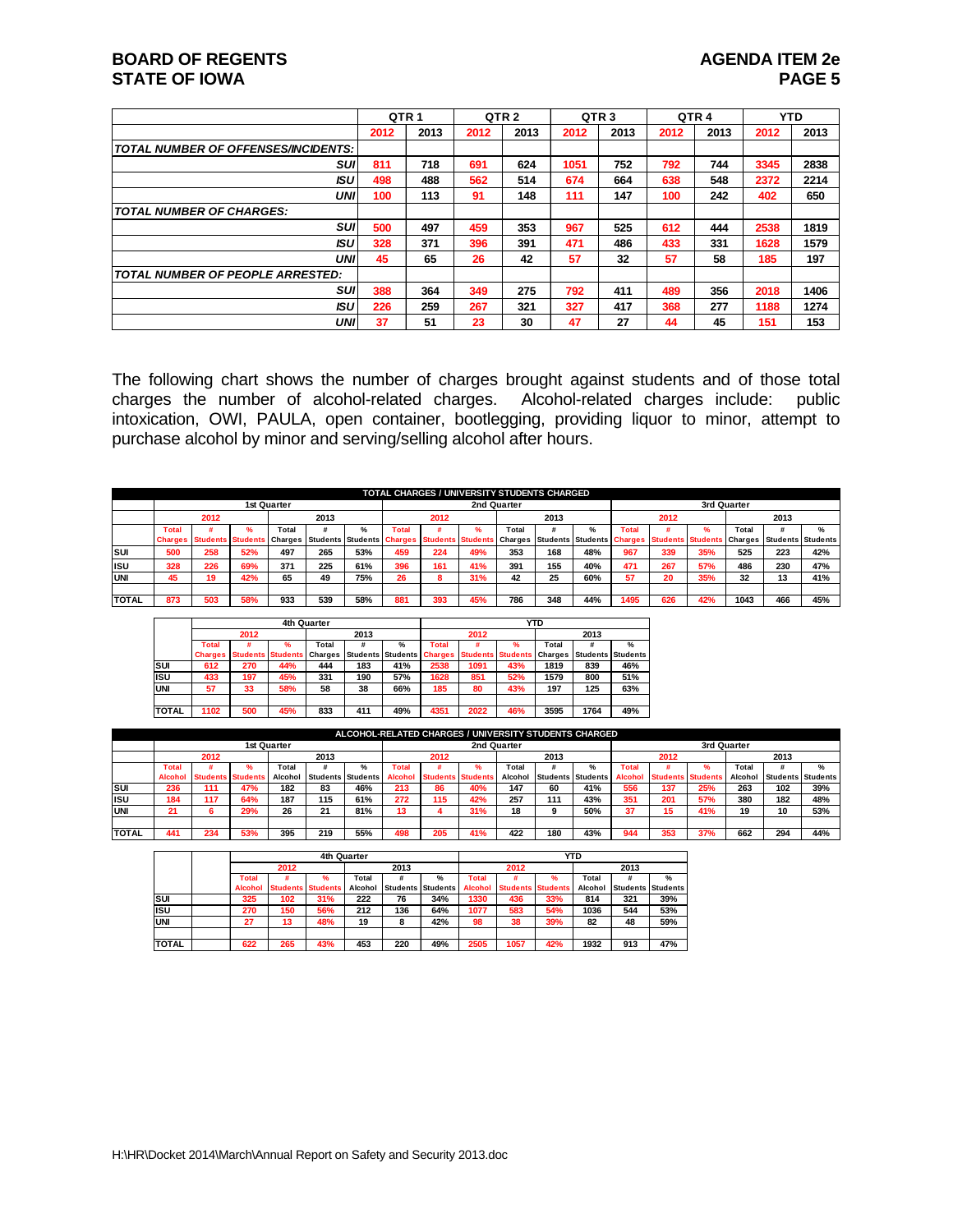#### **BOARD OF REGENTS**<br> **BOARD OF REGENTS**<br> **BOARD OF IOWA**<br>
PAGE 6 **STATE OF IOWA**

#### INDEX TO ATTACHMENTS

| Attachment A: | University of Iowa 2013 Safety and Security Report                   |
|---------------|----------------------------------------------------------------------|
| Attachment B: | Iowa State University 2013 Safety and Security Report                |
| Attachment C: | University of Northern Iowa 2013 Safety and Security Report          |
| Attachment D: | lowa School for the Deaf 2013 Safety and Security Report             |
| Attachment E: | lowa Braille and Sight Saving School 2013 Safety and Security Report |
| Attachment F: | University of Iowa 2012 and 2013 Crime Statistics                    |
| Attachment G: | Iowa State University 2012 and 2013 Crime Statistics                 |
| Attachment H  | University of Northern Iowa 2012 and 2013 Crime Statistics           |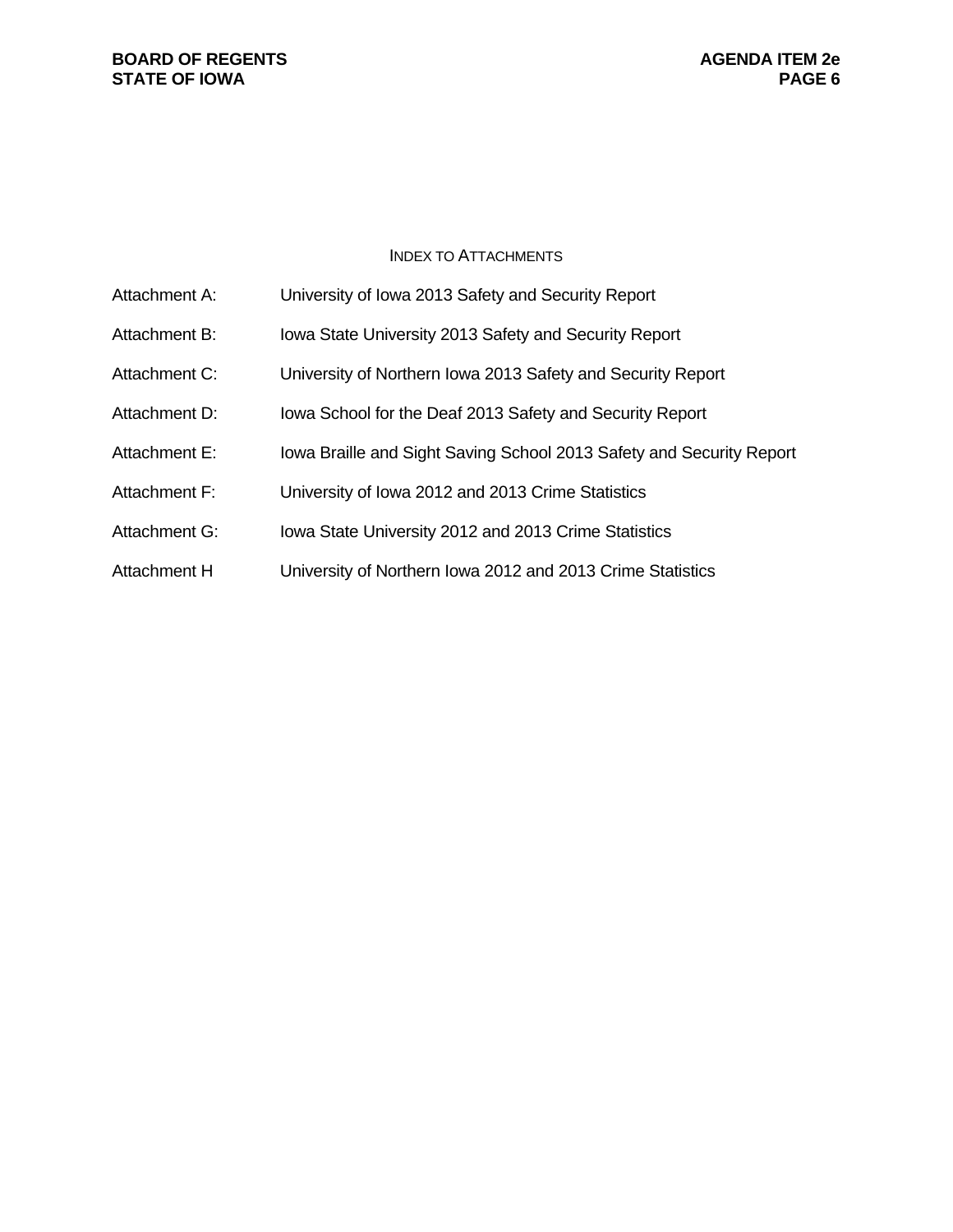## **CAMPUS SAFETY AND SECURITY REPORT**

## **THE UNIVERSITY OF IOWA**

## **Calendar Year 2013**

This report is submitted in accordance with the Board of Regents Comprehensive Safety and Security Policy (Chapter 11 of the Board of Regents Policy Manual).

#### **MASS COMMUNICATION CAPABILITIES**

- The University of Iowa (UI) currently utilizes HAWK ALERT for the purpose of mass communication notification to UI faculty, staff and students. This system utilizes e-mail, text messaging and voice mail. The Hawk Alert System is used to notify the campus community of threats to physical safety in emergency situations (tornado, violence, hazardous material incident, and so on). Hawk Alert allows UI administrators to send recorded or electronic emergency messages ("Hawk Alerts") to mobile phone, home phone, office phone, and e-mail (simultaneously). A Hawk Alert web page provides information to the UI community on registration and notification options and contains an extensive Q&A section.
- In addition to the departmental website, the UI Department of Public Safety (DPS) utilizes social networking websites to transmit safety related information. University Communication and Marketing has integrated Hawk Alert with the University of Iowa homepage to provide an Emergency Information site where updates about longer-term public safety incidents (floods, etc.) can be posted after an initial Hawk Alert is issued; this was completed in 2012. The site is located at: http://e.uiowa.edu This site connects students, faculty, staff, patients, parents of students, and the general public to specific, pertinent information about continuity of operations, advisories and notifications, health and safety information, and additional information as it becomes available. Both the UI Homepage and the Emergency Information site is maintained by University Communication and Marketing staff, in cooperation with Information Technology Services, Public Safety and other departments as appropriate.
- The UI currently utilizes an outdoor warning system consisting of five outdoor towers on the main campus and one tower located on the Oakdale campus. They are solar powered and equipped with battery back-up which allows them to operate continuously for 3 hours. These towers are capable of emitting a severe weather warning siren as well as being used as a campus wide public address system utilizing recorded and real time live voice messages. The University's outdoor warning system is activated when other sirens located throughout Johnson County are activated during severe weather events. In addition, the system will be used to broadcast warnings for other weather and non-weather situations that directly impact the University. Testing of the University outdoor warning system occurs on the first Wednesday of every month at 10:00 a.m. in conjunction with the testing of other sirens located in Johnson County.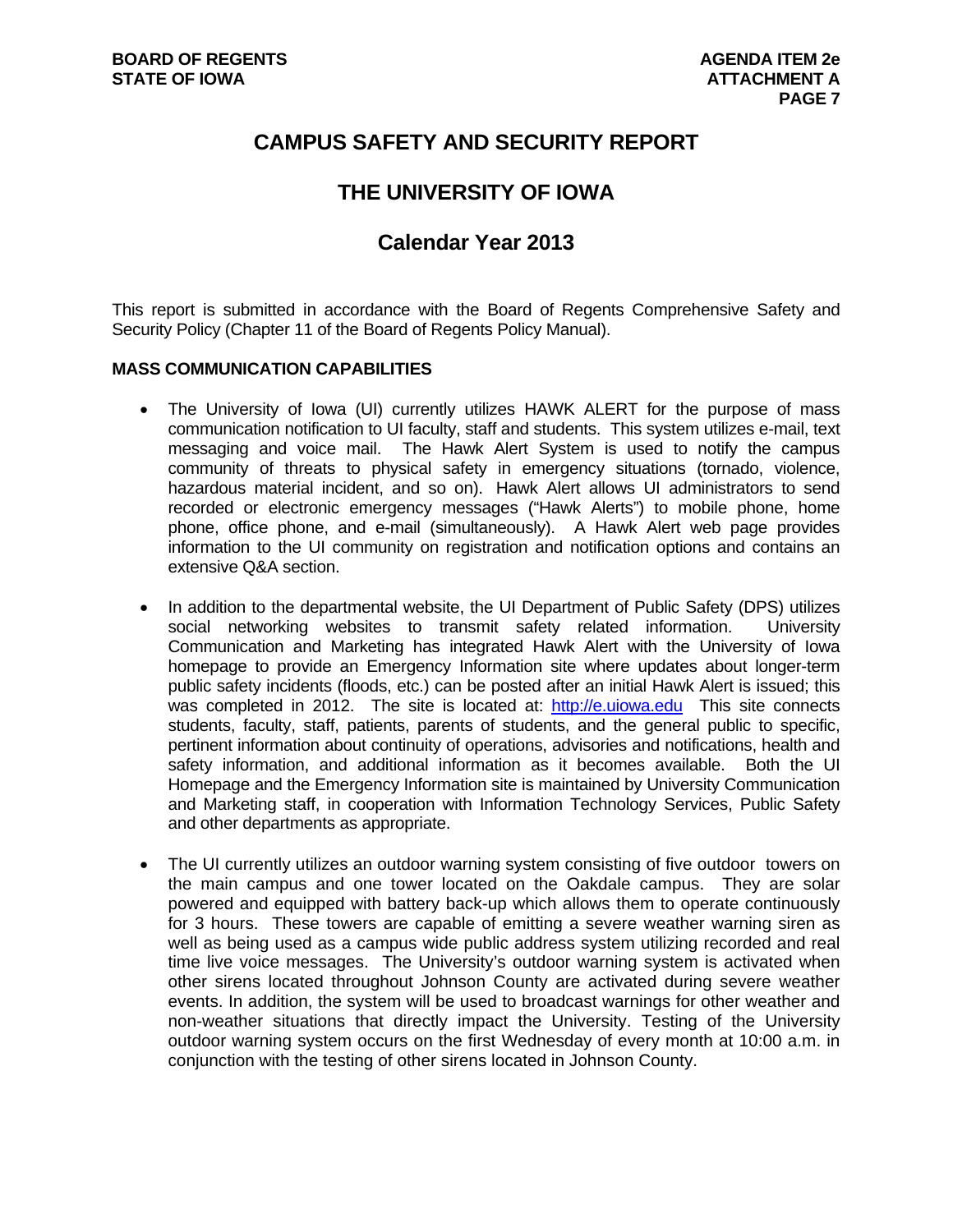#### *Tower locations:*

#### Main Campus

- o West of Parklawn Housing Building
- o NW of Banks Field
- o SE of Gilmore Hall
- o NE corners of Melrose Ave and Morman Trek Blvd.
- o SE of the Boyd Law Building

Oakdale Campus

o SE of Multi-Tenant Facility

#### *Three activation points:*

- o Primary encoder (method by which message is transmitted) is located in the UIDPS Communications Center
- o Mobile encoder is maintained in a "Pelican" case with AC & DC power sources
- o Portable encoder (Kenwood TK-3180 handheld radio) **NOTE**: All activation points are capable of transmitting siren tones and recorded or real time live voice messaging. Each individual siren tower has manual activation capabilities for siren tones and real time live voice messaging.
- The UI can also use the Mass E-Mail System, which will transmit information using the University e-mail system to all faculty, staff, and student e-mail accounts.
- The UI will continue to utilize news releases and direct media contact to provide information for students, parents, staff, faculty, and the general public.
- In the event that Internet communications are deemed ineffective, University Communication and Marketing will use available radio stations (KRUI, KSUI, and WSUI) and the use of faxed releases sent telephonically to news media to disseminate information. University Communication and Marketing would also schedule press briefings at designated locations to apprise news media in person.
- UI DPS is progressively moving toward using advanced fire alarm panels for interior building emergency communications that will be capable of being activated from a single point which will be located in the DPS dispatch/emergency communications center.

With any delivery system used for mass or emergency communications, there will be challenges. Some of those challenges are as follows:

- o **Content of the messages** the goal is to inform without alarming, to be as brief as possible but still provide enough relevant information that allows the audience to make good decisions
- o **When to deliver the messages** deciding if a "community" emergency is truly an emergency that will affect the campus and what types of emergency messages should be broadcast; is the campus better served delivering this message or, by not delivering the message
- o **Complying with Clery** Emergency Notifications and Timely Warnings
- o **Timeliness and speed of delivery** Hawk Alert, UI Website
- o **Continuous training for dispatchers**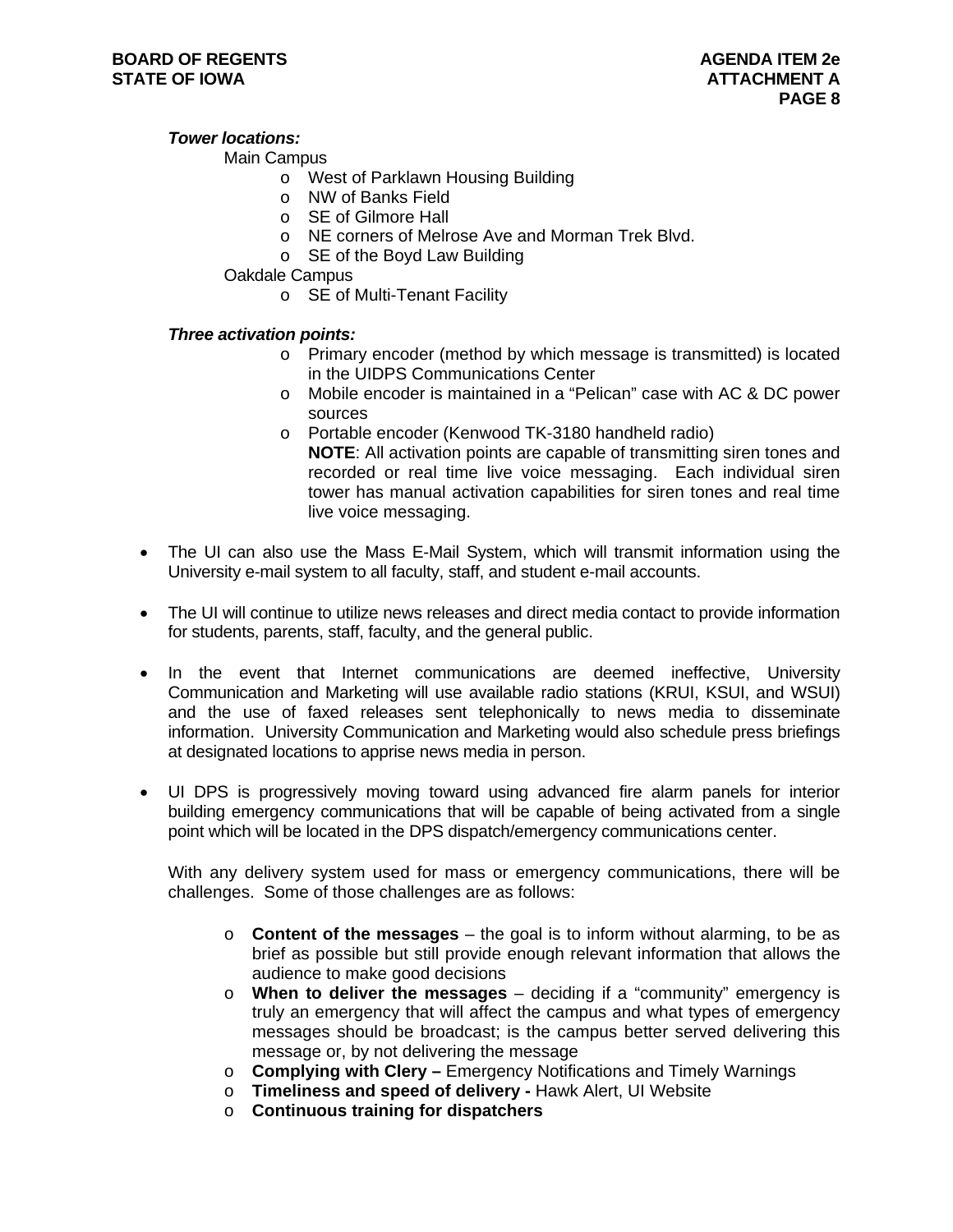#### **BOARD OF REGENTS AGENUS AGENDA ITEM 2e STATE OF IOWA** AND **ATTACHMENT A**

#### **THREAT ASSESSMENT AND MANAGEMENT**

- The UI utilizes the Behavior Risk Management (BRM) Protocol. The BRM is an attempt to respond with a planned comprehensive approach to the continuum of behaviors that could lead to hostility and violence in the workplace. Although it is difficult to "predict" violent or hostile behavior, there are methods to determine the risk components of a situation. BRM takes a clinical as well as consultative approach. The Behavior Risk Management Protocol is a planned, comprehensive, multidisciplinary response to workplace hostility and violence. The purpose is to promote a safe and civil workplace for all UI employees by addressing any related individual or environmental issues that may contribute to hostility, violence or physical danger on the job.
- While the BRM protocol addresses faculty and staff, the threat assessment protocol creates an integrated and coordinated process for identifying and responding to students, faculty, staff, or other University affiliates who may be at risk of harming themselves or others, and then to respond effectively with all parties who may be involved with the concerning situation. The overall goal is to mitigate or eliminate any known threats as well as connect affected persons with appropriate resources.
- The UI established a Threat Assessment Team (TAT) in response to violent incidents occurring on college campuses across the nation. TAT includes representatives from Human Resources, The Division of Student Life, University Counseling Services, General Counsel and the Department of Public Safety (police investigations). TAT works in conjunction with the Faculty and Staff Services/Employee Assistance Program, University Housing and Dining, the Office of the Dean of Students, and coordinates activities involving multiple stakeholders within the University of Iowa community. Additionally, TAT works closely with area law enforcement agencies.
- Two UI Threat Assessment Program Managers coordinate efforts and provide needed services. They are members of the Association of Threat Assessment Professionals. Their responsibilities include responding to reported concerns, case management, interviewing and developing assessment and prevention programming. TAT Program Managers worked 236 cases in 2013 including consultations. They have conducted a total of 23 presentations for faculty, staff, students and visitors in 2013.

### **EMERGENCY MANAGEMENT**

 In 2013 the Department of Public Safety established the University of Iowa Emergency Management Coordinator (UIEMC). Among other duties the UIEMC will assist in planning, implementation, and evaluation of emergency preparedness exercises and drills to test the university's response to a variety of crisis situations as well as coordinate related training for appropriate members of the campus community. The UIEMC will also assist in activation and coordination of the university Incident Command Center (ICC) during weather related disasters as well as other local emergencies involving hazardous materials, health related emergencies, threats of violence and other protracted events having campus wide impact. The ICC will also be activated during selected, recurring major events such as home football games.

#### **RELATIONSHIPS WITH OTHER LAW ENFORCEMENT ENTITIES**

 U of I DPS has a long standing mutual aid agreement with the Iowa City PD, Coralville PD, the Johnson County Sheriff's Office and the North Liberty PD which allows for the exchange of law enforcement resources (personnel and equipment) as needed. The UI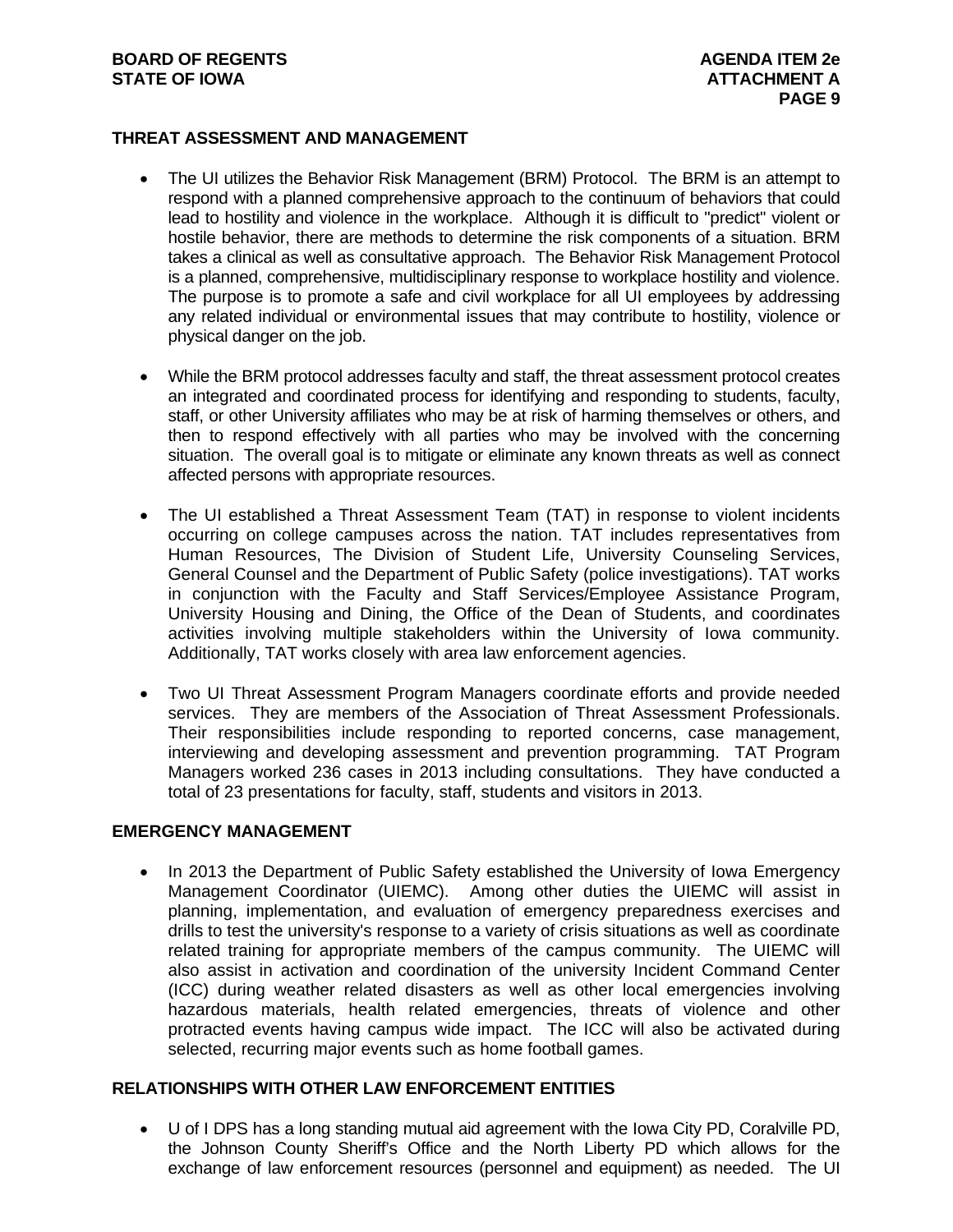Police division is a member of the Johnson County Drug Task Force, Sexual Assault Investigators Team, Sexual Assault Response Team, Johnson County Metro Dive Team and the Johnson County Metro Bomb Squad. When necessary, we also work with applicable divisions of the State of Iowa Department of Public Safety as well as federal law enforcement agencies. UIPD is a member of the Law Enforcement Intelligence Network, Mid-States Organized Crime Information Center as well as a member of the FBI's Joint Counter Terrorism Task Force. This allows for the mutually beneficial exchange of law enforcement resources as needed. It is important to note that these collaborations result in investigations/operations that can occur in various locations within the state, not simply on university properties or properties immediately adjacent to the UI campus.

- Radio interoperability for all emergency services in Johnson County became a reality in 2010/11 with the establishment of the Johnson County Joint Emergency Communications Center (JECC). The system includes the University of Iowa Police, Iowa City Police, the Johnson County Sheriff's Office, Coralville Police, North Liberty Police, University Heights Police, Iowa City Fire, Coralville Fire and the Johnson County Ambulance Service as well as other Johnson County fire departments. The new radio system allows all Johnson County emergency services to communicate with one another. The University of Iowa Police dispatch/emergency communications center serves as a backup Public Safety Answering Point for the JECC. Additionally, Johnson County law enforcement agencies share the same records management system allowing agencies to share information electronically.
- Agency heads from UIPD, ICPD, Coralville PD, the Johnson County Sheriff's Office, North Liberty PD and the Johnson County Attorney meet monthly to discuss shared interests and concerns.
- All Johnson County law enforcement agencies participate in annual mandatory police training.

#### **PHYSICIAL SECURITY CAPABILITIES**

- Currently the UI Department of Public Safety (DPS) has hundreds of cameras feeding into the dispatch and emergency communications center. This includes cameras covering specialized labs, residence halls, several entrances equipped with electronic access control, studio arts and the IMU/Richey Ballroom, the University Capitol Centre, and cameras connected to several campus Code Blue emergency phones. Digital video recorders are used to record information for post event investigations if necessary. Additionally, some areas have local motion and intrusion alarms which will alert our dispatchers.
- All residence halls are currently using cameras in conjunction with "Prox Card" access at entrances. These halls have cameras at exterior doors and all first floor access points to student living spaces (elevators, stairwells, hallway doors).
- In 2012, the University established a policy to address video cameras on or in any University property, facilities, and spaces, and/or during the course of University-sponsored activities. The policy can be found at: http://www.uiowa.edu/~our/opmanual/v/45.htm The Video Surveillance Working Group consisting of representatives from Human Resources, Information Technology Services, Public Safety and Facilities Management continue to coordinate and review issues related to the policy.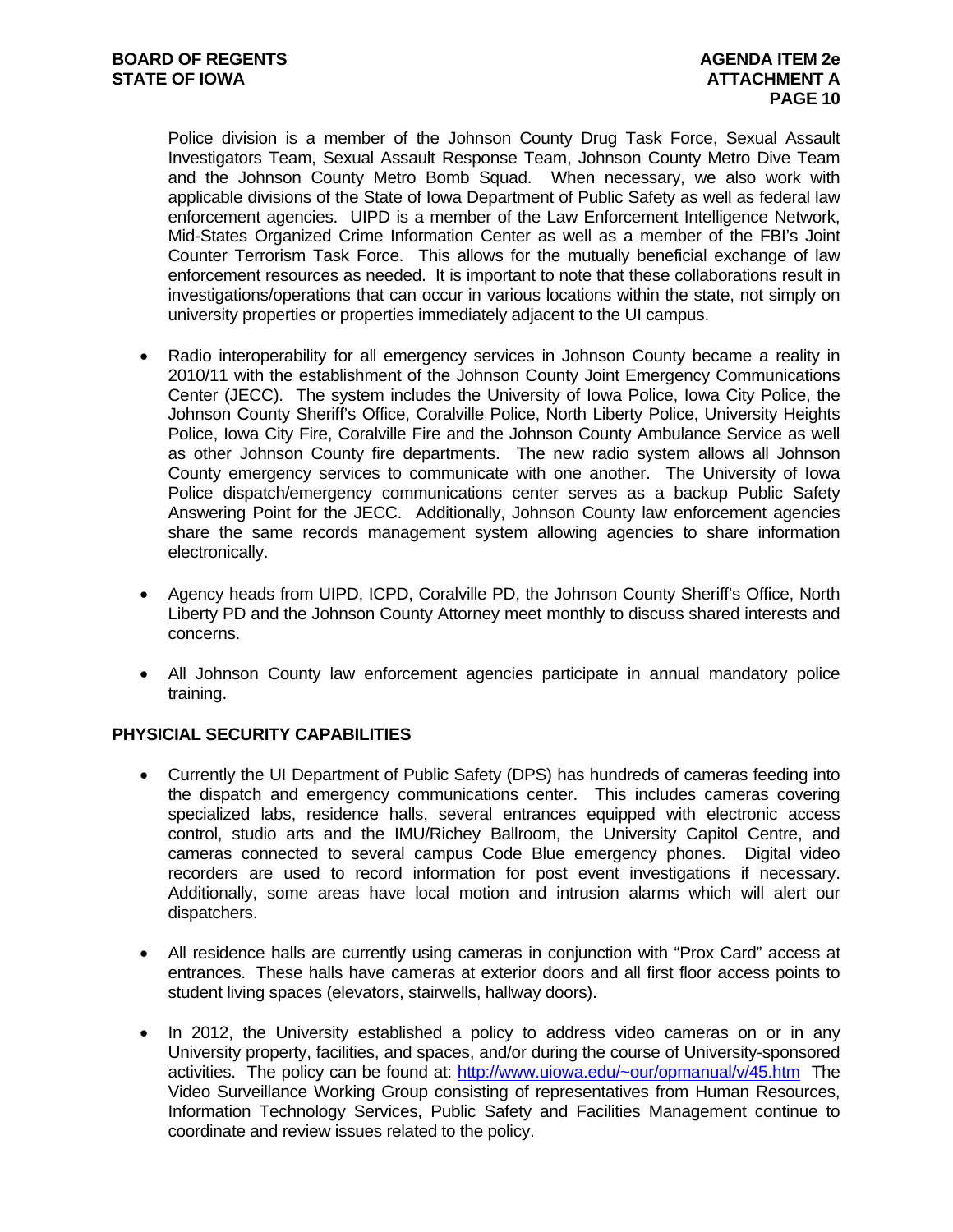#### **BOARD OF REGENTS AGENUS AGENDA ITEM 2e STATE OF IOWA** AND **ATTACHMENT A**

- All residence hall fire alarm panels are connected to DPS dispatch/emergency communications.
- The DPS Security Division installed a "Time Keeping" security tour system in all residence halls and additional leased properties used by University Housing. The system tracks DPS Security Officer routes and activities and provides detailed electronic reports.
- UI Facilities Management houses master keys; issues keys and proximity cards; along with assistance from DPS, grants access rights based on departmental requirements; maintains a university-wide key inventory database of key information and services lock systems. Many exterior and interior doors that have a locking function utilize traditional mechanical keys. Electronic access, Millennium Enterprise (aka Marlok), is installed in several buildings as well as connected to numerous doors, both interior and exterior. Some of these locations utilize the Iowa One Card system and magnetic swipe readers; other electronic access-controlled locations utilize Facilities Management-issued proximity cards, Iowa One Card and proximity readers. Some administrative units have taken on responsibilities for programming user access, while others continue to place a high reliance on Facilities Management for access control services.
- Led by Facilities Management, the University of Iowa is in the process of replacing the current Marlok standard with a control system capable of meeting current and future institutional needs for card access, security, distributed control, and integration with building systems controls and institutional information technology databases. The University selected AMAG software/firmware and Security Equipment Inc. as the AMAG integrator/reseller for the programs and components.
- Concerns about safeguarding university assets have highlighted the need to integrate "building access" and "building security." The challenge is to provide appropriate control and security for all major buildings without unduly compromising convenience and the campus culture of openness. To help guide the process, the University convened an Access and Security Steering Committee who developed a University of Iowa Access and Security Strategic Plan to address security and access control for new and existing buildings. The committee included members from Facilities Management, Office of the Provost, Information Technology Services, Public Safety, The Division of Student Life and Research Administration. Although the committee is no longer active, they would reconvene if it became necessary. The areas of concern that were reviewed by the committee and various sub-committees are as follows:
	- Central Control Technology (AMAG)
	- Security Assessment, Process & Priority
	- Design and Installation Standards
	- Key and Card Issuance
	- Access Cards
	- Integrated Databases
	- Security Monitoring, Analytics
	- Service and Support Model
	- Financial Support Model
	- Administration Policy on Card Access and Security
- The University implemented the Iowa One card system for all faculty, staff, and student ID's. Within the ID is a proximity chip mag swipe for access control and allows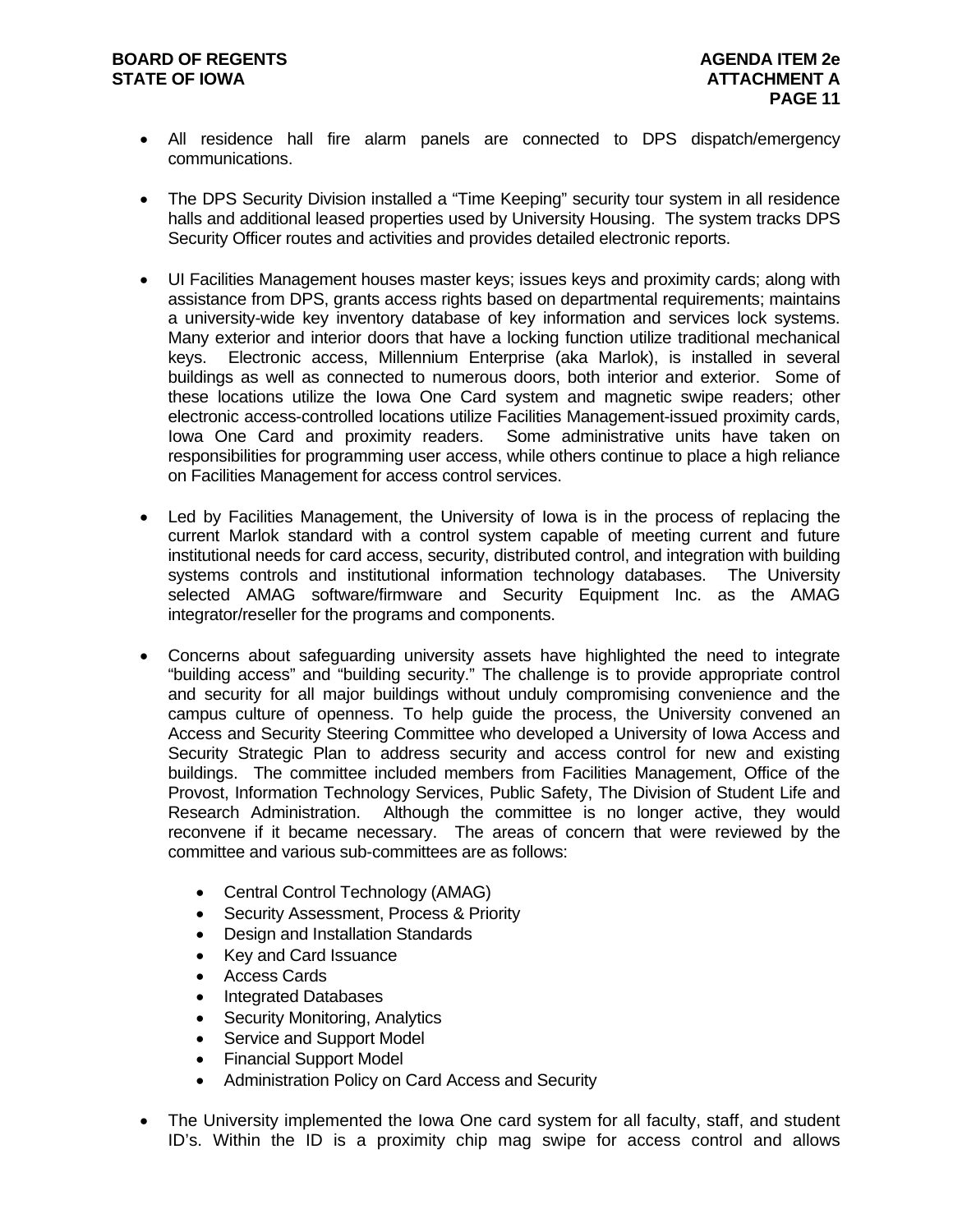immediate access to approved University facilities. Each card is identifiable to the owner and follows recommendations of the Access and Security.

#### **STAFFING**

- The UI Department of Public Safety currently employs 45 sworn, state certified police officers, 17 civilian security officers, 9 state certified dispatchers, 1 fire safety coordinator and 3 support staff. Part time student employees (6) assist with security officer duties, fingerprinting, NITE RIDE, records management and dispatching.
- The UI DPS Police Division has two explosives detection canine; one provided by the University of Iowa Athletics Department.

#### **TRAINING OF INSTITUTIONAL PERSONNEL**

- The University of Iowa Police Crime Prevention Specialist, the Fire Safety Coordinator as well as other DPS employees present safety related educational offerings including the following:
	- o Rape Aggression Defense program (R.A.D.)
	- o Violent Incident Survival Training (V.I.S.T.)
	- o Personal Safety and Self-Protection
	- o Disruptive Persons
	- o Threat Assessment
	- o Alcohol Education and Awareness
	- o Crime Prevention Newsletters (C.P.N.)
	- o Annual parent/student orientation presentations
	- o Resident Assistant's Fire Academy
	- o General fire safety in laboratories and other areas
	- o Use of portable fire extinguishers
	- o Residence Hall Staff Training—Police Services and Expectations
- UIPD utilizes mass emails to provide safety related information.
- The UI DPS website was updated in 2010/11 and is also used to disseminate safety related information as well as provide a way for the UI community to provide information. http://police.uiowa.edu/
- V.I.S.T. (**Violent Incident Survival Training)**. The program is a comprehensive approach, advocating integrated strategies incorporating Environmental Design, Technology & Communication, Law Enforcement Response, and action by those in immediate danger. The response options that are taught specialize in preparing schools, universities, churches, hospitals, and workplaces in how to respond to a violent attack on large numbers of people and increase the odds of survival. V.I.S.T. teaches individuals proven techniques and provides them with several options that are effective in avoiding, escaping and, if necessary, protecting intended victims from active shooters. UIPD has 7 police officers trained as instructors in V.I.S.T. who present a two hour training component for faculty, staff, students and visitors. During 2013 V.I.S.T. instructors trained 1,666 faculty, staff, students and visitors. All police officers are trained in V.I.S.T.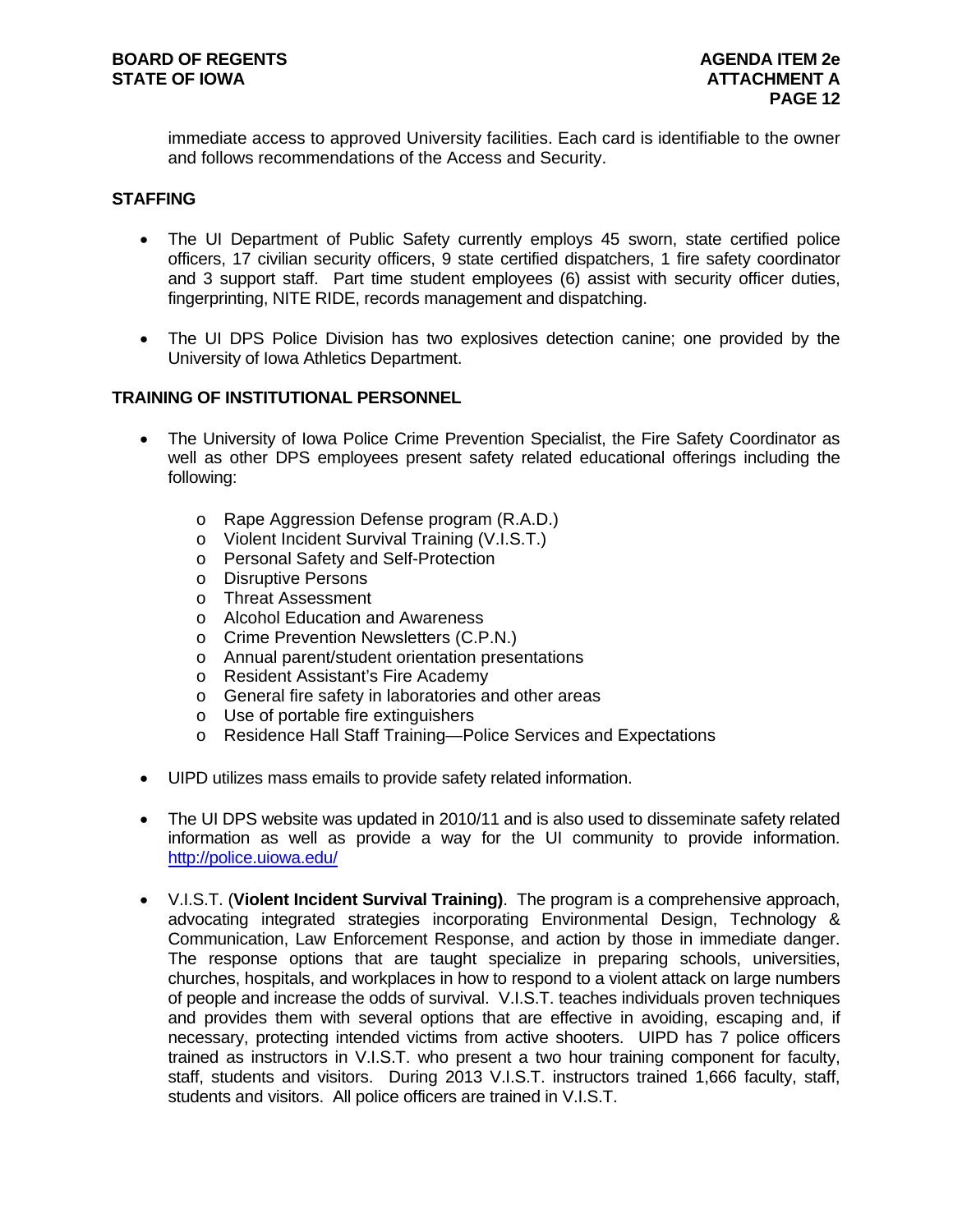#### **BOARD OF REGENTS AGENUS AGENDA ITEM 2e STATE OF IOWA** AND **ATTACHMENT A**

#### **USE OF FORCE/FIREARMS**

- UIPD officers carry the M&P 40 caliber Smith and Wesson handgun.
- The Commission on Accreditation for Law Enforcement Agencies standards (CALEA) dictate that we must have a use of force policy: Officers have to receive training annually on these standards, must be trained with their authorized weapons, require reports when weapons are used, and cannot carry weapons until they have been trained. New officers must review all related policies prior to being issued weapons.
- The University of Iowa Police Department meets all CALEA standards and exceeds Iowa Law Enforcement Academy (ILEA) standards in regards to weapons qualification; CALEA dictates that we must have a policy that requires qualification.
- UIPD officers qualify twice a year with the "Iowa Law Enforcement Academy Handgun Qualification Course." We fire two qualification runs at each session, for a total of four; successful qualification runs are required; this exceeds state and national standards. Officers qualify on the low light course once a year meeting ILEA standards. For rifle qualification, UIPD requires 3 different courses of fire; standard FBI 100 yard course, the Close Quarters Battle (CQB) Course, and the Close Quarters Battle Course in low light. This exceeds the standard FBI 100 yard course. UIPD currently has 7 ILEA certified firearms instructors on staff conducting all firearms training.
- UIPD also conducts *Simunitions* training for our Emergency Response Team members several times a year. This involves interactive training using devices that fire simulated rounds and a process that records officer actions with the simulated weapon. UIPD officers also train using the Multiple Interactive Learning and training Objectives system (MILO). The MILO system instructs officers on the appropriate use of force, i.e., when to fire and when not to fire a weapon. Both of these training opportunities exceed ILEA requirements.
- Every member of the department's Emergency Response Team (ERT) receive 40 hours of annual training with Tactical Missions Consulting, operated by a 23 year veteran/supervisor (retired) who was also one of the team leaders with LAPD SWAT. In addition to the 40 hours of annual training, UIPD-ERT has been training since August of 2008, logging 4-8 hours of training a month.
	- o **NOTE**: Tactical Missions Consulting is the same firm that Iowa City Police use. Our ERT tactics and Iowa City are essentially the same. Also both departments receive that 40 hours from Tactical Mission keeping our departments similar in tactics.
- In 2013 our ERT team traveled to Camp Dodge and conducted 2 days of live fire training in the National Guards Live Fire Shoot House. This gave the team the opportunity to conduct training in controlled conditions, with live rounds, within the confines of a house floor plan.
- UIPD has facilitated access to training sites on campus for local law enforcement agencies. This creates a close partnership and provides the area agencies with knowledge of campus facilities, community and practices. This partnership creates a close working relationship and helps facilitate future assistance in the event of an incident on campus requiring mutual aid.
- UIPD continues to work closely with local law enforcement agencies to implement training for all area agencies regarding the response to an active shooter. UIPD continues to train and work with local agencies in reference to weapons and tactical training so we are "on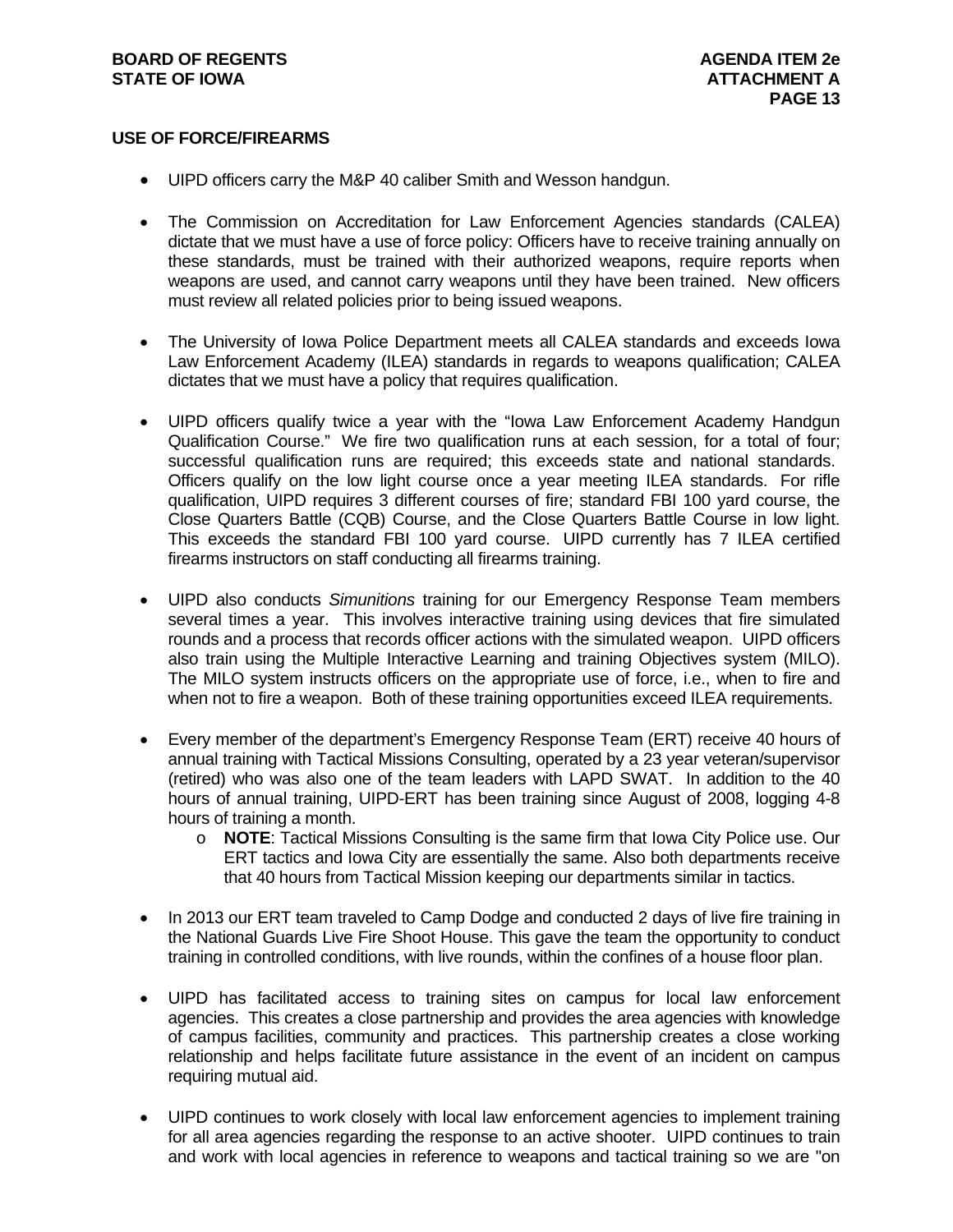the same page" in the event of an emergency in which multiple agencies would be needed for an appropriate response to an incident of violence on campus or in the community.

- ALERRT Advanced Law Enforcement Rapid Response Training. ALERRT is a nationally recognized 2-day operator course to respond to active shooters and other violent situations involving weapons. ALERRT training is far more detailed than standard active shooter training and involves choreographed situations with specific training points. It addresses all of the components in the Iowa Law Enforcement Academy-Active Shooter course and also provides instruction in moving and firing in teams of 2 to 5, room clearing, rescue, improvised explosive devices (IED) recognition and hostage situations. Instruction includes dividing the class into groups with each team participating in exercises with simulated weapons and rounds to place participants in stressful situations. The department has three ALERRT instructors and all officers must be trained in ALERRT.
- The department continues to equip officers with, and train them in the use of, chemical spray and conducted energy weapons (Tasers).

#### **CERTIFIED PROTECTION SECURITY OFFICERS**

- All full time DPS civilian security officers are required to obtain certification by successfully completing a 50+ hour course upon successful completion of probationary requirements; this certification process was introduced in 2012.
- Ten of the seventeen civilian security officers have completed the course and have received certification. Remaining security officers are still in probationary status, currently enrolled in the certification process, awaiting enrollment confirmation or are enrolled in the management certification process.

#### **AUTOMATED EXTERNAL DEFIBRILLATORS (AED)**

 At present, the UI Fire Safety Coordinator inspects and maintains 57 UI public access AEDs to American Heart Association (AHA) standards and manufacturer specifications.

#### **STUDENT INVOLVEMENT**

- Students continue to be involved in the following:
	- o NITE RIDE (late night safe ride option for women)
	- o Citizens Police Academy; (i.e., a 11 week academy for private citizens conducted by UIPD, Iowa City PD, Coralville PD, North Liberty PD and the Johnson County SO)
	- o Student employees (i.e., traffic control, campus walking patrols, dispatching, records)
	- o We continue to offer law enforcement internships for students (high school and college level)
	- o The University of Iowa Emergency Medical Services Student Interest Organization was conceived in August 2009 and is sponsored by the University of Iowa Department of Public Safety with coordination provided by the University of Iowa Fire Safety Coordinator.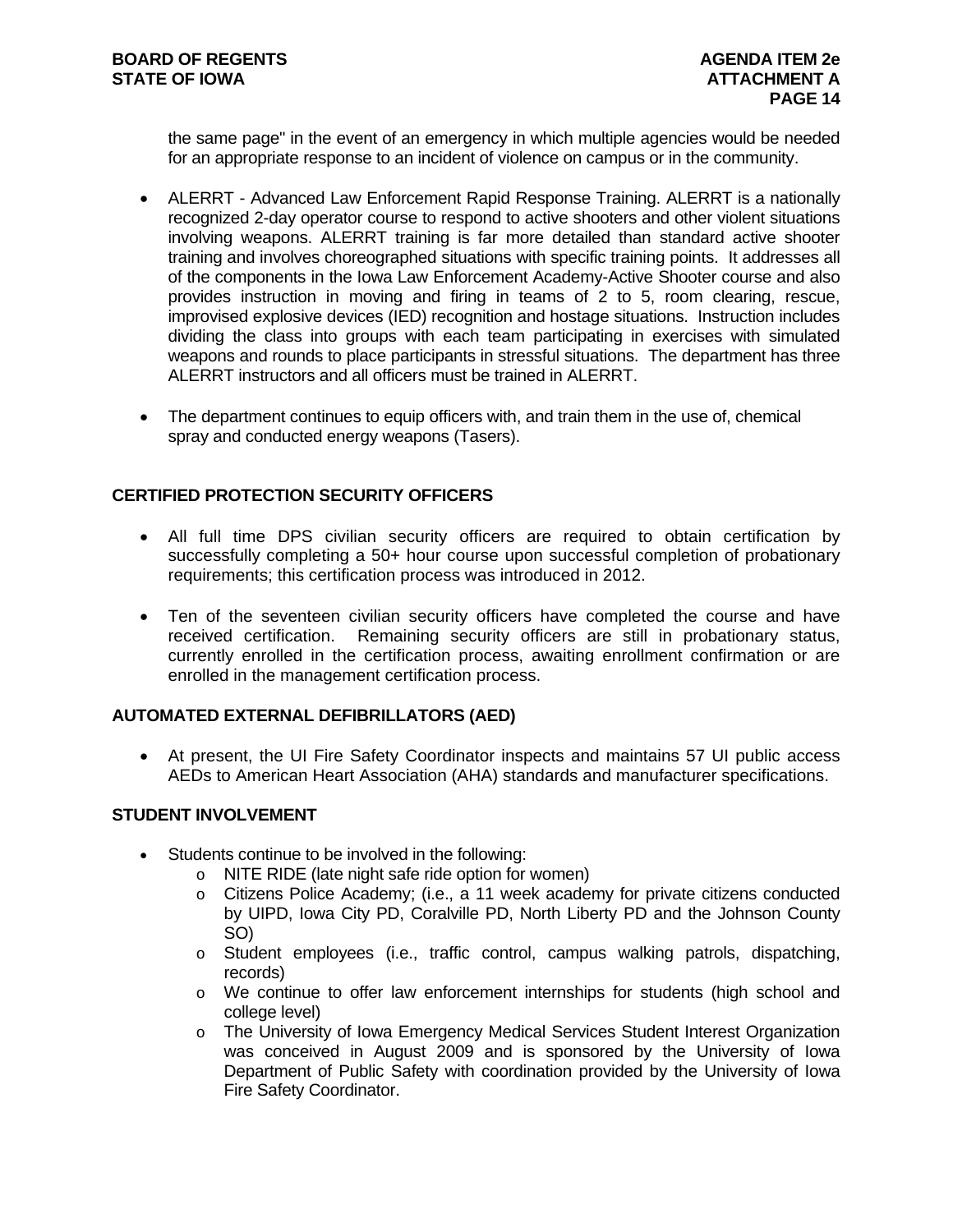### **SMOKING BAN**

- UIPD continues to respond, warn, cite and direct smokers to areas where smoking is allowed. In 2013, UIPD officers responded to 724 prohibited smoking calls.
	- o 693 contacts were initiated by UIPD officers
	- o 31 were complaint driven
	- o 149 citations were written

#### **SAFETY AND SECURITY GOALS**

- Continue to train selected DPS personnel in The Jeanne Clery Disclosure of Campus Security Policy and Campus Crime Statistics Act aka Clery Act
- Assist in the expansion and further development of the Clery Compliance Committee
- Continue implementation Access and Security Strategic Plan including the systematic installation of the AMAG access control system; DPS sections
- In 2012, led by DPS, we established the Emergency Management Oversight Committee to create an All Hazard Emergency Management Team (AHEMT). In 2014 we will continue training all AHEMT members in their individual Incident Command System roles
- Continue to conduct annual table-top emergency exercises/drills to test the various critical incident and emergency plans
- Continue working with UI Risk Management concerning efforts to establish protocols for preventing/addressing identified risks
- Continue the process of connecting advanced fire alarm panels to connect to DPS dispatch/emergency communications to facilitate a single point of emergency message transmission for internal building emergency communications
- In conjunction with Information Technology Services and University Communication and Marketing, test/implement new Hawk Alert delivery system and work with other UI entities to improve the delivery of emergency notifications and timely warnings
- Develop new strategic plan for DPS
- Continue participation on issues related to child abuse/minors on campus with selected UI entities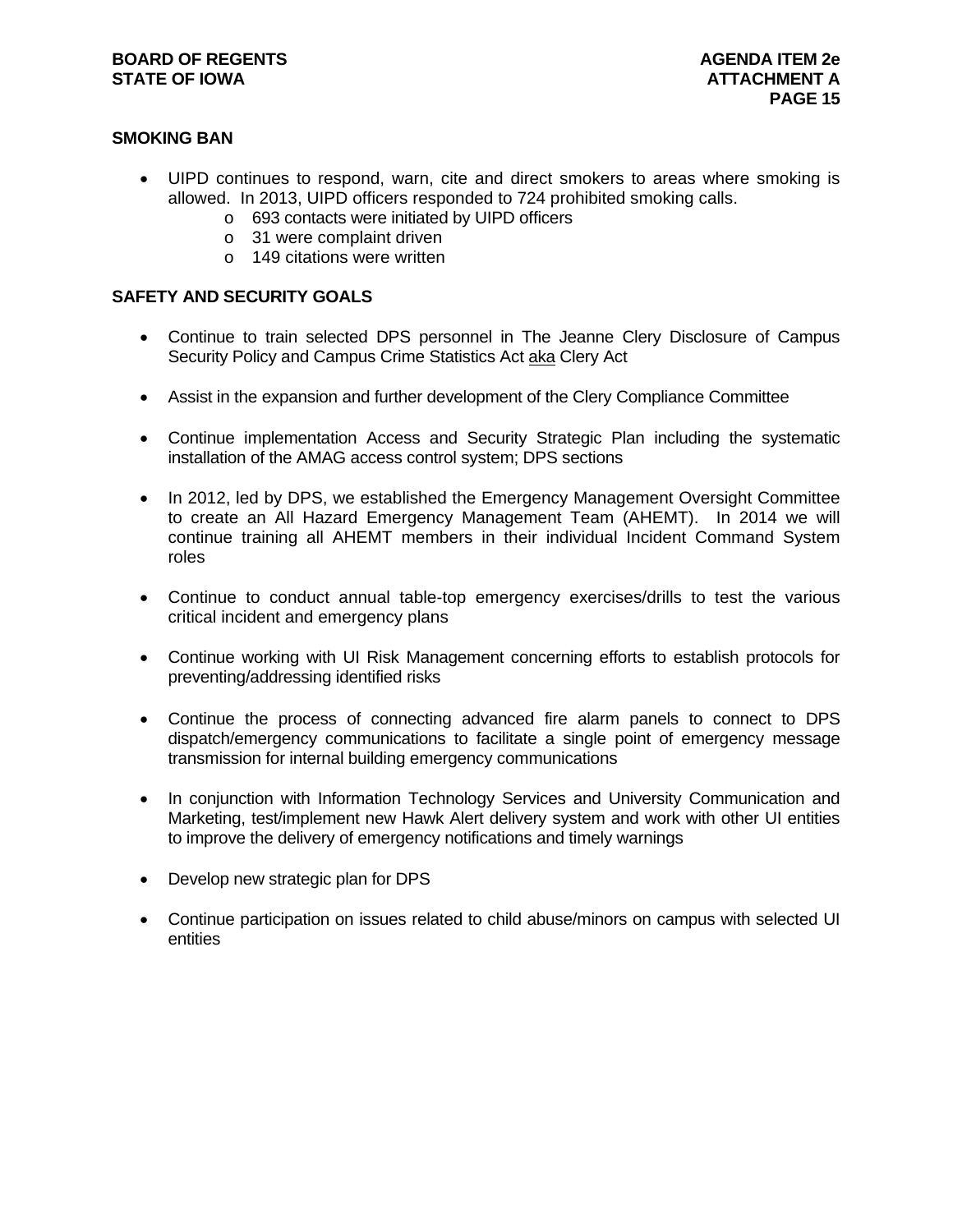## **CAMPUS SAFETY AND SECURITY REPORT**

## **IOWA STATE UNIVERSITY**

## **Calendar Year 2013**

This report is submitted in accordance with the Board of Regents Comprehensive Safety and Security Policy (Chapter 11 of the Board of Regents Policy Manual).

#### **MASS COMMUNICATION CAPABILITIES**

- Blackboard Connect continues to be utilized as the selected electronic mass notification product for ISU Alert. Key personnel within the university have been trained and authorized to activate this system. The program was tested twice during the past calendar year; two situations required the issuance of an emergency notification. A multi-disciplinary committee has been formed to review future needs and available products.
- An emergency alert homepage has been designed to enhance communication capabilities. The system is designed to overwrite the homepage in a manner that draws attention to the emergency—the elimination of graphics speeds information access. Key personnel within the university have been trained and authorized to activate the system. It is recognized that dire circumstances would need to exist before information would be made available to the entire world. Archived messages available for viewing would be used to track incident progression.
- An outdoor warning system, consisting of five towers placed strategically throughout campus, provides the ability to issue real-time emergency notices to community members. The equipment has both siren and voice capability. Procedures for activation have been developed and police dispatchers have been trained in system operation. Testing of the outdoor warning system is conducted at 10:00 a.m. the first Wednesday of every month, unless inclement weather is present or projected. Templated voice messages relating to a variety of emergency conditions have been authored to expedite message delivery.
- CodeRED©, a multi-platform emergency notification system, has been implemented for other jurisdictions within Story County. This product utilizes internet mapping capability for geographic targeting of calls, coupled with a high speed telephone system capable of delivering emergency messages at the rate of up to 60,000 calls per hour.
- Social media has repeatedly proven to be an effective means of reaching the public. ISU Police initiated Facebook and Twitter accounts during the past calendar year in an effort to interact with people in a positive and timely fashion. The department currently has approximately 3,145 likes on Facebook and 3,150 followers on Twitter. These systems were extensively used to provide timely, accurate, and useful information to the public during two dynamic situations, as well as on a daily basis.

#### **THREAT ASSESSMENT AND MANAGEMENT**

• The ISU Police Department has effectively utilized a Threat Assessment and Management System (TAMS) since 1994. The process is designed to identify individuals of concern,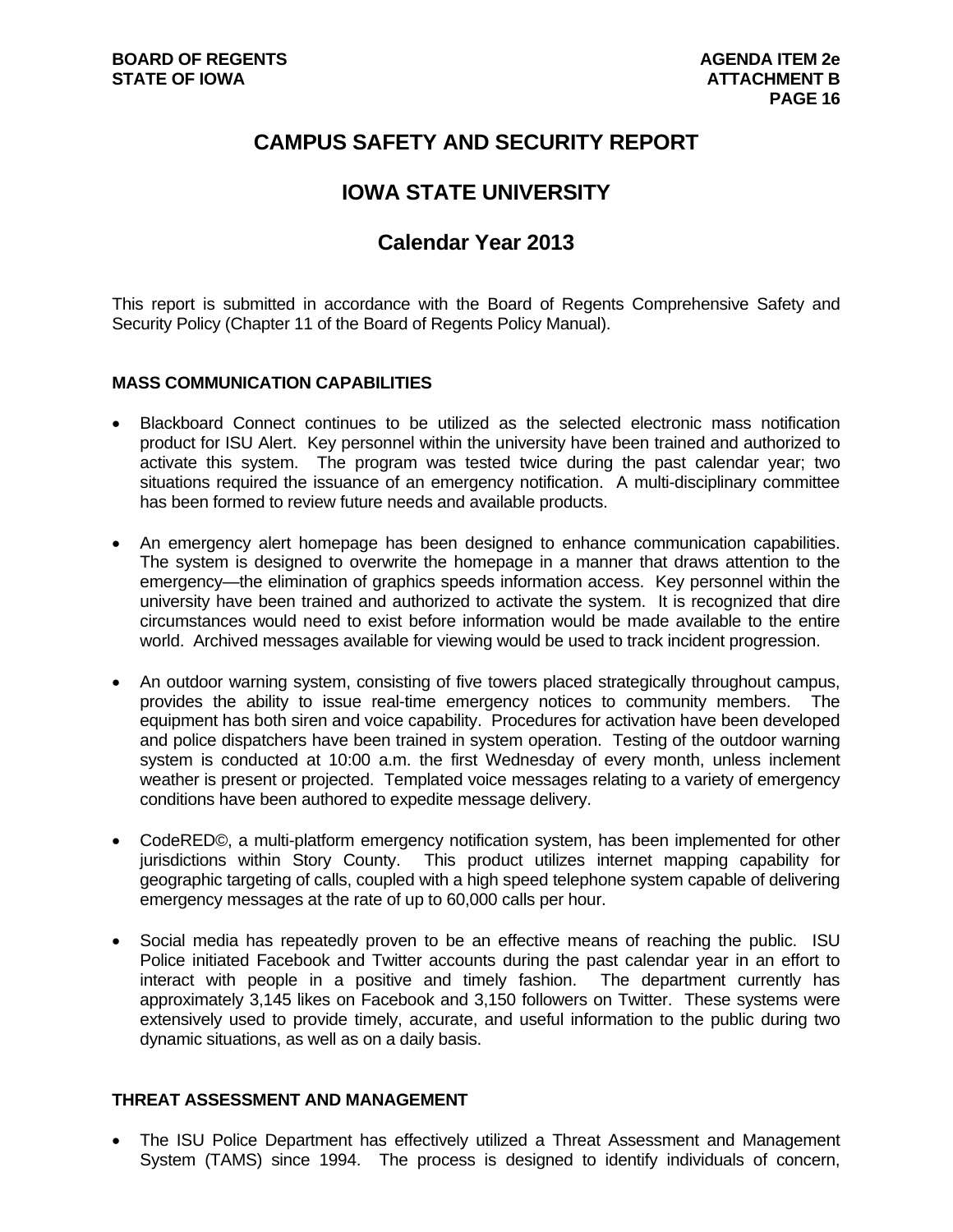investigate people and situations that have come to the attention of others, and assess the information gathered. If necessary, individuals and situations are managed to reduce any potential threat that may be posed.

- Targeted violence is the product of an interaction among four factors: the individual who may take violent action; the target of any intentional violence; the environment that facilitates or permits violence, or does not discourage it; and the triggering conditions that lead the individual to accept violence as an option.
- The threat assessment and management process includes: 1) identifying individuals at risk; 2) reporting to law enforcement through a centralized system; 3) conducting an initial threat assessment; 4) referring matters to a university committee when situations meet established criteria; 5) implementing a response plan; 6) monitoring and re-evaluating the plan to effect safety; and 7) following up as appropriate.
- Assessment guidelines include: 1) considering multiple behavioral and contextual factors; 2) avoiding reliance on single factors; 3) utilizing multiple collateral data sources; 4) assessing the impact of investigative processes; 5) using information that is fact based and specific to the incident; 6) focusing on behavior rather than traits; 7) focusing on understanding context; 8) examining the progression of behavior over time; and 9) focusing on prevention rather than prediction.
- The ISU Police Department continues to partner with other institutional entities in threat management issues, including: Dean of Students Office; Thielen Student Health Center; Human Resource Services; Department of Residence; Office of the Senior Vice President and Provost; Equal Opportunity Office; Office of University Counsel; and Student Counseling Services.
- The department continues to actively participate in the multi-disciplinary Student Assistance and Follow-Up Evaluation (SAFE) Team, as well as the Faculty and Staff Safety Team (FASST). These groups meet weekly, or more often as needed, to share/assess information and respond to potentially dangerous situations.
- An admissions review committee meets as needed to assess applications of prospective and/or returning students who have a history of behavioral issues. The main focus of the group is to evaluate any potential threat an individual may pose, and determine any additional need for monitoring if accepted.
- The threat assessment and management process is coordinated by an individual who possesses a wealth of experience and specialized training. A second investigator was recently assigned to assist with this important function.
- During the past calendar year, officers conducted 157 welfare checks and responded to 1,012 incidents involving suspicious people and/or activity. Of those, 117 (75%) involved an identified mental illness or suicide concern. In addition, 24 cases were generated due to bystander concern and 13 involved domestic disputes.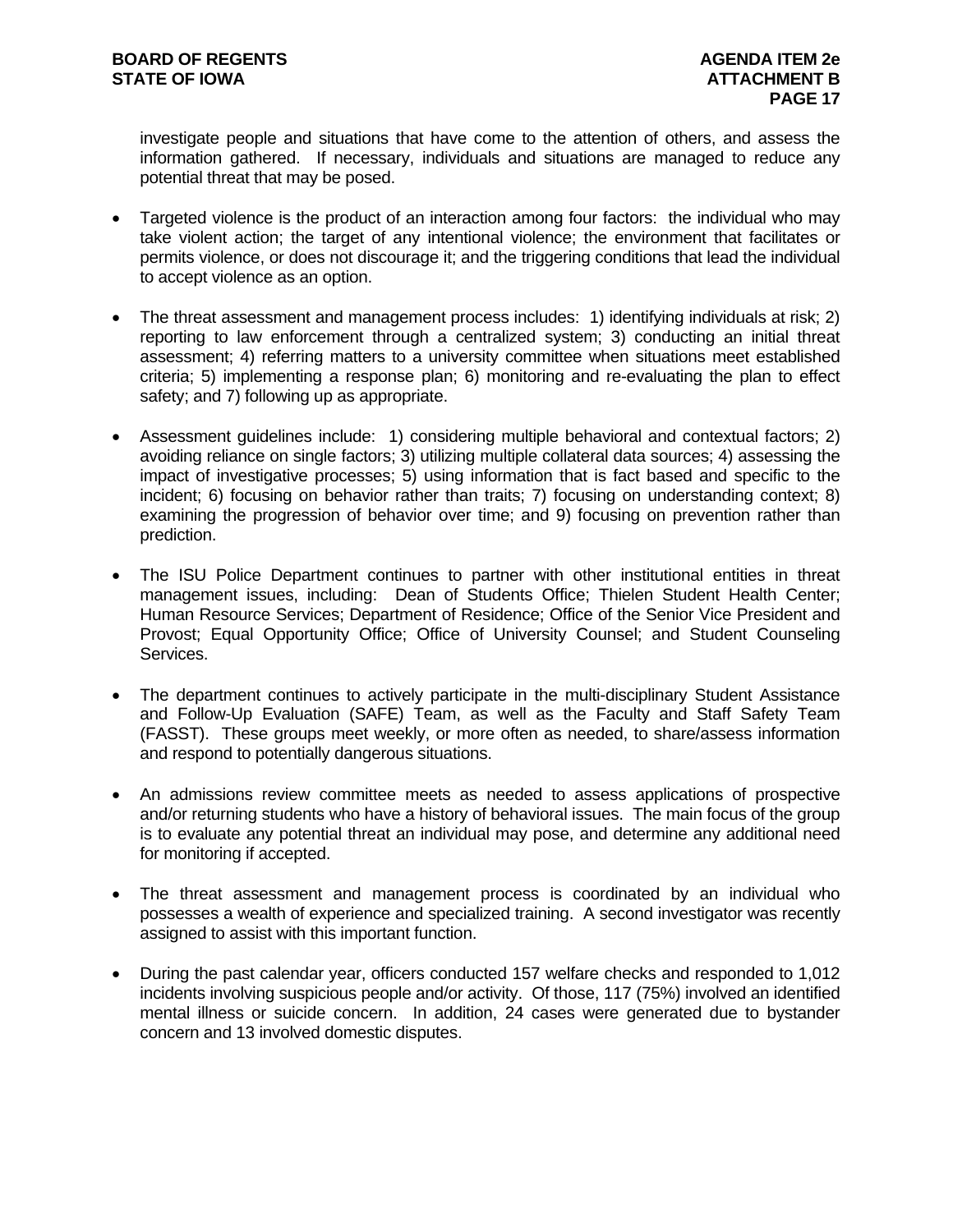#### **RELATIONSHIPS WITH OTHER LAW ENFORCEMENT ENTITIES**

- The ISU Police Department entered into a mutual aid agreement with the Ames Police Department and the Story County Sheriff's Office in 1997. This intergovernmental agreement provides for the immediate exchange of resources.
- In 1991, the department entered into an intergovernmental agreement that established a county-wide drug task force. The group has been in existence since that time and has proven to be an effective vehicle in reducing the flow of dangerous and/or illegal substances to campus.
- During the past calendar year, a formal agreement was established with the City of Ames to clearly identify the delivery of law enforcement services to organized living areas that are leased by the Department of Residence (DoR).
- Officers continue to work collaboratively with other agencies before, during, and after hosting major special events, including: athletic contests; political rallies; student celebrations; jointlysponsored conferences; career fairs; and highly controversial presentations. Entities involved typically include: Iowa State Patrol; Ames Police Department; Story County Sheriff's Office; United States Secret Service; Iowa Division of Criminal Investigation; State Fire Marshal's Office; Federal Bureau of Investigation; and contracted private security firms.
- All Story County law enforcement agencies utilize an 800 MHz radio system that facilitates interoperability during emergencies, special events and daily operations. The Ames Police Department, Story County Sheriff's Office, and ISU Police Department share the jointly purchased Computer-Aided Dispatch (CAD) and records management software. The three communications centers are linked through fiber and T-1 lines to ensure information availability and system redundancy.

#### **PHYSICIAL SECURITY CAPABILITIES**

- A designated and specially trained employee continues to review blueprints and provide Crime Prevention through Environmental Design (CPTED) advice to architects and project managers. This proactive approach helps identify any safety related concerns prior to construction.
- The university extensively utilizes electronic access control systems to enhance security. This technology is incorporated into all new construction.
- More than 200 cameras have been installed in public areas throughout campus buildings; these have proven to be effective tools for deterrence and identification.
- Fiber was installed at the Ames Intermodal Facility during the past calendar year to accommodate the use of electronic access control for doors and the transmission of fire alarm data.
- ISU Police monitors more than 2,000 fire, security, and environmental systems alarm points; appropriate resources are dispatched as necessary.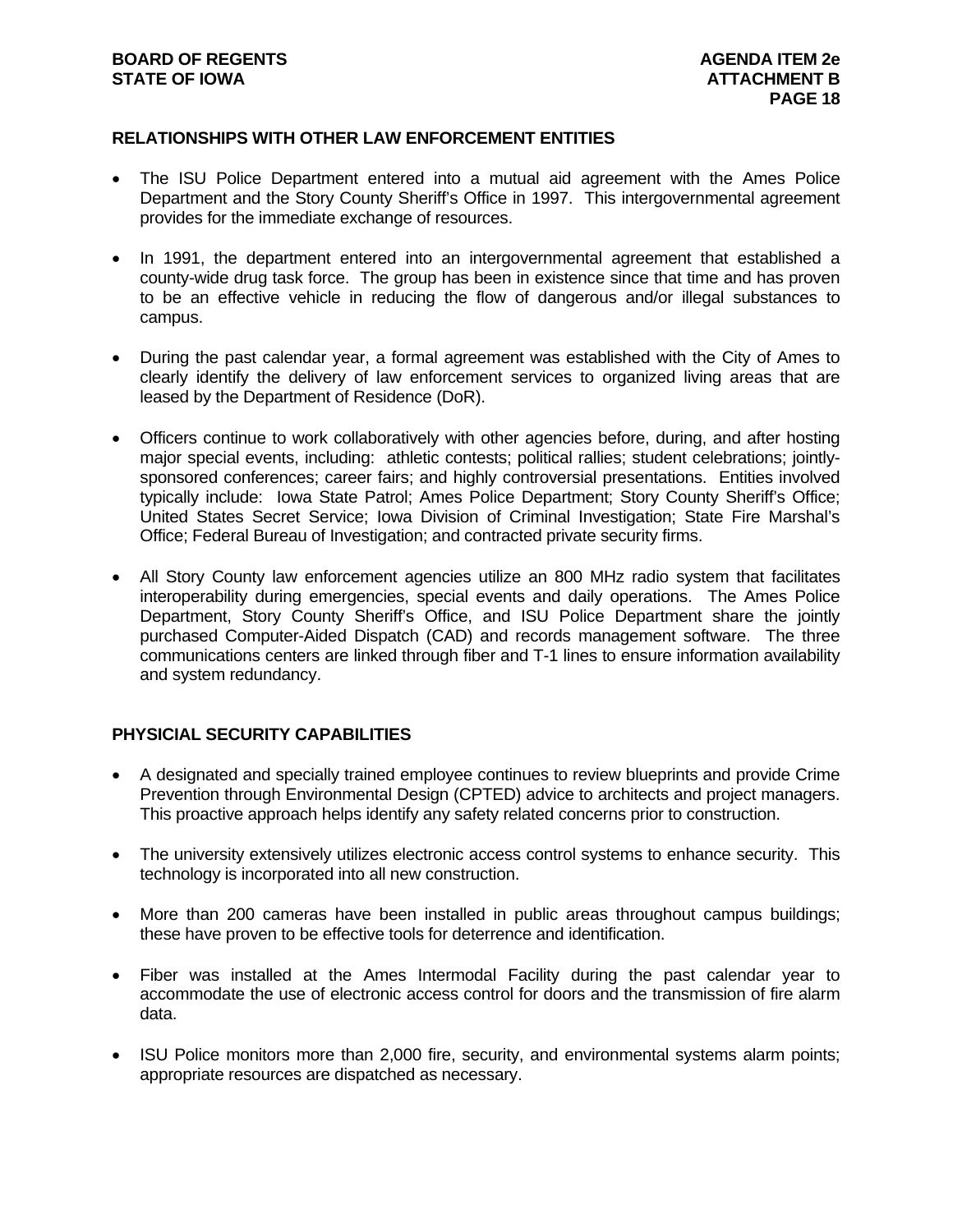#### **STAFFING**

- The ISU Police Department is authorized 37 sworn, state-certified police officers and 11 fulltime civilian staff. For most of the year, the agency operated at full strength.
- Part-time student employees are utilized to provide support services related to building security, safety escorts, and dispatch.
- During the past calendar year, an ISU Police Department Lieutenant was assigned to the College of Veterinary Medicine on a full-time basis. Security staffing provided by student community service officers was increased in terms of the hours covered. A memorandum of understanding was developed to clearly outline the services and support to be provided by each entity. Initial feedback indicates a deep appreciation for this added presence.

#### **TRAINING OF INSTITUTIONAL PERSONNEL**

- An overview of safety-related issues and services is provided to all incoming students and their parents during orientation sessions held throughout the month of June, as well as at Destination Iowa State.
- Sworn officers provided prevention and outreach programs during the past year to faculty, staff, and students; instruction was provided to 33,716 people. Topics addressed included: workplace violence; personal safety; dealing with difficult people; severe weather response; alcohol laws; sexual assault awareness; and threat assessment/management processes.
- The annual publication, "*Safety & You*" is electronically mailed to all faculty, staff, and students in September. This document can be viewed on the departmental web site; individuals may also request a printed copy. Safety and security information is provided as required by the Jeanne Clery Disclosure of Campus Security Policy and Campus Crime Statistics Act, as well as the Higher Education Opportunity Act.
- Officers continue to annually train Department of Residence (DoR) staff, international students, and Cyclone Aides regarding safety related services. These sessions are conducted as part of their respective orientation programs.
- The department provided training to all judicial affairs board members regarding legal aspects of the criminal justice system. The instruction outlined levels to conviction, burden of proof, victimology, and criminal/civil process interaction.
- Officers conducted training across campus with regard to identifying and dealing with people who threaten or exhibit concerning behavior.
- Six officers have received specialized instruction in the delivery of Violent Incident Response Training (VIRT) sessions. During the past calendar year, the department began providing instruction to all future teacher education graduates as part of their licensure requirements for certification. Participants believed this program greatly enhanced their ability to recognize, assess, and ultimately respond to violent threats.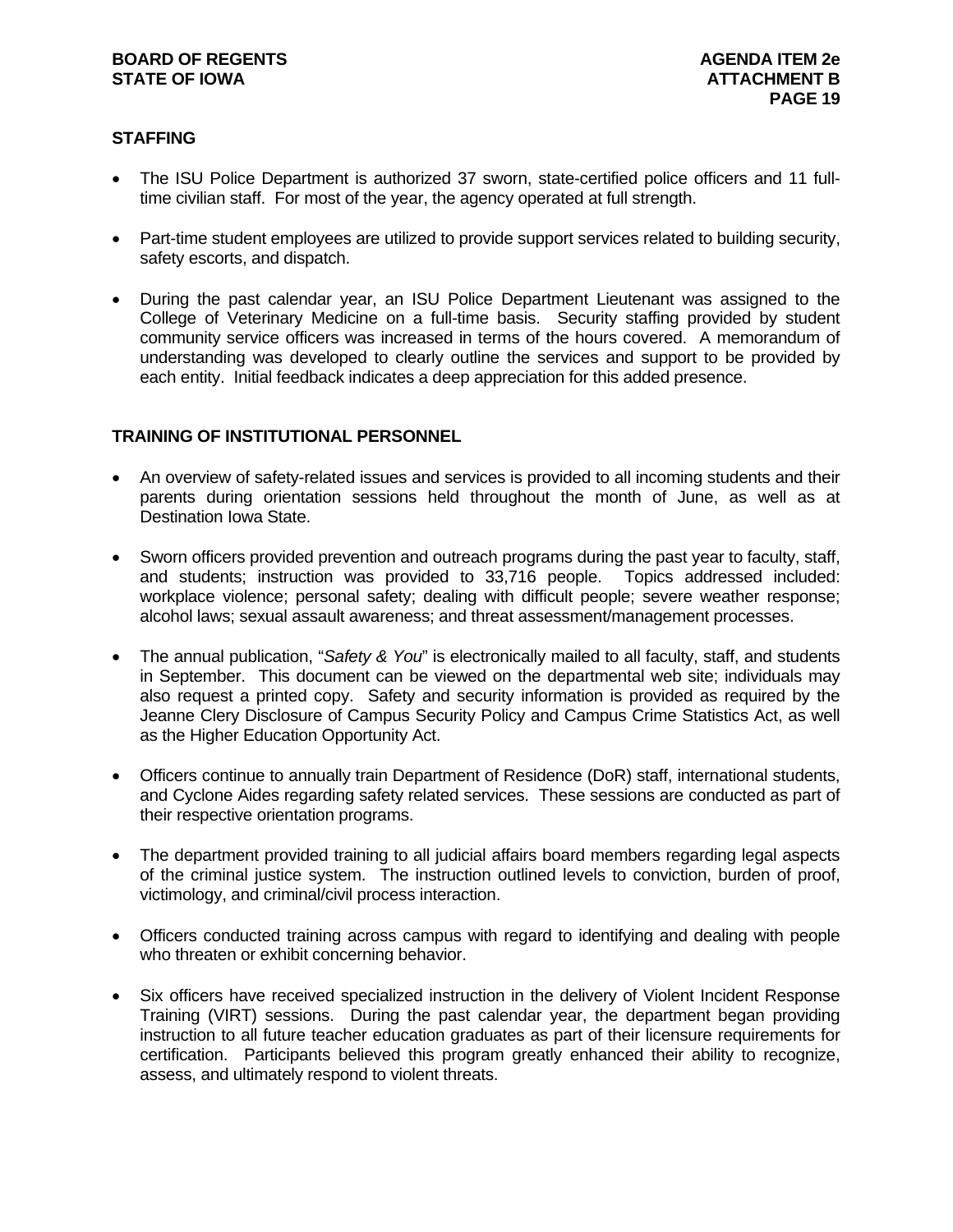#### **BOARD OF REGENTS AGENUS AGENDA ITEM 2e STATE OF IOWA** AND **ATTACHMENT B**

#### **USE OF FORCE/FIREARMS**

- The department's use of force and authorized weapons policies are in compliance with national law enforcement accreditation standards.
- Instruction regarding departmental use of force policies and related laws is conducted semiannually, thus exceeding national accreditation standards.
- Officers qualify with their issued sidearms twice each year—this also exceeds national accreditation standards and state regulations.
- The department continues to equip officers with, and train them in the use of, chemical spray, expandable batons, and conducted energy weapons.
- The department has five firearms instructors certified through the Iowa Law Enforcement Academy (ILEA). Six officers have additionally received instruction certification through the Advanced Law Enforcement Rapid Response Training (ALERRT), Response Options, and Strategos, International training programs.
- Officers participated in active shooter training three times during the past year; one session was conducted with officers from the Ames Police Department.
- No officers discharged a firearm for other than approved training purposes, with the exception of dispatching two severely injured deer.

#### **STUDENT INVOLVEMENT**

- ISU DPS officers conduct campus safety walks each year to identify issues related to lighting, foliage, and other hazards. The most recent effort, conducted in November 2013, was cosponsored by the Government of the Student Body (GSB). Results were forwarded to facilities personnel for review and follow-up action, if required.
- The department hosts an eight-week citizen police academy each year for students, faculty, and staff. This outreach effort continues to be very popular and has helped form collaborative relationships.
- ISU DPS has operated a safety escort program for approximately 16 years. Walking or vehicle-assisted escorts are provided free of charge to faculty, staff, students, and visitors. The service is very popular, as evidenced by the following statistics: 2009 (4,144); 2010 (5,667); 2011 (5,977); 2012 (5,830); and 2013 (6,450).
- A motorist assist program has been in existence for approximately 18 years. Services are provided free of charge for those requiring assistance, to include: vehicle jump starts; tire changing/airing equipment; and escorts to obtain fuel. The number of motorist assists performed in 2013 was 2,960.
- The department employs approximately 70 students in various support functions, including: communications; security; safety escorts; motorist assists; parking enforcement; and records management.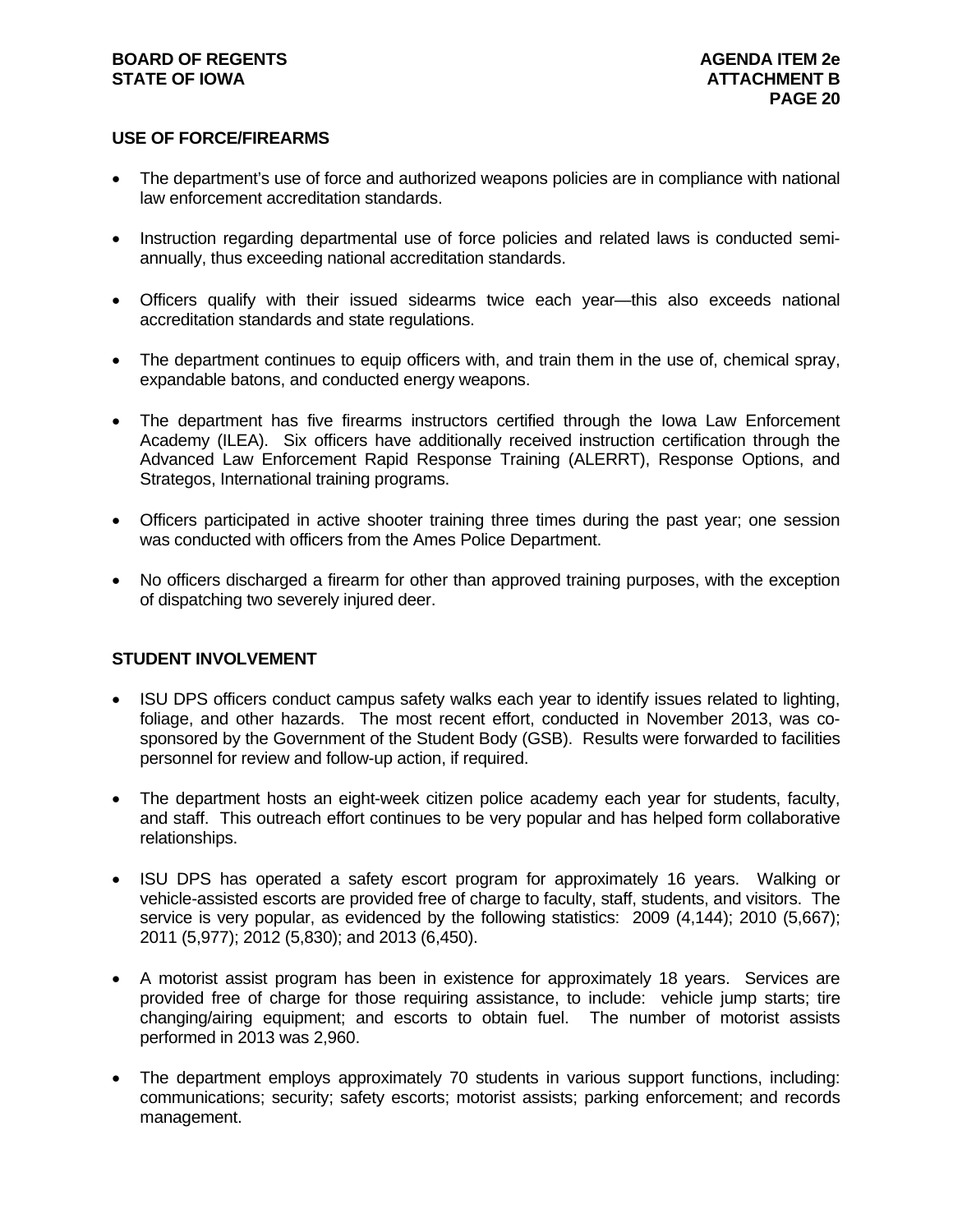#### **BOARD OF REGENTS AGENUS AGENDA ITEM 2e STATE OF IOWA** AND **ATTACHMENT B**

### **SAFETY AND SECURITY GOALS**

- Collaborate with key university departments to develop a university-wide emergency plan, with provisions for procedural annexes, training, and scenario-based exercises.
- Incorporate incident command system principles in the planning of, and response to, all major crimes and events.
- Increase the number of doors controlled by electronic access systems, as well as the number of digital cameras utilized throughout campus.
- Continue to collaborate with other state agencies and organizations to maximize threat management, patrol, criminal intelligence, unusual occurrence/emergency response, and investigative functions.
- Systematize the delivery of crime prevention information disseminated to faculty, staff, and students during orientation and in-service sessions.
- Ensure continued compliance with all applicable federal requirements and law enforcement accreditation standards.

#### **SMOKING BAN**

- ISU DPS received or initiated 125 smoking-related calls for service during 2013; of those, 118 (94%) were initiated by police officers and community service officers. When possible, staff members patrolled areas reported to be problematic.
- Every violation reported occurred outdoors. A breakdown of enforcement action by area type is as follows: residence facility 35 (28%); parking lot 9 (7%); academic or support facility 77 (62%); and street or sidewalk 4 (3%).
- Police officers and student security personnel issued two state citations and 160 warnings, most of which were verbal, to community members and visitors.
- Smoking-related signage has been posted at university entrances, on building doors, and on state-owned fleet vehicles.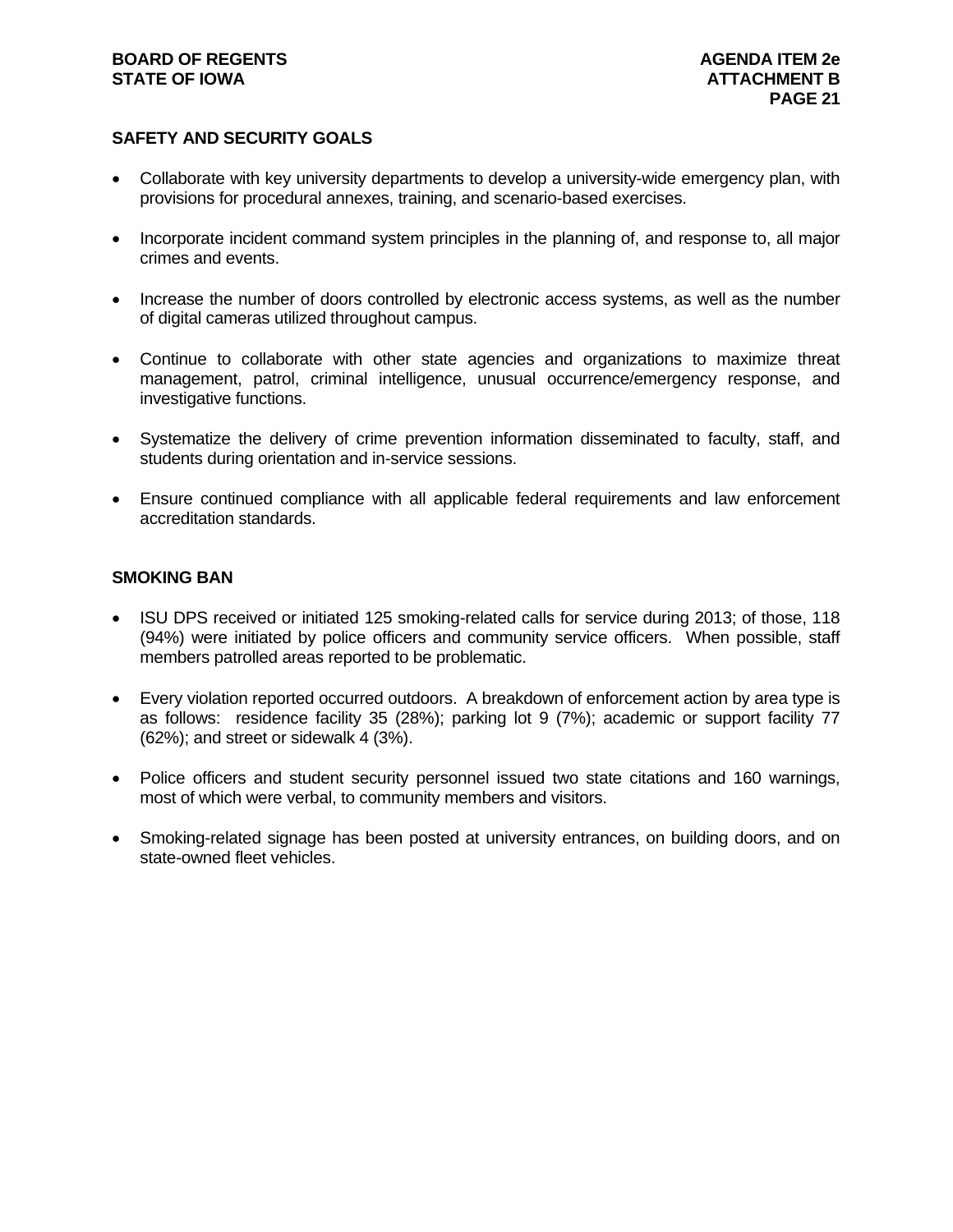## **University of Northern Iowa**

## **CAMPUS SAFETY AND SECURITY REPORT Calendar Year 2013**

This report is submitted in accordance with the Board of Regents Comprehensive Safety and Security Policy (Chapter 11 of the Board of Regents Policy Manual).

#### **MASS COMMUNICATION CAPABILITIES**

- UNI continues to utilize Connect-Ed for the purpose of mass communication notification to include e-mail, text messaging, and voice mail.
- The UNI-Alert information is on the UNI web site and provides information to faculty, staff, and students about registration, as well as the notification process.
	- o UNI Alert was used in the following incidents:
		- Alert activated to cancel night classes on January 30, 2013, due to weather conditions.
		- Alert activated to cancel night classes on February 21, 22, and 26, 2013, due to weather conditions.
		- Alert activated on April 4, 2013, in order to test the system.
		- Alert activated on June 12, 2013, for a tornado warning.
		- Alert activated on September 24, 2013, in order to test the system.

#### **EXTERNAL MASS NOTIFICATION SYSTEM**

- UNI continues to provide a campus outdoor voice notification system. Testing of the system is conducted each month in coordination with Black Hawk County Emergency Management.
- There are eight locations where speakers have been installed to provide coverage for campus.
- Speakers provide siren and/or voice notification in the event of weather or other emergency incidents on campus.
- Speakers can be activated via dispatch or by remote location by UNI Police Mobile Command Unit.
- UNI continues the process of tying in the outdoor voice notification interior fire alarm voice notification systems. The tie-in has been successfully implemented in Bender, Dancer, Campbell, Lawther, Hagemann, Noehren, Shull, Rider, Redeker Center, Panther Village 1, Panther Village 3, Towers Center, West Gym, Gilchrist and Bartlett.
- The campus has increased the number of digital message boards on campus and continues to use UNI-TV as another source of campus emergency notification.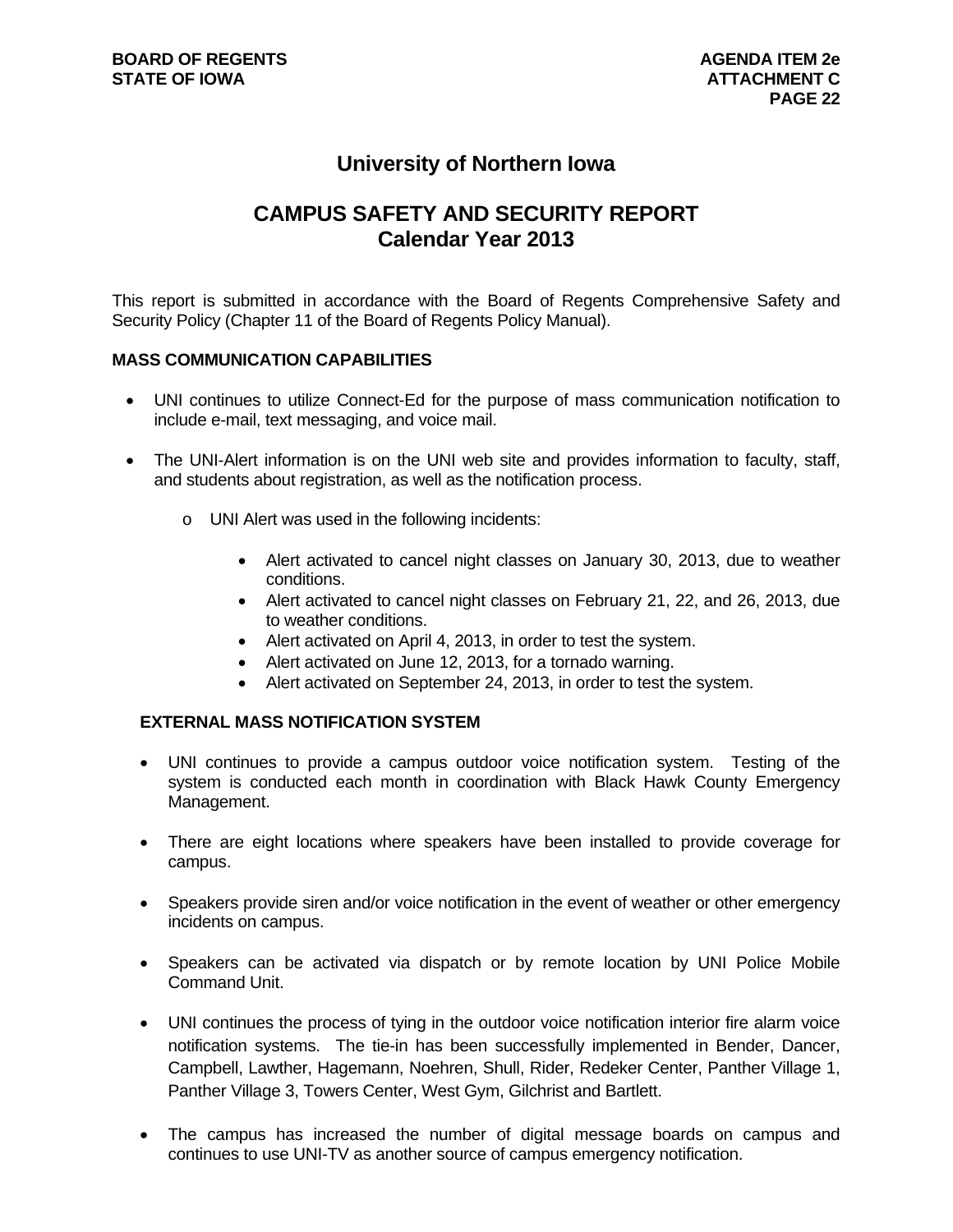#### . **THREAT ASSESSMENT AND MANAGEMENT**

- UNI Public Safety continues to partner with other campus departments to ensure cooperation across various administrative areas of the university concerning issues which pose a potential threat or concern.
	- o UNI DPS continues to participate with the Student Intervention Team and meets twice a month or as necessary.
	- o DPS Director serves as the Chair of the Threat Assessment Team and receives and responds to individuals of concern and meets on a weekly basis.
	- o A Case Management Team is in place to address issues which affect employee concerns.
	- o DPS is a member of the Bias Response Team whose purpose is to coordinate a university response to bias-related incidents on campus.
	- o DPS Director sits on Enterprise Risk Management Council.
- A university safety web-page provides information on safety issues for personal and weather-related incidents.
- UNI Public Safety began presenting the Violent Intervention Defense Strategy program for the campus. A web link for the class was created so that campus members can sign up online. In 2013, UNI police instructors held thirty–nine sessions and presented the program to almost nine hundred participants.

#### **RELATIONSHIPS WITH OTHER LAW ENFORCEMENT ENTITIES**

- UNI Police meet with Cedar Falls Police to discuss active cases and problems within and around the campus.
- UNI Police meet with local, county and state law enforcement agencies to discuss various crimes and investigative efforts within the communities.
- The Director of Public Safety is a Board member of the Tri-County Drug Task Force which meets monthly to discuss drug-related cases and issues in Black Hawk and surrounding counties.
- UNI Police and the City of Cedar Falls Police Division work closely during major events on campus. We have partnered with Cedar Falls Police, Black Hawk County Sheriff's Department and Iowa State Patrol for enforcement during large events on campus as well as off campus.
- UNI Police continues to have a presence on the Gang Task Force, which includes all area law enforcement agencies. The team was formed to review and inform all agencies of activity and concerns within the communities.
- UNI is a member of the Midwest Organized Crime Information Center which provides intelligence information on various crimes which are reported and intelligence information disseminated to area law enforcement agencies.
- UNI worked with various local, state, and federal law enforcement agencies in the planning and operations of several high profile events on the UNI campus which included: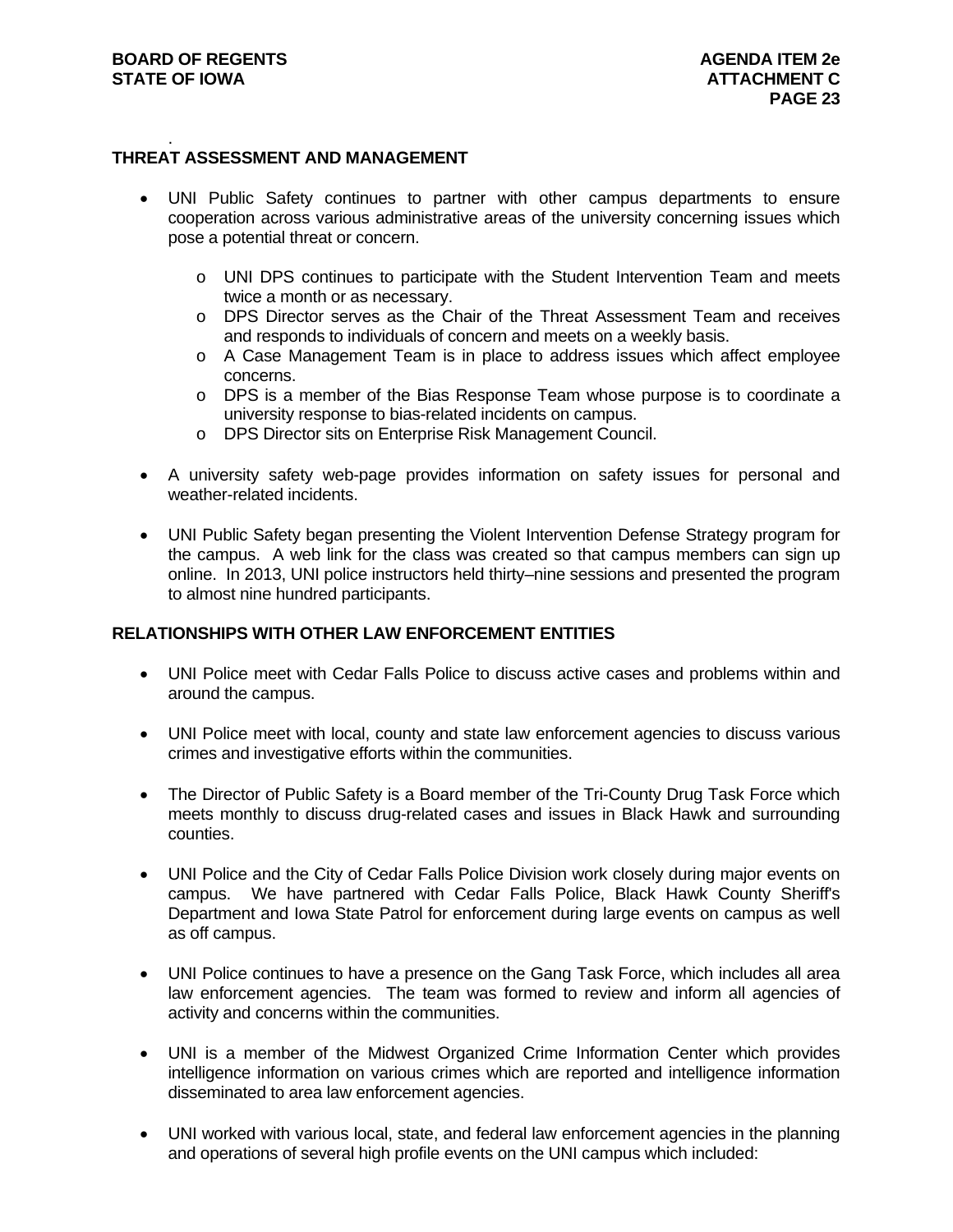- o U. S. Citizenship Ceremony in the Maucker Union on April 17, 2013.
- o Tabletop exercise of a campus emergency on August 6, 2013.
- $\circ$  U. S. Department of Education Forum on President Obama's College Affordability & Completion on November 15, 2013.
- o UNI sporting events throughout the year

#### **PHYSICAL SECURITY CAPABILITIES**

- UNI continues to improve the physical security of its buildings by adding electronic locks to newly refurbished buildings to allow remote locking of facilities. The new residence hall facility is equipped with electronic locking devices and will also provide camera coverage to the doors for access. The new residence hall opened in August 2013 was built incorporating electronic access.
- There are eleven emergency phones on campus which connect directly to UNI Police in the event of an emergency. The phones are checked on a weekly basis to ensure operability.
- The majority of surveillance cameras currently on campus have been placed on an upgraded secured network and accessible by Public Safety. The campus completed a policy which addresses the placement and use of cameras within buildings and on the grounds. UNI Public Safety Dispatchers were trained on how to access and review the system.
- A new surveillance camera policy was approved and implemented. This policy reviews camera installation requests, provides for overview of access to the cameras and data, provides for approval prior to release of any surveillance recordings and requires access to viewing by the Department of Public Safety.
- The Iowa Department of Homeland Security provided UNI with an audit of the UNI-Dome and McLeod facilities during the summer of 2011. Several suggestions for the improvement of the facility security capabilities were identified and UNI has successfully implemented some of the recommendations. One example is the redesign of the west entrance of the UNI-Dome to prevent vehicles from parking in close proximity to the building.

#### **STAFFING**

- The Department of Public Safety employs 18 sworn, state-certified officers; four full-time, one part-time, and one student dispatcher provide a 24 hour 7 day a week service. The dispatchers are state-certified and provide multiple services in addition to emergency dispatching.
- The Department employs 11 student employees who assist with evening escorts, building opening and closings, campus patrol, and event management when necessary.

#### **TRAINING OF INSTITUTIONAL PERSONNEL**

- Three department members trained in the Advanced Clery Act Training Class (25 hour course)
- One officer attended Mentors in Violence Prevention: Train the Trainer (2 day class)
- One officer attended the African American Conference on campus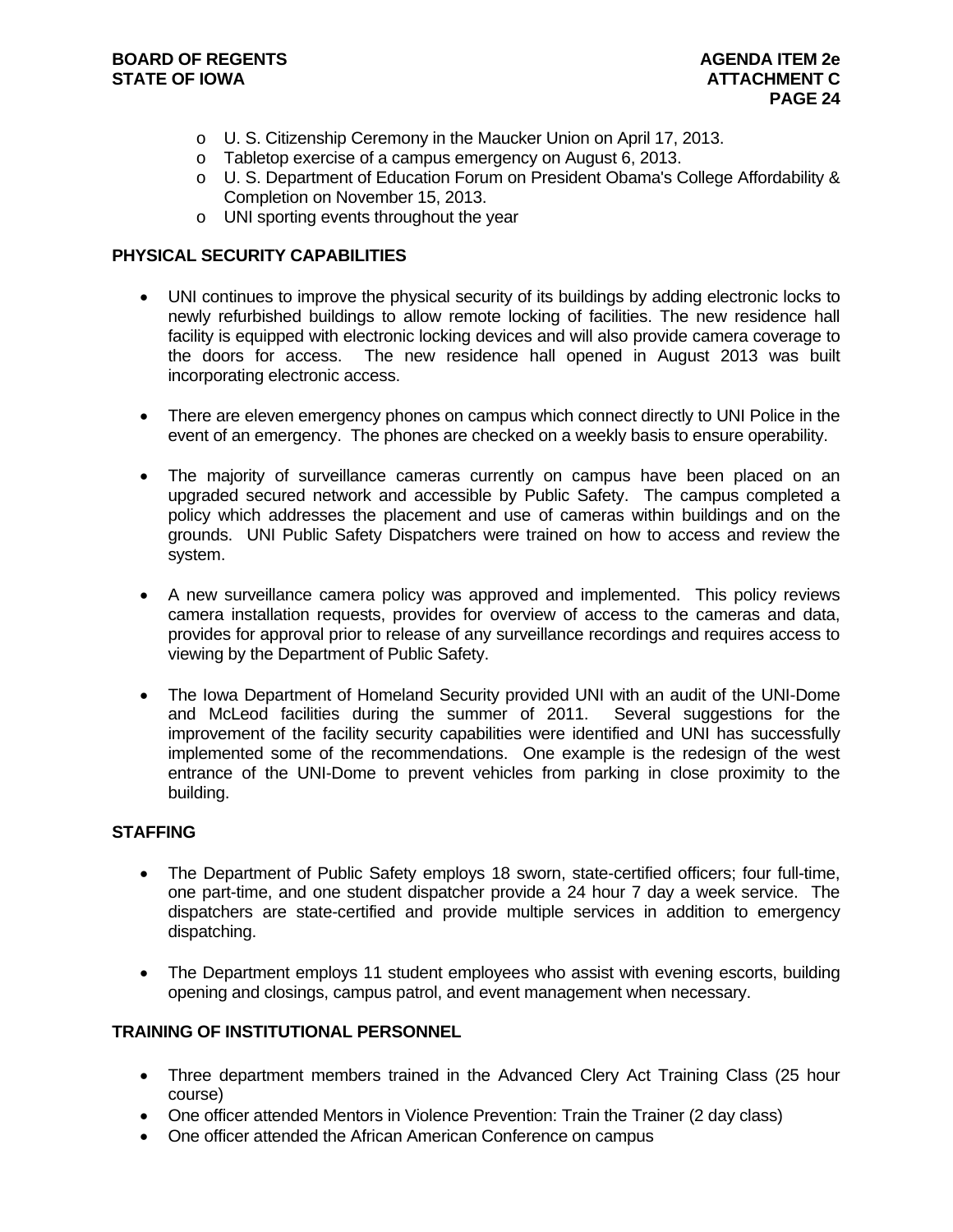#### **BOARD OF REGENTS AGENUS AGENDA ITEM 2e STATE OF IOWA** AND **ATTACHMENT C ATTACHMENT C**

- One supervisor attended the First Line Supervision: Mastering Leadership Skills (20 hour course)
- One supervisor attended the 2013 Governor's Highway Traffic Safety Conference (2 days)
- Two Taser instructors attended Taser X26, X2 & X26P Conducted Electrical Weapon Trainer Certification Course
- Five officers attended the "Where the Fight is, is Where You Fight" presentation (4 hours)
- 15 department members attended Violent Incident Defense Strategies (3 hours)
- One officer attended the Current Trends in Search and Seizure, Vehicle Stops and OWI as well as Emerging Drug Trends (8 hours)
- 14 officers received Taser Conducted Electrical Weapon training
- 17 department members attended the Department of Human Services Protocol/Search and Seizure training (3 hours)
- 14 officers received Active Shooter Training (8 hours)
- One officer attended the Midwest Gang Investigators Conference (20 hours)
- Three officers attended 2013 Conference on Sexual Violence (8 hours)
- One investigator attended Basic Crime Scene Investigation School (40 Hours)
- 12 officers attended Precision Driving Training (4 hours)
- 17 officers attended Handgun and Rifle qualification training
- 2 officers attended U.S. Department of Justice Federal Prosecuting training (4 hours)
- 1 officer attended FBI Improvised Explosives/Current Terrorism Trends (6 hours)
- Two officers attended Instructor Level Advanced ALICE Training (Active Shooter) (16 hours)
- 18 Department members completed the Instruction to Incident Command System ICS-100 for Higher Education
- Two department members attended the Incident Command Intermediate Training level 300 (14 hours)
- One department member attended the Incident Command Intermediate Training level 400 (14 hours)
- One officer attended the Below 100 Instructor course (8 hours)
- 17 officers attended Night Firearms Qualification (8 hours)
- One officer attended Interview and Interrogation training (24 hours)
- 22 Department members received training in Domestic Abuse Court Changes
- One officer attended Defensive Tactics Instructor training (40 hours)
- One officer attended Standardized Field Sobriety Testing Instructor training (32 Hours)
- 20 department members attended Cultural Diversity/Human Trafficking training (2 hours)
- Officers Received Clery training on shift

### **USE OF FORCE/FIREARMS**

- The Department continues to conduct semi-annual training for firearms qualification, which exceeds national training standards. During this training, the departmental use of force is reviewed at each training session. Officer's train in daylight and low light conditions. The department has two state-certified firearms instructors.
- Officers are equipped with chemical spray, batons, and conducted energy weapons.
- Officers recertify in the X26 Taser training on an annual basis.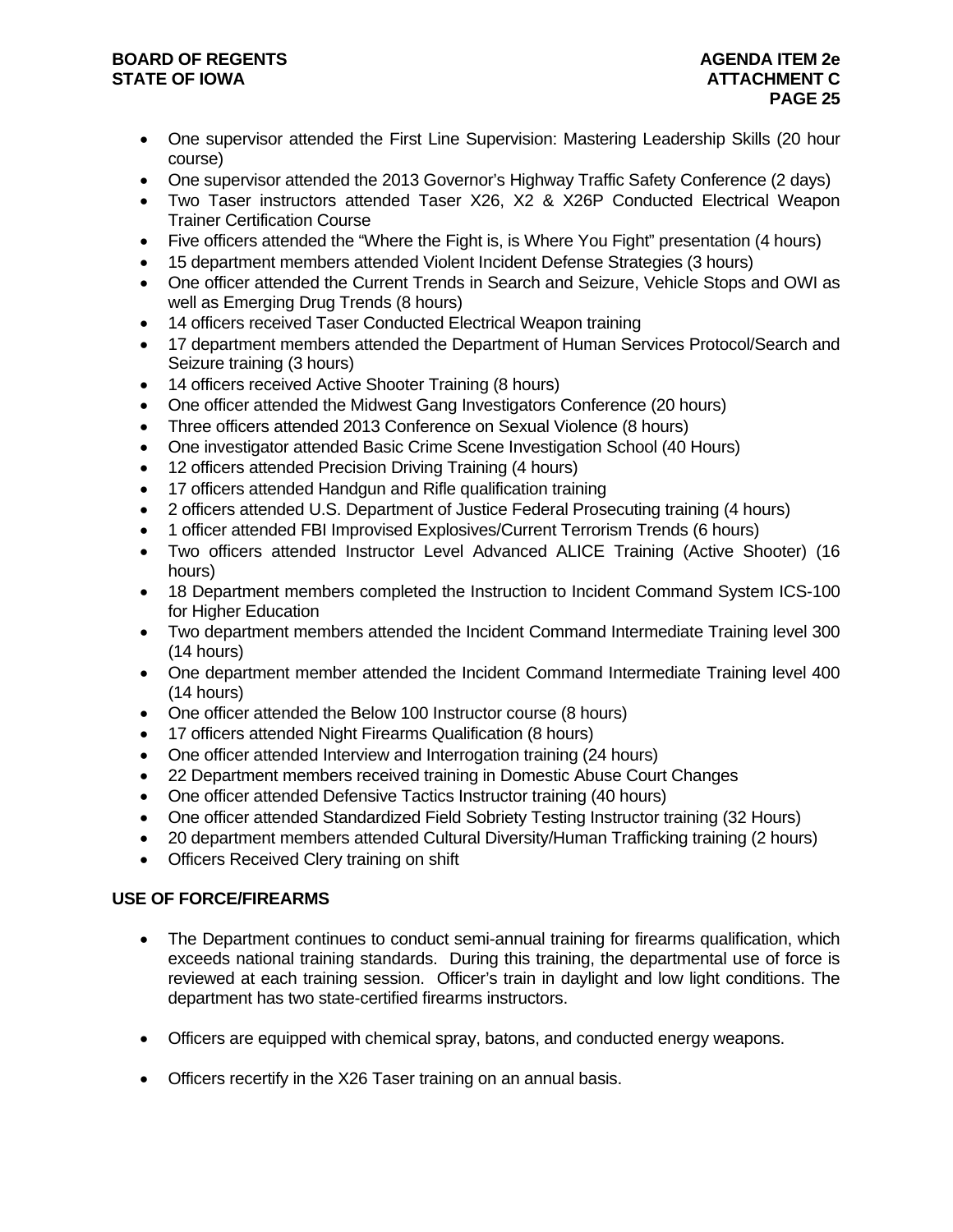#### **BOARD OF REGENTS AGENUS AGENDA ITEM 2e STATE OF IOWA** AND **ATTACHMENT C ATTACHMENT C**

#### **STUDENT INVOLVEMENT**

- The Department currently employs 11 student patrol members to assist police officers in various roles for campus patrols, building lock-up and unlocking services, assistance during move-in, and campus escort requests during the evening hours. During the 2013 calendar year, Student Patrol assisted in 378 escorts.
- On October 22, 2013, members of the Cabinet, along with personnel from Facilities Planning, Public Safety, Physical Plant, Department of Residence, Dean of Students Office and members of Student Government performed a safety walk on campus. Various issues regarding student safety including crosswalk issues, campus lighting, sidewalk repair, emergency phone operability, and other conditions on campus which create a concern for various safety issues were identified and addressed.
- Presentations for safety awareness were provided with the target audience of residence hall students (34 students in Noehren Hall).
- Student athletes were in attendance at CHAMPS presentations which focus on laws, safety and sexual abuse awareness as well as the student code of conduct.

#### **SMOKING BAN**

- The Department of Public Safety received a total of 41 complaints on smoking violations during 2013. The disposition of these calls is as follows:
	- o Verbal Warning 29
	- o Citations Issued 3
	- o Gone on arrival/Unable to locate 6

We will continue to work with campus entities to educate non-university persons who still remain unaware of the restrictions on campus. Many of the violations are occurring during large athletic events and other major campus functions.

#### **SAFETY AND SECURITY GOALS (2014 AND LONGER TERM)**

- Continue to conduct Violent Intervention Defense Strategy program for campus in an effort to ensure all faculty, staff and students have an opportunity to participate.
- Continue to work with other departments in an effort to ensure that UNI is in compliance with Clery, Title IX, and VAWA.
- Continue to utilize the E-learning training for campus personnel identified as Campus Security Authorities. The E-Learning provides information as to who is a Campus Security Authority as well as an overview of what CSA responsibilities are.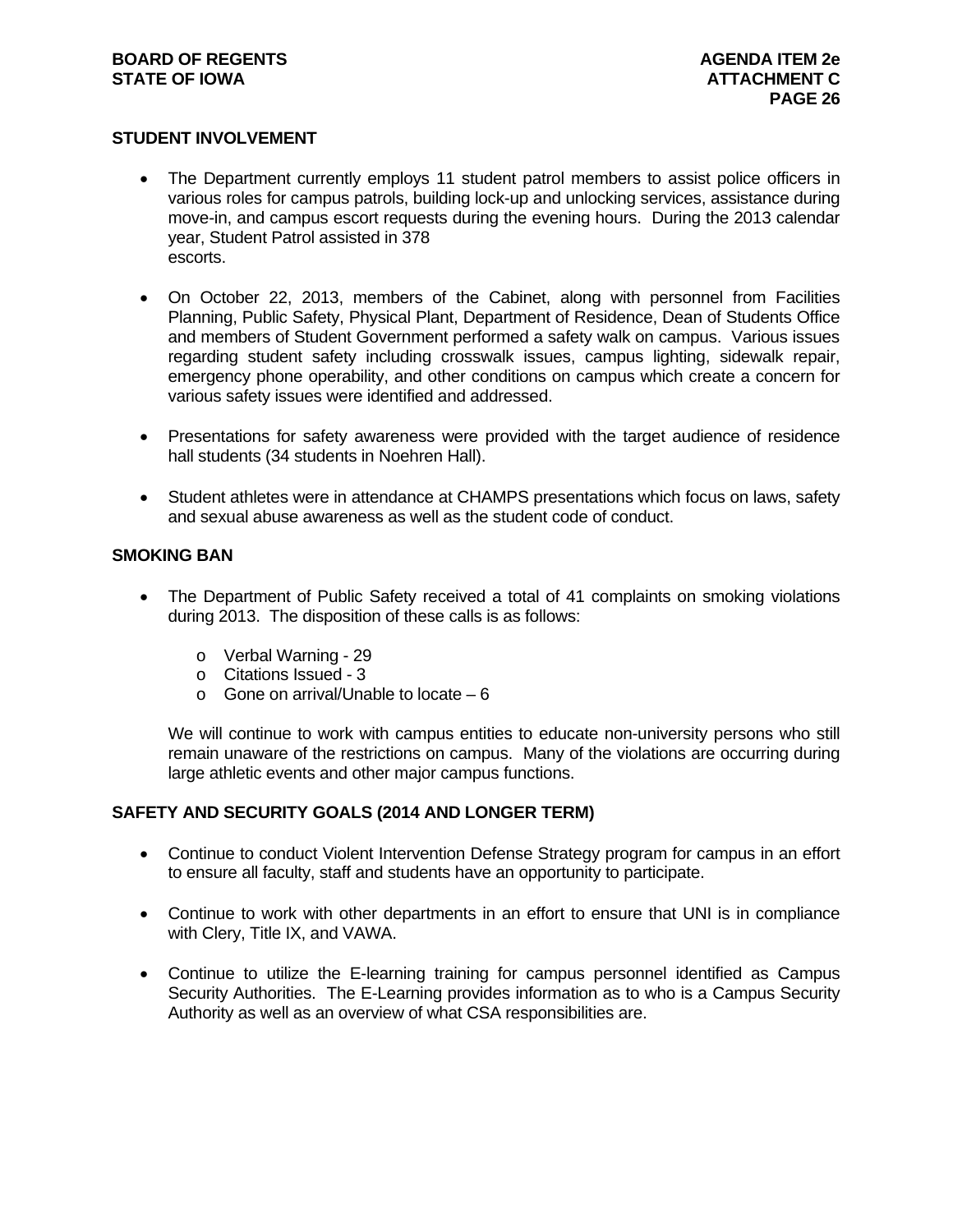## **CAMPUS SAFETY AND SECURITY REPORT**

## **IOWA SCHOOL FOR THE DEAF**

## **CALENDAR YEAR 2013**

#### **Overview**

The Iowa school for the Deaf continues to upgrade the security and safety environment for the students, staff and other stakeholders on an ongoing basis. The school's safety committee is currently in the process of refining and enhancing the School's crisis plan. The Plan was modified after a site visit and assessment by Rob Bowers from Iowa State University's Department of Public Safety. The school's leadership teams discussed and evaluated their areas of emphasis and were critiqued on their plan of response to a crisis or critical incident. The school's plan was then reviewed by the Council Bluffs Police Department to insure that, as probable first responders, they were familiar with the school's protocols and physical layout.

#### **Mass Communication Capabilities**

- 1. The school's campus-wide calling plan is being reviewed and adjusted as identified through the review and drill process. The school is implementing a school messenger system whereby text messages will be used to alert all stakeholders.
- 2. The school's storm alert system is tested twice as required by code and as weather conditions warrant.
- 3. The school's visual alert system is tested monthly to insure that all deaf and hard of hearing students and staff receive notification in case of fire or severe weather.

#### **Threat Assessment and Management**

- 1. State certified officers are hired for large group school sporting events. These off duty officers are usually from the Council Bluffs Police Department. This arrangement works well and has a very high deterrent factor.
- 2. The school continues to upgrade its camera surveillance system. Additional sites for camera installations are being reviewed.
- 3. The school has continued with the ongoing process where all new employees are subjected to a criminal and child abuse background screening.
- 4. There is limited access to all school buildings via one exterior door. Consideration is being given to placing card access locks on these doors. The rest of the exterior doors are normally kept locked and need to have a key in order to enter the building space.
- 5. All exterior lighting is kept in good working order and serviced as needed.
- 6. The installation of the school's first card access locks were mounted on several doors in the school's administration building.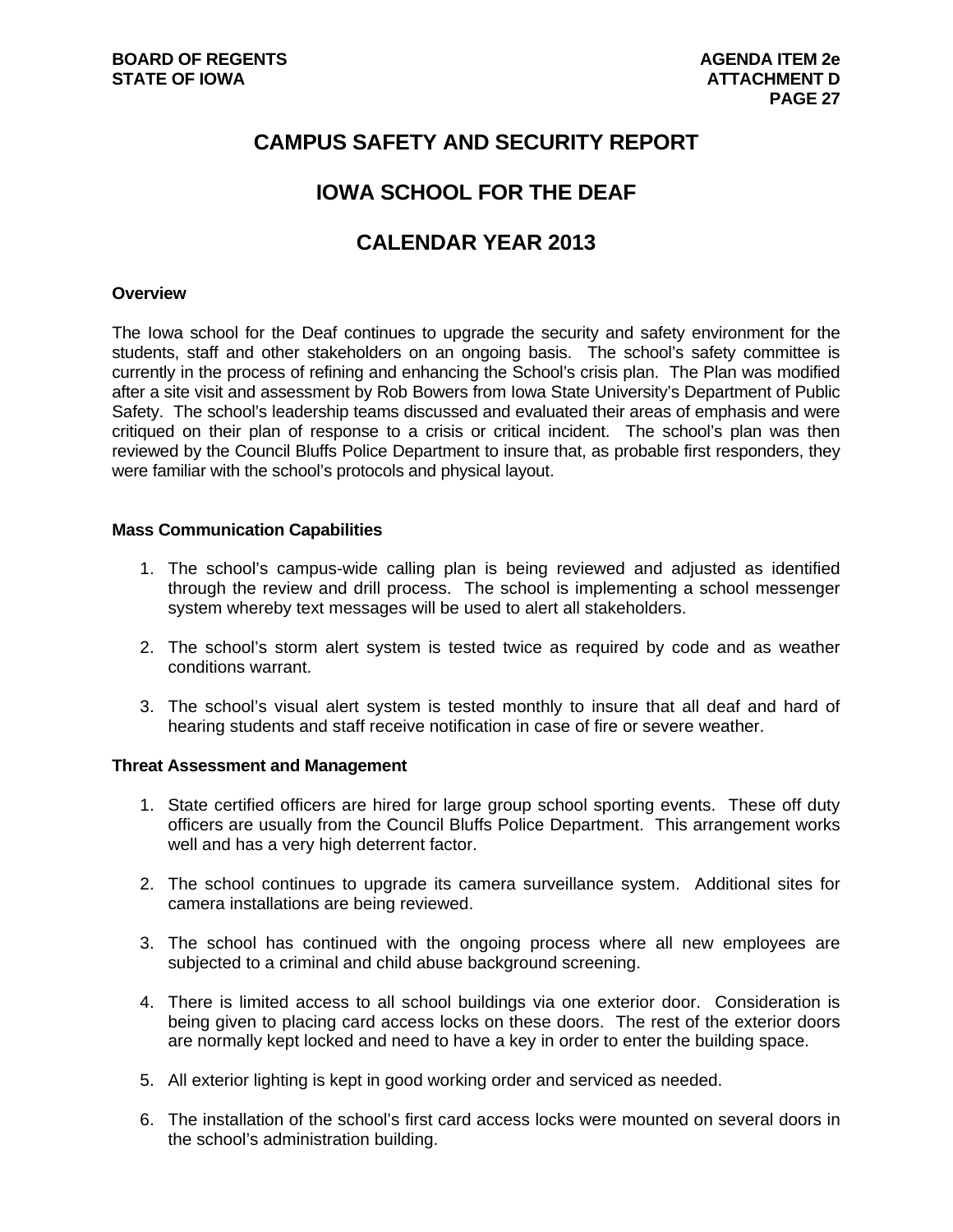#### **Training of Institutional Personnel**

- 1. The school regularly conducts harassment/bullying workshops for all students.
- 2. The school's crisis contingency plan has been distributed to tenant groups and organizations on campus and with the Lewis Central School district to allow for integration with their plans.
- 3. A letter of agreement has been developed with the Lewis Central School District to provide an area of refuge in the event either campus needed to vacate in time of crisis.

#### **Other**

- 1. All vehicles used to transport students comply with Iowa Department of Education Standards. This includes all vehicles used to transport students to and from home that are driven by appropriately licensed staff. Vehicles undergo school bus inspections by Department of Education staff or undergo DOT inspection for the larger vehicles. All staff is trained for the task at hand and vehicle evacuation drills are conducted as required.
- 2. The school is continuing to look at a cost effective inclusive electronic system that would provide for door access, enhanced intruder notification and lockdown. The school would need to acquire sufficient funding before design could be undertaken and installation started.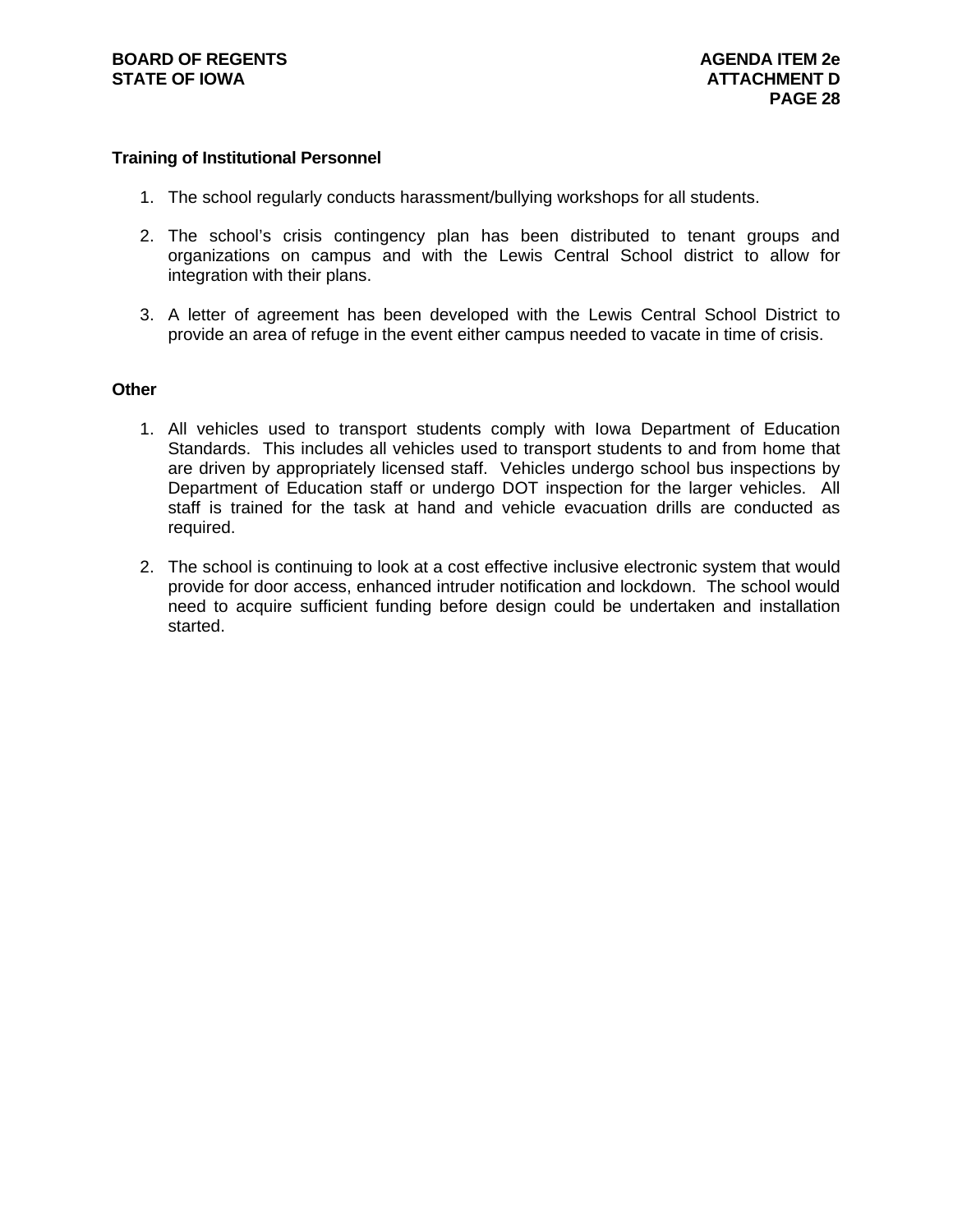## **CAMPUS SAFETY AND SECURITY ANNUAL REPORT**

## **IOWA EDUCATIONAL SERVICES FOR THE BLIND AND VISUALLY IMPAIRED / IOWA BRAILLE AND SIGHT SAVING SCHOOL**

## **CALENDAR YEAR 2013**

#### **Overview**

Iowa Educational Services for the Blind and Visually Impaired (IESBVI) in cooperation with AmeriCorps NCCC continues to strive to provide a safe and secure campus for the Corps members, staff, families, community members, visitors, related professionals and the general public who access the campus.

IESBVI has a long history of providing a safe environment for students and staff and a climate that reflects the importance of safety as a key value. When physical or personal risk occurs, protocol is in place for the Crisis Management team to respond. IESBVI also continues to comply with the Continuity of Operations Planning (COOP). Staff assigned to Safety and Security mitigation, prevention, preparedness, response and recovery include the Supervisor of Plant Services and the Director of Human Resources. Local public safety authorities are contacted when needed and there continues to be a good relationship with all related agency personnel. The school adheres to the Weapon Free campus policy. The security threat level protocol is also in place.

IESBVI continues as a disaster relief site with Red Cross.

#### **Communications Capabilities**

IESBVI current electronic communication capabilities include e-mail; a 2008 AVAYA voice over IP telephone system; access to a web board; an intercom system; and emergency communication buttons in elevators and stair towers in the Old Main building to access assistance. A campus wide communication system was included in the upgrade of the fire alarm system in 2010.

#### **Threat Assessment and Management**

The Crisis Management Plan has been reviewed and updating it is a continual process. Staff practices fire and severe weather procedures in drills a minimum of two times throughout the year. A contract has been established for criminal background checks for employees and volunteers.

University of Northern Iowa risk assessment staff has agreed to be available for consultation. A risk assessment has not been initiated in recent years. With an on-campus staff of fewer than 25 people, awareness of individuals who may pose a threat is more obvious to the group as a whole. Staff report concerns to their supervisors, the Superintendent or the Human Resources Director.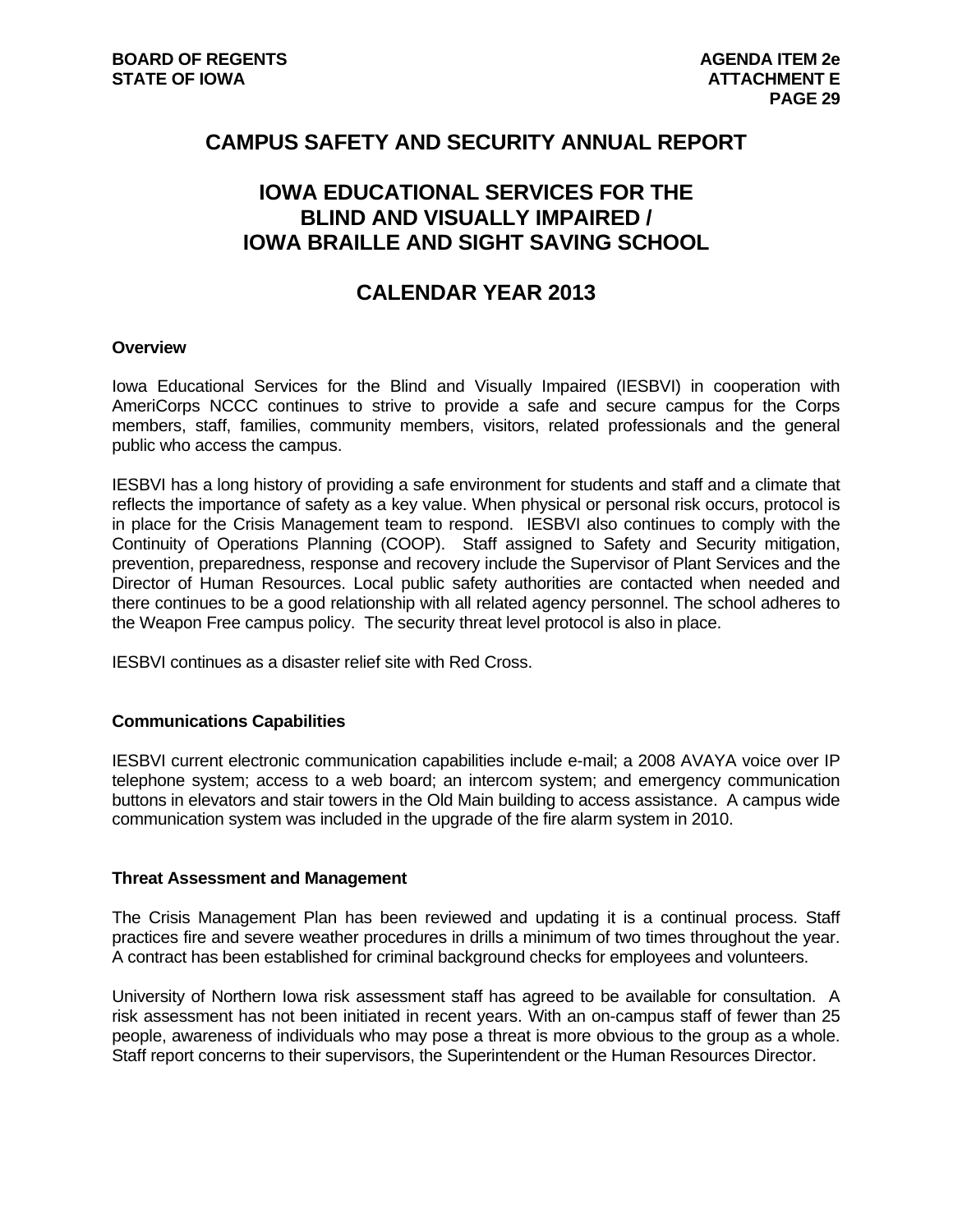#### **BOARD OF REGENTS AGENUS AGENDA ITEM 2e STATE OF IOWA** AND **ATTACHMENT E**

#### **Physical Security Capabilities**

- All building safety codes are met. The following security capabilities continue: Efficient doors and new locks installed throughout the entire area; Door security protocol implemented and observed; Interior alarm system fully functioning.
- Continued improvements made to outdoor lighting provides for safer access to walk across campus and through parking lots.
- Exterior enunciators have been added to the exterior of buildings for improved alarm capabilities when outside of the buildings.

#### **Training of Institutional Personnel**

Staff reviews safety procedures at the beginning of the school year. New staff received training during their orientation process. Safety procedures are published on the school's web board and in the Employee Handbook which is available on-line.

#### **Safety and Security Short Term Goals**

- Develop a training for use of fire extinguishers for itinerant personnel using vehicles and develop procedure to monitor the monthly checks of fire extinguishers
- Review emergency procedures for severe weather and implement any resulting revisions

#### **Safety and Security Long Term Goals**

- Develop a process for threat assessment
- Annual review of the Crisis Management Plan
- Appoint and train staff for future responsibilities regarding safety and security
- Maintain and provide adequate training for personnel in the areas of mitigation, prevention, preparedness, response and recovery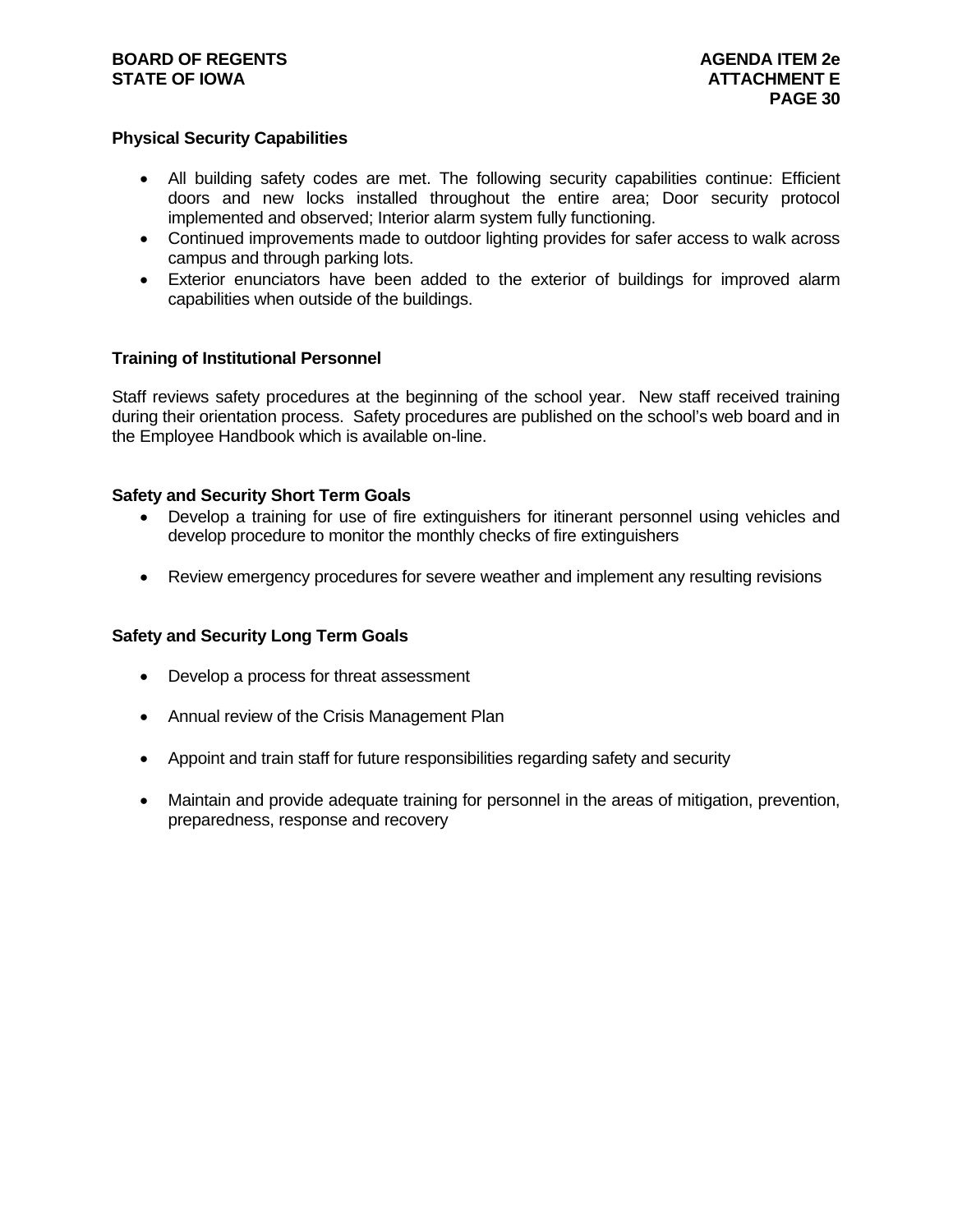#### **UNIVERSITY OF IOWA CRIME STATISTICS -- COMPARISON BY QUARTER -- 2012 AND 2013**

|                                                            |                         |                |                      |                |                         | <b>OFFENSES</b>         |                      |                      |                         |                |                      |                |                      |                | <b>ARRESTS (COUNTS)</b> |                      |                      |                      |                         |                |
|------------------------------------------------------------|-------------------------|----------------|----------------------|----------------|-------------------------|-------------------------|----------------------|----------------------|-------------------------|----------------|----------------------|----------------|----------------------|----------------|-------------------------|----------------------|----------------------|----------------------|-------------------------|----------------|
|                                                            |                         | 1st Quarter    |                      | 2nd Quarter    |                         | 3rd Quarter             |                      | 4th Quarter          |                         | <b>YTD</b>     |                      | 1st Quarter    | 2nd Quarter          |                |                         | 3rd Quarter          |                      | 4th Quarter          |                         | <b>YTD</b>     |
| <b>OFFENSES</b>                                            | 2012                    | 2013           | 2012                 | 2013           | 2012                    | 2013                    | 2012                 | 2013                 | 2012                    | 2013           | 2012                 | 2013           | 2012                 | 2013           | 2012                    | 2013                 | 2012                 | 2013                 | 2012                    | 2013           |
| <b>IMURDER/NON-NEGLIGANT MANSLAUGHTER</b>                  |                         |                |                      |                |                         |                         |                      |                      |                         |                |                      |                |                      |                |                         |                      |                      |                      |                         |                |
| <b>NEGLIGENT MANSLAUGHTER</b>                              |                         |                |                      |                |                         |                         |                      |                      |                         |                |                      |                |                      |                |                         |                      |                      |                      |                         |                |
| <b>JUSTIFIABLE HOMICIDE</b>                                |                         |                |                      |                |                         |                         |                      |                      |                         |                |                      |                |                      |                |                         |                      |                      |                      |                         |                |
| <b>KIDNAPPING/ABDUCTION</b>                                | $\blacktriangleleft$    |                | $\blacktriangleleft$ |                | $\blacktriangleleft$    | $\overline{2}$          |                      |                      | 3                       | $\mathbf{2}$   |                      |                | $\overline{2}$       |                | $\overline{2}$          |                      |                      | $\overline{2}$       | $\overline{\mathbf{A}}$ | $\overline{2}$ |
| SEX OFFENSES (items with *):                               | 3                       | $\mathbf 1$    | $\blacktriangleleft$ |                | 3                       | $\mathbf{2}$            | 1                    | $\mathbf 1$          | 8                       | 4              |                      |                |                      |                |                         |                      |                      | $\blacktriangleleft$ |                         | $\mathbf{1}$   |
| <i><b>*FORCIBLE RAPE</b></i>                               | 3                       |                |                      |                | $\mathbf{f}$            |                         |                      |                      | 4                       |                |                      |                |                      |                |                         |                      |                      |                      |                         |                |
| *FORCIBLE SODOMY                                           |                         |                |                      |                | $\mathcal I$            | 1                       |                      |                      | $\mathbf{1}$            | 1              |                      |                |                      |                |                         |                      |                      | $\mathcal I$         |                         | $\mathbf{1}$   |
| *SEXUAL ASSAULT WITH AN OBJECT                             |                         |                |                      |                |                         |                         |                      | 1                    |                         | 1              |                      |                |                      |                |                         |                      |                      |                      |                         |                |
| <i><b>*FORCIBLE FONDLING</b></i>                           |                         | $\overline{1}$ | $\mathbf{1}$         |                | $\mathbf{1}$            | $\mathbf{1}$            | $\mathbf{1}$         |                      | 3                       | $\overline{2}$ |                      |                |                      |                |                         |                      |                      |                      |                         |                |
| *INCEST                                                    |                         |                |                      |                |                         |                         |                      |                      |                         |                |                      |                |                      |                |                         |                      |                      |                      |                         |                |
| <i><b>*STATUTORY RAPE</b></i>                              |                         |                |                      |                |                         |                         |                      |                      |                         |                |                      |                |                      |                |                         |                      |                      |                      |                         |                |
| <b>ROBBERY</b>                                             | $\blacktriangleleft$    |                | $\blacktriangleleft$ |                |                         |                         | $\blacktriangleleft$ |                      | 3                       |                |                      |                |                      |                |                         |                      |                      | $\mathbf{1}$         |                         | $\mathbf{1}$   |
| <b>AGGRAVATED ASSAULT</b>                                  |                         | $\overline{1}$ | $\overline{2}$       | 1              | $\overline{2}$          | $\mathbf 1$             |                      | 3                    | $\overline{\mathbf{4}}$ | 6              |                      |                | $\overline{2}$       | $\mathbf{1}$   | -1                      | $\blacktriangleleft$ |                      | 3                    | 3                       | 5              |
| <b>SIMPLE ASSAULT</b>                                      | 11                      | 15             | 11                   | 5              | 12                      | 17                      | 10                   | $\overline{14}$      | 44                      | 51             | 9                    | 13             | 6                    | 3              | 11                      | 5                    | 9                    | 8                    | 35                      | 29             |
| <b>INTIMIDATION</b>                                        | $\overline{\mathbf{4}}$ |                | $\blacktriangleleft$ |                | $\blacktriangleleft$    |                         | $\blacktriangleleft$ | $\mathbf{2}$         | $\overline{7}$          | $\mathbf{2}$   | $\blacktriangleleft$ |                | $\blacktriangleleft$ |                |                         |                      |                      |                      | $\overline{2}$          |                |
| <b>ARSON</b>                                               |                         |                |                      | $\mathbf 1$    |                         |                         | $\blacktriangleleft$ |                      | $\blacktriangleleft$    | $\mathbf{1}$   |                      |                |                      |                |                         |                      |                      |                      |                         |                |
| <b>EXTORTION/BLACKMAIL</b>                                 |                         |                | $\mathbf{1}$         |                |                         |                         | $\blacktriangleleft$ |                      | $\overline{2}$          |                |                      |                | $\blacktriangleleft$ |                | $\blacktriangleleft$    |                      |                      |                      | $\overline{2}$          |                |
| <b>BURGLARY/BREAKING &amp; ENTERING</b>                    | 19                      | 3              | $\mathbf{2}$         | $\overline{2}$ |                         | 3                       | 5                    | $\mathbf{2}$         | 26                      | 10             |                      | $\overline{1}$ |                      | 5              |                         | 4                    |                      |                      |                         | 10             |
| ALL THEFT CHARGES (items with *):                          | 34                      | 58             | 44                   | 41             | 41                      | 49                      | 35                   | 38                   | 154                     | 186            | 4                    | 4              | $\overline{2}$       | 5              | -1                      | 8                    | 4                    | 4                    | 11                      | 21             |
| *POCKET-PICKING                                            |                         |                |                      | $\overline{2}$ |                         | $\overline{\mathbf{1}}$ |                      |                      |                         | 3              |                      |                |                      |                |                         |                      |                      |                      |                         |                |
| *PURSE-SNATCHING                                           |                         |                |                      |                |                         |                         |                      |                      |                         |                |                      |                |                      |                |                         |                      |                      |                      |                         |                |
| *SHOPLIFTING                                               | $\mathcal I$            | -1             | $\mathbf{1}$         |                |                         | 5                       | $\overline{2}$       | $\mathbf{1}$         | $\overline{\mathbf{4}}$ | $\overline{7}$ | $\mathbf{1}$         | $\mathbf{1}$   |                      |                |                         | 3                    | $\mathbf{1}$         |                      | $\overline{2}$          | 4              |
| <i><b>*THEFT FROM BUILDING</b></i>                         | 26                      | 40             | 19                   | 22             | 18                      | 24                      | 26                   | 30                   | 89                      | 116            | $\mathbf{3}$         | $\mathbf{1}$   | $\overline{2}$       | 4              |                         | 3                    | $\overline{2}$       | 3                    | $\overline{7}$          | 11             |
| <i><b>*THEFT FROM COIN-OPERATED MACHINE OR DEVICE</b></i>  |                         |                |                      |                |                         |                         |                      |                      |                         |                |                      |                |                      |                |                         |                      |                      |                      |                         |                |
| *THEFT FROM MOTOR VEHICLE                                  |                         | 4              | $\mathbf{1}$         | 4              | 6                       | 1                       |                      | $\overline{2}$       | $\overline{7}$          | 11             |                      |                |                      |                |                         |                      |                      |                      |                         |                |
| <i><b>*THEFT OF MOTOR VEHICLE PARTS OR ACCESSORIES</b></i> |                         | $\mathbf{1}$   | $\overline{2}$       | $\overline{2}$ | $\overline{\mathbf{3}}$ | $\overline{5}$          |                      | $\overline{2}$       | 5                       | 10             |                      |                |                      |                |                         |                      |                      |                      |                         |                |
| *ALL OTHER LARCENY                                         | $\overline{7}$          | 12             | 21                   | 11             | 14                      | 13                      | $\overline{7}$       | 3                    | 49                      | 39             |                      | $\overline{2}$ |                      | $\mathcal I$   | $\mathcal I$            | $\overline{2}$       | $\mathbf{1}$         | $\mathbf{1}$         | $\overline{2}$          | 6              |
| <b>MOTOR VEHICLE THEFT</b>                                 |                         |                |                      | $\mathbf{1}$   |                         | 1                       | $\overline{2}$       | $\mathbf{2}$         | $\overline{2}$          | 4              |                      | $\mathbf{1}$   |                      |                |                         |                      |                      |                      |                         | $\mathbf{1}$   |
| <b>COUNTERFEITING/FORGERY</b>                              |                         |                |                      | $\mathbf{1}$   | 1                       |                         |                      | $\mathbf{2}$         | $\blacktriangleleft$    | 3              | -1                   |                |                      |                |                         |                      |                      |                      | -1                      |                |
| <b>FALSE PRETENSES/SWINDLE/CONFIDENCE GAME</b>             | -1                      | 4              | $\mathbf{1}$         | 3              | $\blacktriangleleft$    | $\mathbf{2}$            | $\blacktriangleleft$ | $\blacktriangleleft$ | 4                       | 10             | $\blacktriangleleft$ | 3              |                      | $\overline{2}$ |                         | $\mathbf{1}$         | $\blacktriangleleft$ | $\mathbf{1}$         | $\overline{2}$          | $\overline{7}$ |
| <b>CREDIT CARD/ATM FRAUD</b>                               |                         |                | $\overline{2}$       |                | 1                       |                         |                      |                      | $\overline{\mathbf{3}}$ |                |                      | $\mathbf{1}$   | $\overline{2}$       |                |                         |                      |                      |                      | $\overline{2}$          | $\mathbf{1}$   |
| <b>IMPERSONATION</b>                                       | $\blacktriangleleft$    |                | $\blacktriangleleft$ | $\mathbf{1}$   |                         | $\mathbf{1}$            |                      |                      | $\overline{2}$          | $\mathbf{2}$   | $\blacktriangleleft$ |                | $\overline{2}$       |                |                         |                      |                      |                      | 3                       |                |
| <b>WELFARE FRAUD</b>                                       |                         |                |                      |                |                         |                         |                      |                      |                         |                |                      |                |                      |                |                         |                      |                      |                      |                         |                |
| <b>WIRE FRAUD</b>                                          |                         |                |                      |                |                         |                         |                      |                      |                         |                |                      |                |                      |                |                         |                      |                      |                      |                         |                |
| <b>EMBEZZLEMENT</b>                                        |                         |                |                      |                |                         |                         |                      |                      |                         |                |                      |                |                      |                |                         |                      |                      |                      |                         |                |
| <b>STOLEN PROPERTY OFFENSES</b>                            | $\mathbf 1$             | -1             |                      | $\overline{2}$ | $\mathbf{2}$            | $\mathbf{1}$            | 3                    | $\mathbf{2}$         | 6                       | 6              |                      | $\overline{1}$ |                      | $\mathbf 1$    | 3                       |                      | $\mathbf{2}$         |                      | 5                       | $\mathbf{2}$   |
| DESTRUCTION/DAMAGE/VANDALISM OF PROPERTY                   | 30                      | 4              | 24                   | 17             | 22                      | 12                      | 15                   | 11                   | 91                      | 44             |                      |                |                      | 6              | $\overline{2}$          | $\overline{2}$       | $\blacktriangleleft$ | $\overline{2}$       | 3                       | 10             |
| <b>DRUG/NARCOTIC VIOLATIONS</b>                            | 53                      | 26             | 27                   | 25             | 37                      | 35                      | 52                   | 32                   | 169                     | 118            | 50                   | 32             | 31                   | 24             | 46                      | 37                   | 59                   | 32                   | 186                     | 125            |
| <b>DRUG EQUIPMENT VIOLATIONS</b>                           | 33                      | 22             | 15                   | 21             | 28                      | 19                      | 42                   | 31                   | 118                     | 93             | 30                   | 20             | 13                   | 19             | 30                      | 20                   | 41                   | 31                   | 114                     | 90             |
| <b>PORNOGRAPHY/OBSCENE MATERIAL</b>                        |                         |                |                      |                |                         |                         |                      |                      |                         |                |                      |                |                      |                |                         |                      |                      |                      |                         |                |
| <b>BETTING/WAGERING</b>                                    |                         |                |                      |                |                         |                         |                      |                      |                         |                |                      |                |                      |                |                         |                      |                      |                      |                         |                |
| OPERATING/PROMOTING/ASSISTING GAMBLING                     |                         |                |                      |                |                         |                         |                      |                      |                         |                |                      |                |                      |                |                         |                      |                      |                      |                         |                |
| <b>GAMBLING EQUIPMENT VIOLATIONS</b>                       |                         |                |                      |                |                         |                         |                      |                      |                         |                |                      |                |                      |                |                         |                      |                      |                      |                         |                |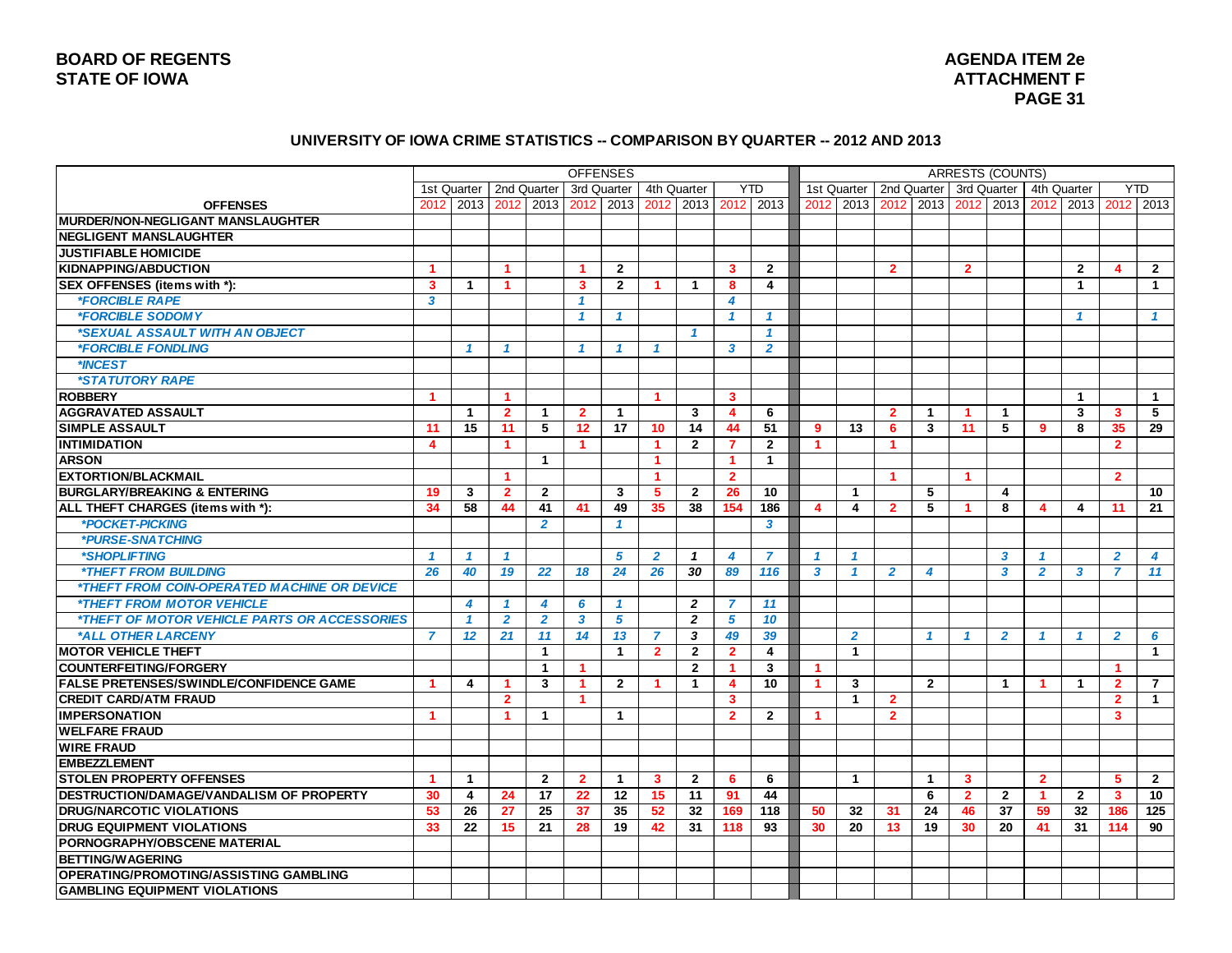# **AGENDA ITEM 2e PAGE 32**

#### **UNIVERSITY OF IOWA CRIME STATISTICS -- COMPARISON BY QUARTER -- 2012 AND 2013**

|                                            |      |               |                 |                |                | <b>OFFENSES</b> |     |             |      |                |      |             |     |     | <b>ARRESTS (COUNTS)</b>                 |     |             |     |      |                |
|--------------------------------------------|------|---------------|-----------------|----------------|----------------|-----------------|-----|-------------|------|----------------|------|-------------|-----|-----|-----------------------------------------|-----|-------------|-----|------|----------------|
|                                            |      | 1st Quarter I |                 | 2nd Quarter    |                | 3rd Quarter     |     | 4th Quarter |      | <b>YTD</b>     |      | 1st Quarter |     |     | 2nd Quarter   3rd Quarter               |     | 4th Quarter |     |      | <b>YTD</b>     |
| <b>OFFENSES</b>                            | 2012 |               |                 | 2013 2012 2013 |                | 2012 2013       |     | 2012 2013   |      | 2012 2013      | 2012 | 2013 2012   |     |     | 2013   2012   2013   2012   2013   2012 |     |             |     |      | 2013           |
| <b>ISPORTS TAMPERING</b>                   |      |               |                 |                |                |                 |     |             |      |                |      |             |     |     |                                         |     |             |     |      |                |
| <b>PROSTITUTION</b>                        |      |               |                 |                |                |                 |     |             |      |                |      |             |     |     |                                         |     |             |     |      |                |
| <b>ASSISTING OR PROMOTING PROSTITUTION</b> |      |               |                 |                |                |                 |     |             |      |                |      |             |     |     |                                         |     |             |     |      |                |
| <b>BRIBERY</b>                             |      |               |                 |                |                |                 |     |             |      |                |      |             |     |     |                                         |     |             |     |      |                |
| <b>WEAPON LAW VIOLATIONS</b>               | 3    |               |                 |                | $\overline{2}$ |                 |     |             | 5    |                | 3    |             |     |     |                                         |     |             |     |      |                |
| <b>BAD CHECKS</b>                          |      |               |                 |                |                |                 |     |             |      |                |      |             |     |     |                                         |     |             |     |      |                |
| CURFEW/LOITERING/VAGRANCY VIOLATIONS       |      |               |                 |                |                |                 |     |             |      |                |      |             |     |     |                                         |     |             |     |      |                |
| <b>DISORDERLY CONDUCT</b>                  | 17   | 19            | 32 <sup>2</sup> | 19             | 30             | 32              | 24  | 16          | 103  | 86             | 14   | 18          | 32  | 18  | 26                                      | 26  | 20          | 24  | 92   | 86             |
| DRIVING UNDER THE INFLUENCE                | 56   | 31            | 40              | 23             | 30             | 24              | 27  | 31          | 153  | 109            | 46   | 28          | 34  | 21  | 26                                      | 23  | 24          | 28  | 130  | 100            |
| <b>IDRUNKENNESS</b>                        | 114  | 79            | 105             | 88             | 190            | 116             | 143 | 121         | 552  | 404            | 126  | 90          | 118 | 93  | 200                                     | 128 | 152         | 133 | 596  | 444            |
| <b>FAMILY OFFENSES, NON-VIOLENT</b>        |      |               |                 |                |                |                 |     |             |      | $\overline{2}$ |      |             |     |     |                                         |     |             |     |      | $\overline{2}$ |
| <b>LIQUOR LAW VIOLATIONS</b>               | 65   | 55            | 35              | 35             | 82             | 57              | 63  | 36          | 245  | 183            | 64   | 64          | 61  | 33  | 330                                     | 112 | 149         | 61  | 604  | 270            |
| <b>PEEPING TOM</b>                         |      |               |                 |                |                |                 |     |             |      |                |      |             |     |     |                                         |     |             |     |      |                |
| <b>RUNAWAY</b>                             |      |               |                 |                |                |                 |     |             |      |                |      |             |     |     |                                         |     |             |     |      |                |
| <b>TRESPASS OF REAL PROPERTY</b>           | 6    | 13            | 11              | 11             | 7              | 13              | 11  | 13          | 35   | 50             | 5.   | 13          | 10  | 10  |                                         | 12  | -9          | 15  | 31   | 50             |
| <b>ALL OTHER OFFENSES</b>                  | 357  | 386           | 334             | 326            | 558            | 363             | 353 | 386         | 1602 | 1461           | 145  | 208         | 142 | 111 | 280                                     | 145 | 140         | 98  | 707  | 562            |
|                                            |      |               |                 |                |                |                 |     |             |      |                |      |             |     |     |                                         |     |             |     |      |                |
| TOTAL NUMBER OF OFFENSES/INCIDENTS:        | 811  | 718           | 691             | 624            | 1051           | 752             | 792 | 744         | 3345 | 2838           |      |             |     |     |                                         |     |             |     |      |                |
| <b>TOTAL NUMBER OF CHARGES:</b>            |      |               |                 |                |                |                 |     |             |      |                | 500  | 497         | 459 | 353 | 967                                     | 525 | 612         | 444 | 2538 | 1819           |
| TOTAL NUMBER OF PEOPLE ARRESTED:           |      |               |                 |                |                |                 |     |             |      |                | 388  | 364         | 349 | 275 | 792                                     | 411 | 489         | 356 | 2018 | 1406           |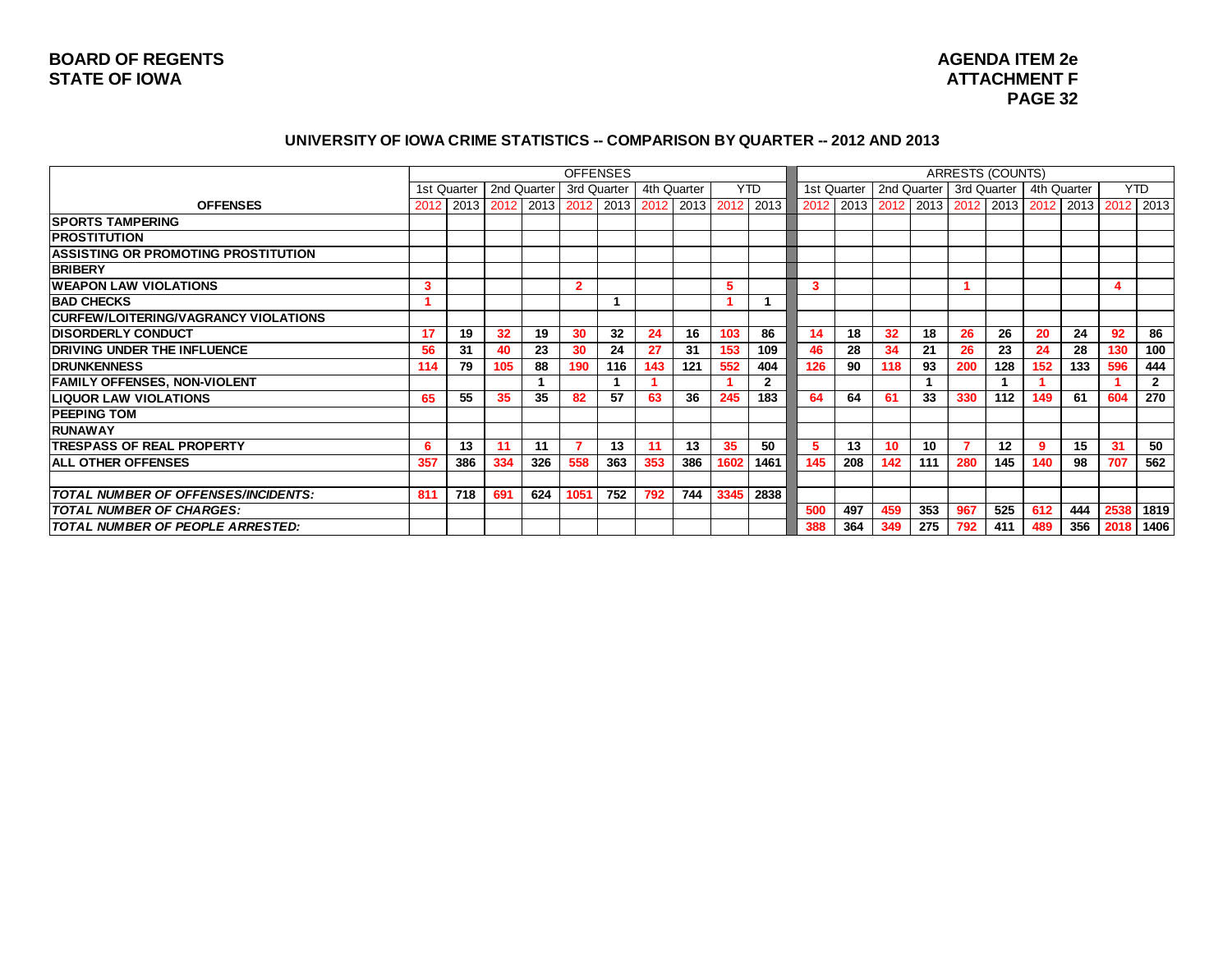### **BOARD OF REGENTS STATE OF IOWA ATTACHMENT G**

# **AGENDA ITEM 2e PAGE 33**

#### **IOWA STATE UNIVERSITY CRIME STATISTICS -- COMPARISON BY QUARTER -- 2012 AND 2013**

|                                                            |                      |                      |                         |                      | <b>OFFENSES</b>      |                |                      |                         |                         |                   |                      |                         |                         |                         | ARRESTS (COUNTS) |                |                      |                |                      |                |
|------------------------------------------------------------|----------------------|----------------------|-------------------------|----------------------|----------------------|----------------|----------------------|-------------------------|-------------------------|-------------------|----------------------|-------------------------|-------------------------|-------------------------|------------------|----------------|----------------------|----------------|----------------------|----------------|
|                                                            |                      | 1st Quarter          | 2nd Quarter             |                      |                      | 3rd Quarter    | 4th Quarter          |                         |                         | YTD               | 1st Quarter          |                         |                         | 2nd Quarter             |                  | 3rd Quarter    |                      | 4th Quarter    |                      | <b>YTD</b>     |
| <b>OFFENSES</b>                                            | 2012                 | 2013                 |                         | 2012 2013            | 2012                 | 2013           |                      | 2012 2013               |                         | 2012 2013         | 2012                 | 2013                    | 2012                    | 2013                    | 2012             |                | 2013 2012            |                | 2013 2012            | 2013           |
| <b>MURDER/NON-NEGLIGANT MANSLAUGHTER</b>                   |                      |                      |                         |                      |                      |                |                      |                         |                         |                   |                      |                         |                         |                         |                  |                |                      |                |                      |                |
| <b>NEGLIGENT MANSLAUGHTER</b>                              |                      |                      |                         |                      |                      |                |                      |                         |                         |                   |                      |                         |                         |                         |                  |                |                      |                |                      |                |
| <b>JUSTIFIABLE HOMICIDE</b>                                |                      |                      |                         |                      |                      |                |                      |                         |                         |                   |                      |                         |                         |                         |                  |                |                      |                |                      |                |
| KIDNAPPING/ABDUCTION                                       |                      |                      |                         |                      |                      |                |                      |                         |                         |                   |                      |                         |                         |                         |                  |                |                      |                |                      |                |
| SEX OFFENSES (items with *):                               | $\overline{2}$       | $\overline{2}$       | 3                       | 4                    | 3                    | 3              | -1                   | 4                       | 9                       | 13                |                      |                         |                         |                         |                  |                |                      |                |                      |                |
| <i><b>*FORCIBLE RAPE</b></i>                               | $\mathbf{1}$         |                      | $\overline{\mathbf{3}}$ | $\boldsymbol{4}$     | 3                    | 3              | $\mathbf{1}$         | 4                       | 8                       | 11                |                      |                         |                         |                         |                  |                |                      |                |                      |                |
| *FORCIBLE SODOMY                                           |                      |                      |                         |                      |                      |                |                      |                         |                         |                   |                      |                         |                         |                         |                  |                |                      |                |                      |                |
| *SEXUAL ASSAULT WITH AN OBJECT                             |                      |                      |                         |                      |                      |                |                      |                         |                         |                   |                      |                         |                         |                         |                  |                |                      |                |                      |                |
| <i><b>*FORCIBLE FONDLING</b></i>                           | $\mathbf{1}$         | $\overline{2}$       |                         |                      |                      |                |                      |                         | $\mathbf{1}$            | $\overline{2}$    |                      |                         |                         |                         |                  |                |                      |                |                      |                |
| *INCEST                                                    |                      |                      |                         |                      |                      |                |                      |                         |                         |                   |                      |                         |                         |                         |                  |                |                      |                |                      |                |
| *STATUTORY RAPE                                            |                      |                      |                         |                      |                      |                |                      |                         |                         |                   |                      |                         |                         |                         |                  |                |                      |                |                      |                |
| <b>ROBBERY</b>                                             |                      |                      |                         |                      |                      | $\mathbf{2}$   |                      |                         |                         | $\mathbf{2}$      |                      |                         |                         |                         |                  |                |                      |                |                      |                |
| <b>AGGRAVATED ASSAULT</b>                                  |                      | $\mathbf{1}$         |                         |                      | 1                    | $\mathbf{1}$   | $\blacktriangleleft$ | $\mathbf 1$             | $\overline{2}$          | 3                 |                      | $\mathbf{1}$            |                         |                         |                  |                | 3                    | $\overline{1}$ | 3                    | $\overline{2}$ |
| <b>SIMPLE ASSAULT</b>                                      | 5                    | 1                    | 5                       | 3                    | $\overline{7}$       | 5              | $\overline{9}$       | 5                       | 26                      | 14                | $\overline{2}$       |                         | $\overline{2}$          | 3                       | 3                | $\mathbf{2}$   | 10                   | $\overline{2}$ | 17                   | $\overline{7}$ |
| <b>INTIMIDATION</b>                                        | 1                    |                      |                         |                      |                      | $\mathbf{1}$   | $\blacktriangleleft$ | $\mathbf{1}$            | $\overline{2}$          | $\mathbf{2}$      |                      |                         |                         |                         |                  |                | $\blacktriangleleft$ |                | $\mathbf{1}$         |                |
| <b>ARSON</b>                                               | $\overline{2}$       | $\blacktriangleleft$ | $\blacktriangleleft$    | $\blacktriangleleft$ | 1                    |                |                      |                         | 4                       | $\mathbf{2}$      | $\blacktriangleleft$ |                         |                         |                         |                  |                |                      |                | $\blacktriangleleft$ |                |
| <b>EXTORTION/BLACKMAIL</b>                                 |                      | $\mathbf{1}$         |                         |                      | 1                    |                |                      |                         | 1                       | $\mathbf{1}$      |                      |                         |                         |                         |                  |                |                      |                |                      |                |
| <b>BURGLARY/BREAKING &amp; ENTERING</b>                    | 11                   | $\overline{2}$       | 8                       | 3                    | 12                   | 3              | 5                    | $\overline{\mathbf{4}}$ | 36                      | $12 \overline{ }$ | -1                   | $\mathbf{1}$            | $\overline{\mathbf{A}}$ |                         | $\overline{2}$   |                | $\blacktriangleleft$ |                | 8                    | $\overline{1}$ |
| ALL THEFT CHARGES (items with *):                          | 55                   | 46                   | 50                      | 48                   | 68                   | 61             | 68                   | 55                      | 241                     | 210               | 11                   | 5                       | 6                       | 9                       | 4                | 4              | 10                   | 10             | 31                   | 28             |
| *POCKET-PICKING                                            |                      |                      |                         |                      |                      |                |                      |                         |                         |                   |                      |                         |                         |                         |                  |                |                      |                |                      |                |
| *PURSE-SNATCHING                                           |                      |                      |                         |                      |                      |                |                      |                         |                         |                   |                      |                         |                         |                         |                  |                |                      |                |                      |                |
| *SHOPLIFTING                                               | $\mathbf{1}$         | $\overline{2}$       | $\mathbf{1}$            | 5                    | $\overline{2}$       | $\overline{2}$ | $\overline{2}$       | $\overline{2}$          | 6                       | 11                | $\overline{2}$       | $\overline{2}$          |                         | 3                       |                  | $\mathbf{1}$   | $\blacktriangleleft$ |                | 3                    | 6              |
| <i><b>*THEFT FROM BUILDING</b></i>                         | 23                   | 35                   | 16                      | 18                   | 14                   | 28             | 33                   | 19                      | 86                      | 100               | $\overline{7}$       |                         | 4                       | 4                       | $\overline{2}$   |                | 5                    | 5              | 18                   | 9              |
| *THEFT FROM COIN-OPERATED MACHINE OR DEVICE                |                      |                      |                         |                      |                      |                |                      | $\overline{2}$          |                         | $\overline{2}$    |                      |                         |                         |                         |                  |                |                      |                |                      |                |
| *THEFT FROM MOTOR VEHICLE                                  | 9                    | 2                    | $\mathbf{2}$            | 3                    | $\overline{7}$       |                | 4                    | 4                       | 22                      | 10                | -1                   |                         |                         |                         |                  |                |                      |                | 1                    |                |
| <i><b>*THEFT OF MOTOR VEHICLE PARTS OR ACCESSORIES</b></i> | 9                    | $\mathbf{1}$         | $\mathbf{1}$            | $\boldsymbol{3}$     |                      | $\overline{2}$ | $\mathbf{3}$         | 4                       | 13                      | 10                | $\mathbf{1}$         |                         |                         |                         |                  |                |                      |                | $\mathbf{1}$         |                |
| *ALL OTHER LARCENY                                         | 13                   | 6                    | 30                      | 19                   | 45                   | 28             | 26                   | 24                      | 114                     | 77                |                      | $\overline{\mathbf{3}}$ | $\overline{2}$          | $\overline{2}$          | $\overline{2}$   | 3              | 4                    | 5              | 8                    | 13             |
| <b>MOTOR VEHICLE THEFT</b>                                 |                      |                      | $\blacktriangleleft$    | $\overline{2}$       | $\blacktriangleleft$ | 4              | $\blacktriangleleft$ |                         | 3                       | 6                 |                      |                         |                         |                         |                  | $\overline{1}$ |                      |                | $\mathbf{0}$         | $\overline{1}$ |
| <b>COUNTERFEITING/FORGERY</b>                              | $\blacktriangleleft$ |                      |                         | $\blacktriangleleft$ |                      | $\mathbf{1}$   | $\overline{2}$       | $\mathbf{1}$            | $\overline{\mathbf{3}}$ | 3                 |                      | $\overline{1}$          |                         | $\overline{\mathbf{1}}$ | -1               |                |                      |                | $\overline{2}$       | $\overline{2}$ |
| <b>FALSE PRETENSES/SWINDLE/CONFIDENCE GAME</b>             | $\blacktriangleleft$ | $\overline{2}$       | $\mathbf{2}$            |                      | 1                    |                |                      |                         | 4                       | $\mathbf{2}$      | -1                   | $\mathbf 1$             |                         |                         |                  |                |                      |                | 1                    | $\mathbf{1}$   |
| <b>CREDIT CARD/ATM FRAUD</b>                               |                      | $\overline{2}$       | -1                      |                      | 6                    | 4              |                      | $\mathbf{3}$            | 7                       | 9                 | $\overline{2}$       |                         |                         |                         |                  |                |                      |                | $\overline{2}$       |                |
| <b>IMPERSONATION</b>                                       | $\mathbf{2}$         |                      |                         |                      |                      |                |                      |                         | $\overline{2}$          |                   |                      |                         |                         |                         |                  |                |                      |                |                      |                |
| <b>WELFARE FRAUD</b>                                       |                      |                      |                         |                      |                      |                |                      |                         |                         |                   |                      |                         |                         |                         |                  |                |                      |                |                      |                |
| <b>WIRE FRAUD</b>                                          | $\blacktriangleleft$ | $\mathbf 1$          | $\blacktriangleleft$    | $\mathbf{1}$         |                      |                |                      |                         | $\mathbf{2}$            | $\overline{2}$    |                      |                         |                         |                         |                  |                |                      |                |                      |                |
| <b>EMBEZZLEMENT</b>                                        |                      |                      |                         |                      |                      |                |                      |                         |                         |                   |                      |                         |                         |                         |                  |                |                      |                |                      |                |
| <b>STOLEN PROPERTY OFFENSES</b>                            |                      | $\mathbf 1$          |                         |                      |                      |                | -1                   |                         | -1.                     | $\mathbf 1$       |                      |                         |                         |                         |                  |                |                      |                |                      |                |
| DESTRUCTION/DAMAGE/VANDALISM OF PROPERTY                   | 36                   | 29                   | 31                      | 25                   | 23                   | 20             | 27                   | 21                      | 117                     | 95                | 5                    | $\overline{1}$          | 5                       | $\overline{2}$          | 4                | 3              | 4                    | $\overline{1}$ | 18                   | $\overline{7}$ |
| <b>DRUG/NARCOTIC VIOLATIONS</b>                            | 36                   | 37                   | 24                      | 41                   | 34                   | 29             | 34                   | 33                      | 128                     | 140               | 36                   | 57                      | 33                      | 40                      | 31               | 25             | 44                   | 36             | 144                  | 158            |
| <b>DRUG EQUIPMENT VIOLATIONS</b>                           | 31                   | 35                   | 16                      | 29                   | 30                   | 14             | 23                   | 28                      | 100                     | 106               | 39                   | 44                      | 19                      | 33                      | 24               | 14             | 30                   | 23             | 112                  | 114            |
| <b>PORNOGRAPHY/OBSCENE MATERIAL</b>                        |                      |                      |                         |                      |                      |                |                      |                         |                         |                   |                      |                         |                         |                         |                  |                |                      |                |                      |                |
| <b>BETTING/WAGERING</b>                                    |                      |                      |                         |                      |                      |                |                      |                         |                         |                   |                      |                         |                         |                         |                  |                |                      |                |                      |                |
| OPERATING/PROMOTING/ASSISTING GAMBLING                     |                      |                      |                         |                      |                      |                |                      |                         |                         |                   |                      |                         |                         |                         |                  |                |                      |                |                      |                |
| <b>GAMBLING EQUIPMENT VIOLATIONS</b>                       |                      |                      |                         |                      |                      |                |                      |                         |                         |                   |                      |                         |                         |                         |                  |                |                      |                |                      |                |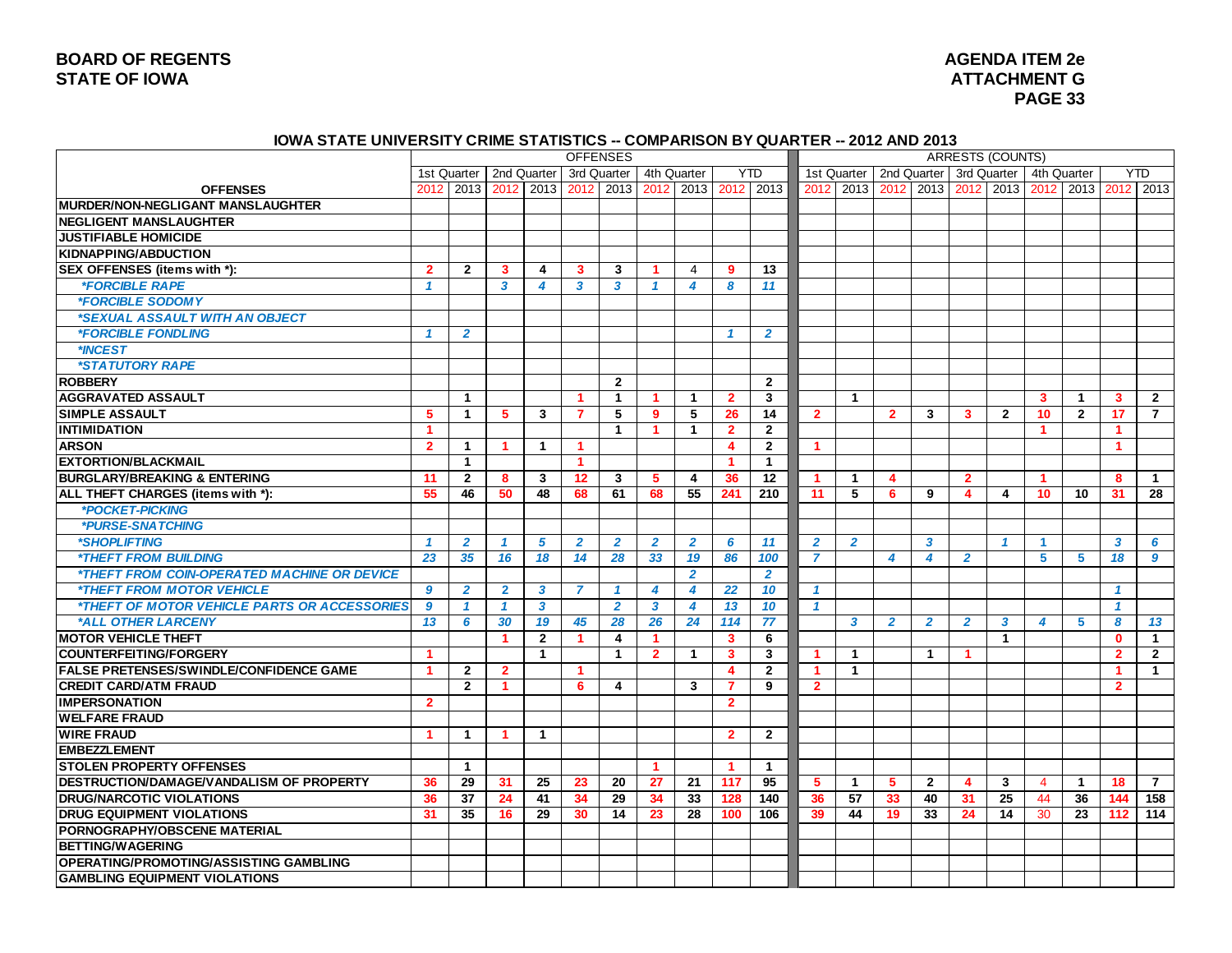#### **IOWA STATE UNIVERSITY CRIME STATISTICS -- COMPARISON BY QUARTER -- 2012 AND 2013**

|                                            |      |              |             |     | <b>OFFENSES</b> |              |             |     |                                                       |            |      |              |                                                       |     |                | <b>ARRESTS (COUNTS)</b> |             |                |      |            |
|--------------------------------------------|------|--------------|-------------|-----|-----------------|--------------|-------------|-----|-------------------------------------------------------|------------|------|--------------|-------------------------------------------------------|-----|----------------|-------------------------|-------------|----------------|------|------------|
|                                            |      | 1st Quarter  | 2nd Quarter |     | 3rd Quarter     |              | 4th Quarter |     |                                                       | <b>YTD</b> |      | 1st Quarter  | 2nd Quarter                                           |     |                | 3rd Quarter             | 4th Quarter |                |      | <b>YTD</b> |
| <b>OFFENSES</b>                            | 2012 |              |             |     |                 |              |             |     | 2013   2012   2013   2012   2013   2012   2013   2012 | 2013       | 2012 |              | 2013   2012   2013   2012   2013   2012   2013   2012 |     |                |                         |             |                |      | 2013       |
| <b>SPORTS TAMPERING</b>                    |      |              |             |     |                 |              |             |     |                                                       |            |      |              |                                                       |     |                |                         |             |                |      |            |
| <b>IPROSTITUTION</b>                       |      |              |             |     |                 |              |             |     |                                                       |            |      |              |                                                       |     |                |                         |             |                |      |            |
| <b>ASSISTING OR PROMOTING PROSTITUTION</b> |      |              |             |     |                 |              |             |     |                                                       |            |      |              |                                                       |     |                |                         |             |                |      |            |
| <b>BRIBERY</b>                             |      |              |             |     |                 |              |             |     |                                                       |            |      |              |                                                       |     |                |                         |             |                |      |            |
| <b>WEAPON LAW VIOLATIONS</b>               |      | $\mathbf{2}$ |             |     |                 |              |             |     | 3                                                     | 3          |      | $\mathbf{2}$ |                                                       |     |                |                         |             |                | з    | 3          |
| <b>BAD CHECKS</b>                          |      |              |             |     |                 |              |             |     |                                                       |            |      |              |                                                       |     |                |                         |             |                |      |            |
| CURFEW/LOITERING/VAGRANCY VIOLATIONS       |      |              |             |     |                 |              |             |     |                                                       |            |      |              |                                                       |     |                |                         |             |                |      |            |
| <b>DISORDERLY CONDUCT</b>                  |      |              | 3           | 5   |                 | $\mathbf{2}$ |             | Δ   | 12                                                    | 18         | 5    | 11           | з                                                     | 3   |                |                         |             |                | 10   | 19         |
| <b>DRIVING UNDER THE INFLUENCE</b>         | 29   | 54           | 59          | 45  | 40              | 96           | 36          | 52  | 164                                                   | 247        | 29   | 51           | 58                                                    | 41  | 36             | 90                      | 37          | 51             | 160  | 233        |
| <b>IDRUNKENNESS</b>                        | 63   | 59           | 78          | 74  | 92              | 117          | 99          | 65  | 332                                                   | 315        | 71   | 64           | 85                                                    | 78  | 99             | 120                     | 106         | 68             | 361  | 330        |
| <b>FAMILY OFFENSES, NON-VIOLENT</b>        |      |              |             |     |                 |              |             |     |                                                       |            |      |              |                                                       |     |                |                         |             |                |      |            |
| <b>LIQUOR LAW VIOLATIONS</b>               | 58   | 53           | 88          | 88  | 164             | 130          | 99          | 76  | 409                                                   | 347        | 84   | 72           | 129                                                   | 138 | 216            | 170                     | 127         | 93             | 556  | 473        |
| <b>PEEPING TOM</b>                         |      |              |             |     |                 |              |             |     |                                                       |            |      |              |                                                       |     |                |                         |             |                |      |            |
| IRUNAWAY                                   |      |              |             |     |                 |              |             |     |                                                       |            |      |              |                                                       |     |                |                         |             |                |      |            |
| <b>ITRESPASS OF REAL PROPERTY</b>          |      | 7            |             | 6   | $\overline{2}$  | 4            | 6           | 6   | 19                                                    | 23         | 9    | 4            | 5.                                                    |     | $\overline{2}$ | 11                      | 3           | $\overline{2}$ | 19   | 24         |
| <b>ALL OTHER OFFENSES</b>                  | 156  | 145          | 183         | 137 | 186             | 166          | 220         | 189 | 745                                                   | 637        | 31   | 56           | 46                                                    | 35  | 48             | 44                      | 54          | 40             | 179  | 175        |
|                                            |      |              |             |     |                 |              |             |     |                                                       |            |      |              |                                                       |     |                |                         |             |                |      |            |
| <b>TOTAL NUMBER OF OFFENSES/INCIDENTS:</b> | 498  | 488          | 562         | 514 | 674             | 664          | 638         | 548 | 2372                                                  | 2214       |      |              |                                                       |     |                |                         |             |                |      |            |
| <b>TOTAL NUMBER OF CHARGES:</b>            |      |              |             |     |                 |              |             |     |                                                       |            | 328  | 371          | 396                                                   | 391 | 471            | 486                     | 433         | 331            | 1628 | 1579       |
| TOTAL NUMBER OF PEOPLE ARRESTED:           |      |              |             |     |                 |              |             |     |                                                       |            | 226  | 259          | 267                                                   | 321 | 327            | 417                     | 368         | 277            | 1188 | 1274       |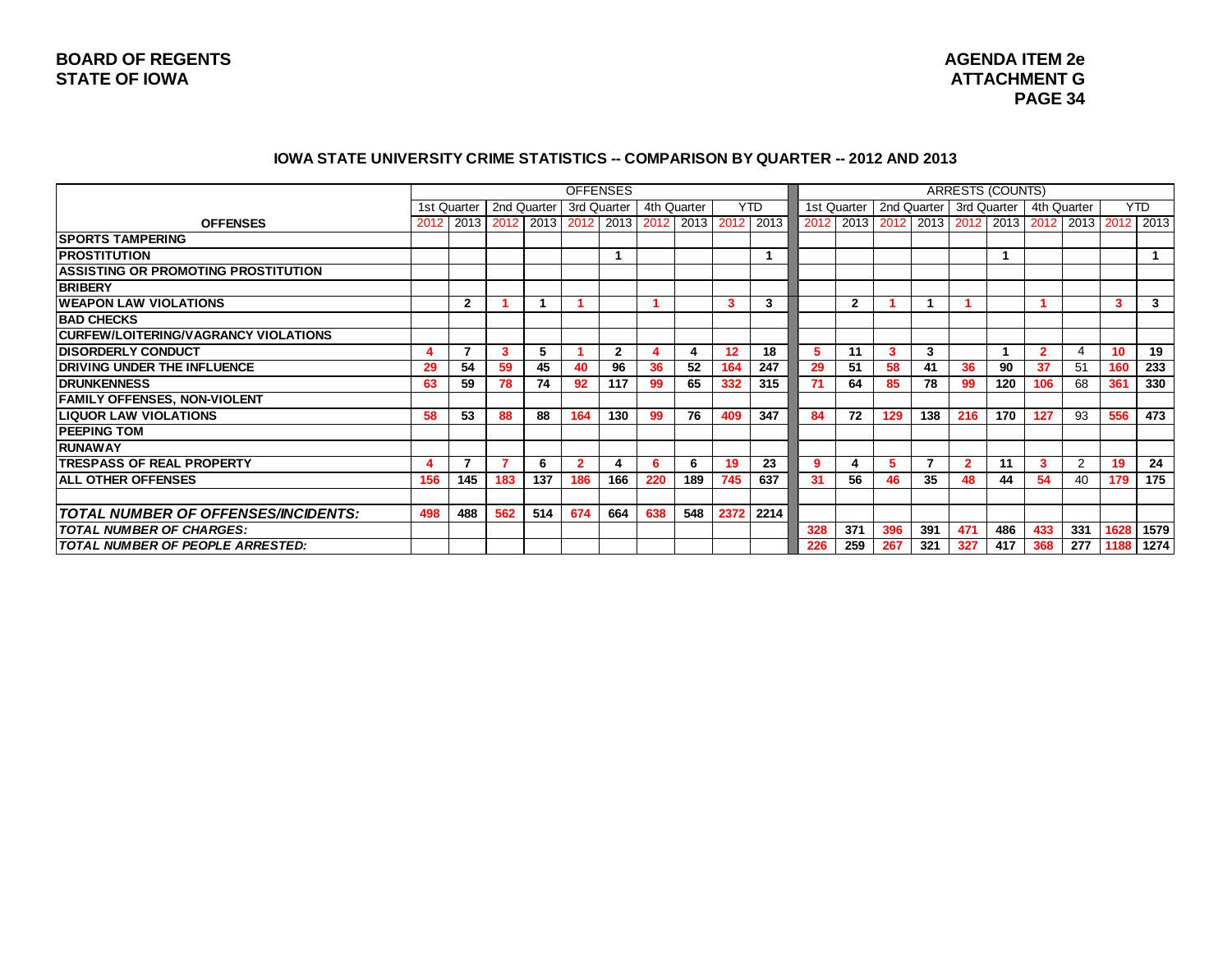### **BOARD OF REGENTS STATE OF IOWA ATTACHMENT H**

# **AGENDA ITEM 2e PAGE 35**

#### **UNIVERSITY OF NORTHERN IOWA CRIME STATISTICS -- COMPARISON BY QUARTER -- 2012 AND 2013**

|                                                           |                      |                           |              |                         |                      | <b>OFFENSES</b> |                           |                |                  |                         |                |                |              |                                                       |                | <b>ARRESTS (COUNTS)</b> |                      |                |                      |                         |
|-----------------------------------------------------------|----------------------|---------------------------|--------------|-------------------------|----------------------|-----------------|---------------------------|----------------|------------------|-------------------------|----------------|----------------|--------------|-------------------------------------------------------|----------------|-------------------------|----------------------|----------------|----------------------|-------------------------|
|                                                           |                      | 1st Quarter   2nd Quarter |              |                         |                      |                 | 3rd Quarter   4th Quarter |                |                  | <b>YTD</b>              |                |                |              | 1st Quarter   2nd Quarter   3rd Quarter   4th Quarter |                |                         |                      |                |                      | <b>YTD</b>              |
| <b>OFFENSES</b>                                           |                      | 2012 2013 2012            |              | 2013                    | 2012                 | 2013            | 2012                      | 2013 2012      |                  | 2013                    |                | 2012 2013      | 2012         | 2013                                                  |                | 2012 2013 2012          |                      |                |                      | 2013 2012 2013          |
| <b>IMURDER/NON-NEGLIGANT MANSLAUGHTER</b>                 |                      |                           |              |                         |                      |                 |                           |                |                  |                         |                |                |              |                                                       |                |                         |                      |                |                      |                         |
| <b>NEGLIGENT MANSLAUGHTER</b>                             |                      |                           |              |                         |                      |                 |                           |                |                  |                         |                |                |              |                                                       |                |                         |                      |                |                      |                         |
| <b>JUSTIFIABLE HOMICIDE</b>                               |                      |                           |              |                         |                      |                 |                           |                |                  |                         |                |                |              |                                                       |                |                         |                      |                |                      |                         |
| <b>KIDNAPPING/ABDUCTION</b>                               |                      |                           |              |                         |                      |                 |                           |                |                  |                         |                |                |              |                                                       |                |                         |                      |                |                      |                         |
| SEX OFFENSES (items with *):                              |                      |                           |              | $\mathbf{1}$            | -1                   | $\mathbf{1}$    |                           |                | -1               | $\mathbf{2}$            |                |                |              |                                                       |                |                         |                      |                |                      |                         |
| <i><b>*FORCIBLE RAPE</b></i>                              |                      |                           |              | $\mathbf{1}$            | 1                    | $\mathcal I$    |                           |                | $\mathbf{1}$     | $\overline{2}$          |                |                |              |                                                       |                |                         |                      |                |                      |                         |
| <i><b>*FORCIBLE SODOMY</b></i>                            |                      |                           |              |                         |                      |                 |                           |                |                  |                         |                |                |              |                                                       |                |                         |                      |                |                      |                         |
| *SEXUAL ASSAULT WITH AN OBJECT                            |                      |                           |              |                         |                      |                 |                           |                |                  |                         |                |                |              |                                                       |                |                         |                      |                |                      |                         |
| <i><b>*FORCIBLE FONDLING</b></i>                          |                      |                           |              |                         |                      |                 |                           |                |                  |                         |                |                |              |                                                       |                |                         |                      |                |                      |                         |
| *INCEST                                                   |                      |                           |              |                         |                      |                 |                           |                |                  |                         |                |                |              |                                                       |                |                         |                      |                |                      |                         |
| *STATUTORY RAPE                                           |                      |                           |              |                         |                      |                 |                           |                |                  |                         |                |                |              |                                                       |                |                         |                      |                |                      |                         |
| <b>ROBBERY</b>                                            |                      |                           |              |                         |                      |                 |                           |                |                  |                         |                |                |              |                                                       |                |                         |                      |                |                      |                         |
| <b>AGGRAVATED ASSAULT</b>                                 |                      |                           |              |                         | $\blacktriangleleft$ |                 |                           | $\overline{2}$ | -1               | $\mathbf{2}$            |                |                |              |                                                       |                |                         |                      | 1              |                      | $\overline{1}$          |
| <b>SIMPLE ASSAULT</b>                                     | $\blacktriangleleft$ | 5                         |              | $\overline{2}$          | $\blacktriangleleft$ | 3               | $\overline{2}$            | $\overline{1}$ | $\boldsymbol{4}$ | 11                      |                | $\overline{2}$ |              | $\blacktriangleleft$                                  | -1             |                         | $\blacktriangleleft$ |                | $\overline{2}$       | $\mathbf{3}$            |
| <b>INTIMIDATION</b>                                       |                      |                           |              |                         |                      |                 |                           |                |                  |                         |                |                |              |                                                       |                |                         |                      |                |                      |                         |
| <b>ARSON</b>                                              |                      |                           |              |                         |                      | $\overline{2}$  |                           |                |                  | $\overline{2}$          |                |                |              |                                                       |                |                         |                      |                |                      |                         |
| <b>EXTORTION/BLACKMAIL</b>                                |                      |                           |              |                         |                      |                 |                           |                |                  |                         |                |                |              |                                                       |                |                         |                      |                |                      |                         |
| <b>BURGLARY/BREAKING &amp; ENTERING</b>                   | 6                    | 5                         | $\mathbf{2}$ | $\mathbf{1}$            | $\blacktriangleleft$ | 3               | $\overline{4}$            | 6              | 13               | 15                      |                | $\mathbf{1}$   |              | $\overline{2}$                                        |                | $\overline{2}$          |                      | 1              |                      | 6                       |
| ALL THEFT CHARGES (items with *):                         | 21                   | 8                         | 35           | 29                      | 25                   | 19              | 13                        | 29             | 94               | 85                      | 1              |                |              | 10                                                    |                |                         | $\overline{2}$       | 3              | 4                    | 13                      |
| *POCKET-PICKING                                           |                      |                           |              |                         |                      |                 |                           |                |                  |                         |                |                |              |                                                       |                |                         |                      |                |                      |                         |
| *PURSE-SNATCHING                                          |                      |                           |              |                         |                      |                 |                           |                |                  |                         |                |                |              |                                                       |                |                         |                      |                |                      |                         |
| *SHOPLIFTING                                              |                      |                           |              |                         |                      |                 |                           |                |                  |                         |                |                |              |                                                       |                |                         |                      |                |                      |                         |
| <b><i>*THEFT FROM BUILDING</i></b>                        | 17                   | 3                         | 15           | 17                      | 6                    | -1              | $\boldsymbol{9}$          | 16             | 47               | 37                      | 1              |                |              | 10                                                    |                |                         | $\overline{2}$       | $\overline{2}$ | $\mathbf{3}$         | 12                      |
| <i><b>*THEFT FROM COIN-OPERATED MACHINE OR DEVICE</b></i> |                      |                           |              | $\overline{\mathbf{3}}$ |                      |                 |                           |                |                  | $\overline{\mathbf{3}}$ |                |                |              |                                                       |                |                         |                      |                |                      |                         |
| <i><b>*THEFT FROM MOTOR VEHICLE</b></i>                   | $\overline{2}$       | $\overline{2}$            | 3            |                         | $\mathbf{1}$         |                 |                           | $\overline{2}$ | 6                | $\boldsymbol{4}$        |                |                |              |                                                       |                |                         |                      |                |                      |                         |
| *THEFT OF MOTOR VEHICLE PARTS OR ACCESSORIES              |                      |                           | $\mathbf{1}$ | 8                       |                      |                 |                           |                | $\mathbf{1}$     | 8                       |                |                |              |                                                       |                |                         |                      |                |                      |                         |
| *ALL OTHER LARCENY                                        | $\overline{2}$       | 3                         | 16           | $\mathbf{1}$            | 18                   | 18              | 4                         | 11             | 40               | 33                      |                |                |              |                                                       | 1              |                         |                      |                |                      | $\overline{\mathbf{1}}$ |
| <b>MOTOR VEHICLE THEFT</b>                                |                      |                           |              |                         |                      |                 | -1                        |                | 1                |                         |                |                |              |                                                       |                |                         |                      |                |                      |                         |
| <b>COUNTERFEITING/FORGERY</b>                             | 1                    |                           |              |                         | $\overline{2}$       | $\overline{2}$  | 1                         | $\overline{2}$ | 4                | 4                       |                |                |              |                                                       |                |                         | -1                   | 1              | 1                    | $\mathbf{1}$            |
| <b>FALSE PRETENSES/SWINDLE/CONFIDENCE GAME</b>            |                      |                           |              |                         |                      |                 |                           |                |                  |                         |                |                |              |                                                       |                |                         | $\blacktriangleleft$ |                | $\blacktriangleleft$ |                         |
| <b>CREDIT CARD/ATM FRAUD</b>                              |                      |                           |              |                         |                      |                 |                           | $\overline{1}$ |                  | $\mathbf{1}$            |                |                |              |                                                       |                |                         |                      |                |                      |                         |
| <b>IMPERSONATION</b>                                      |                      | $\mathbf{1}$              |              |                         |                      |                 | $\overline{2}$            |                | $\overline{2}$   | $\mathbf{1}$            |                | $\mathbf{1}$   |              |                                                       |                |                         | $\overline{2}$       |                | $\overline{2}$       | $\overline{1}$          |
| <b>WELFARE FRAUD</b>                                      |                      |                           |              |                         |                      |                 |                           |                |                  |                         |                |                |              |                                                       |                |                         |                      |                |                      |                         |
| <b>WIRE FRAUD</b>                                         |                      |                           |              | $\mathbf{1}$            |                      |                 |                           |                |                  | $\mathbf{1}$            |                |                |              |                                                       |                |                         |                      |                |                      |                         |
| <b>EMBEZZLEMENT</b>                                       |                      |                           |              |                         |                      |                 |                           |                |                  |                         |                |                |              |                                                       |                |                         |                      |                |                      |                         |
| <b>STOLEN PROPERTY OFFENSES</b>                           |                      |                           |              | $\mathbf{1}$            | $\overline{2}$       |                 |                           |                | $\mathbf{2}$     | $\mathbf{1}$            |                |                |              | $\mathbf 1$                                           | 1              |                         |                      |                | 1                    | $\mathbf{1}$            |
| DESTRUCTION/DAMAGE/VANDALISM OF PROPERTY                  | 12                   | 9                         | 17           | 18                      | 12                   | 12              | 13                        | 15             | 54               | 54                      | -1.            |                |              | $\mathbf{1}$                                          |                |                         |                      | $\mathbf{2}$   | -1                   | $\mathbf{3}$            |
| <b>DRUG/NARCOTIC VIOLATIONS</b>                           | 6                    | 8                         | $\mathbf{2}$ | $\overline{2}$          | $\overline{2}$       |                 | 8                         | 10             | 18               | $\overline{20}$         | $\overline{7}$ | 8              | $\mathbf{2}$ | $\overline{2}$                                        | $\overline{2}$ |                         | 8                    | 9              | 19                   | 19                      |
| <b>DRUG EQUIPMENT VIOLATIONS</b>                          | 6                    | 6                         | 3            | 3                       |                      | $\mathbf{1}$    | 6                         | $\overline{7}$ | 15               | $\overline{17}$         | 6              | 8              | $\mathbf{3}$ | 5                                                     |                | $\mathbf{1}$            | 6                    | 11             | 15                   | $\overline{25}$         |
| PORNOGRAPHY/OBSCENE MATERIAL                              |                      |                           |              |                         |                      |                 |                           |                |                  |                         |                |                |              |                                                       |                |                         |                      |                |                      |                         |
| <b>BETTING/WAGERING</b>                                   |                      |                           |              |                         |                      |                 |                           |                |                  |                         |                |                |              |                                                       |                |                         |                      |                |                      |                         |
| <b>OPERATING/PROMOTING/ASSISTING GAMBLING</b>             |                      |                           |              |                         |                      |                 |                           |                |                  |                         |                |                |              |                                                       |                |                         |                      |                |                      |                         |
| <b>GAMBLING EQUIPMENT VIOLATIONS</b>                      |                      |                           |              |                         |                      |                 |                           |                |                  |                         |                |                |              |                                                       |                |                         |                      |                |                      |                         |